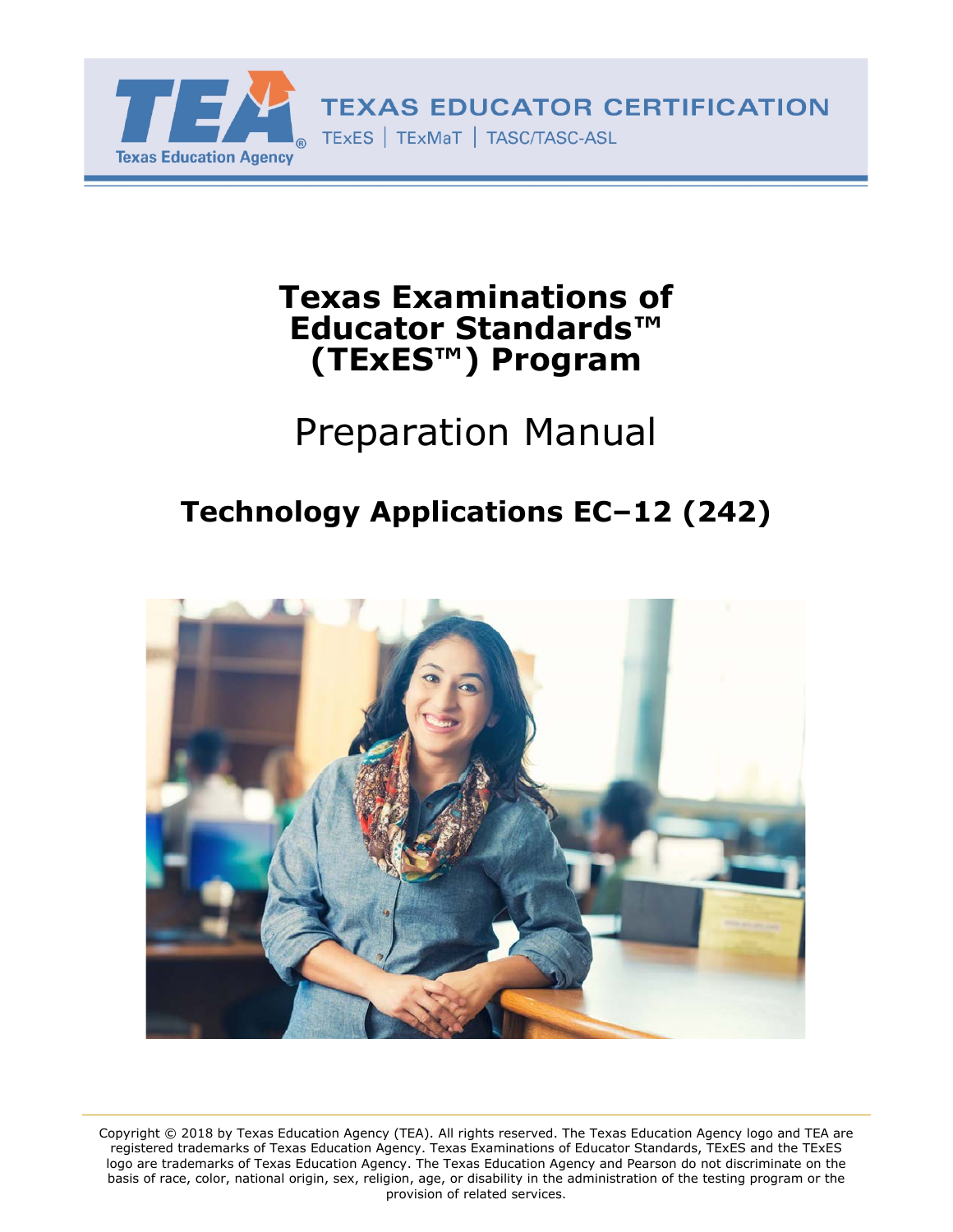# **Table of Contents**

|                                                       | 3              |  |
|-------------------------------------------------------|----------------|--|
|                                                       | $\overline{4}$ |  |
|                                                       | 5              |  |
|                                                       | 7              |  |
|                                                       |                |  |
|                                                       |                |  |
| Domain III - Digital Communication and Multimedia  12 |                |  |
|                                                       |                |  |
|                                                       |                |  |
|                                                       |                |  |
|                                                       |                |  |
|                                                       |                |  |
|                                                       |                |  |
|                                                       |                |  |
|                                                       |                |  |
|                                                       |                |  |
|                                                       |                |  |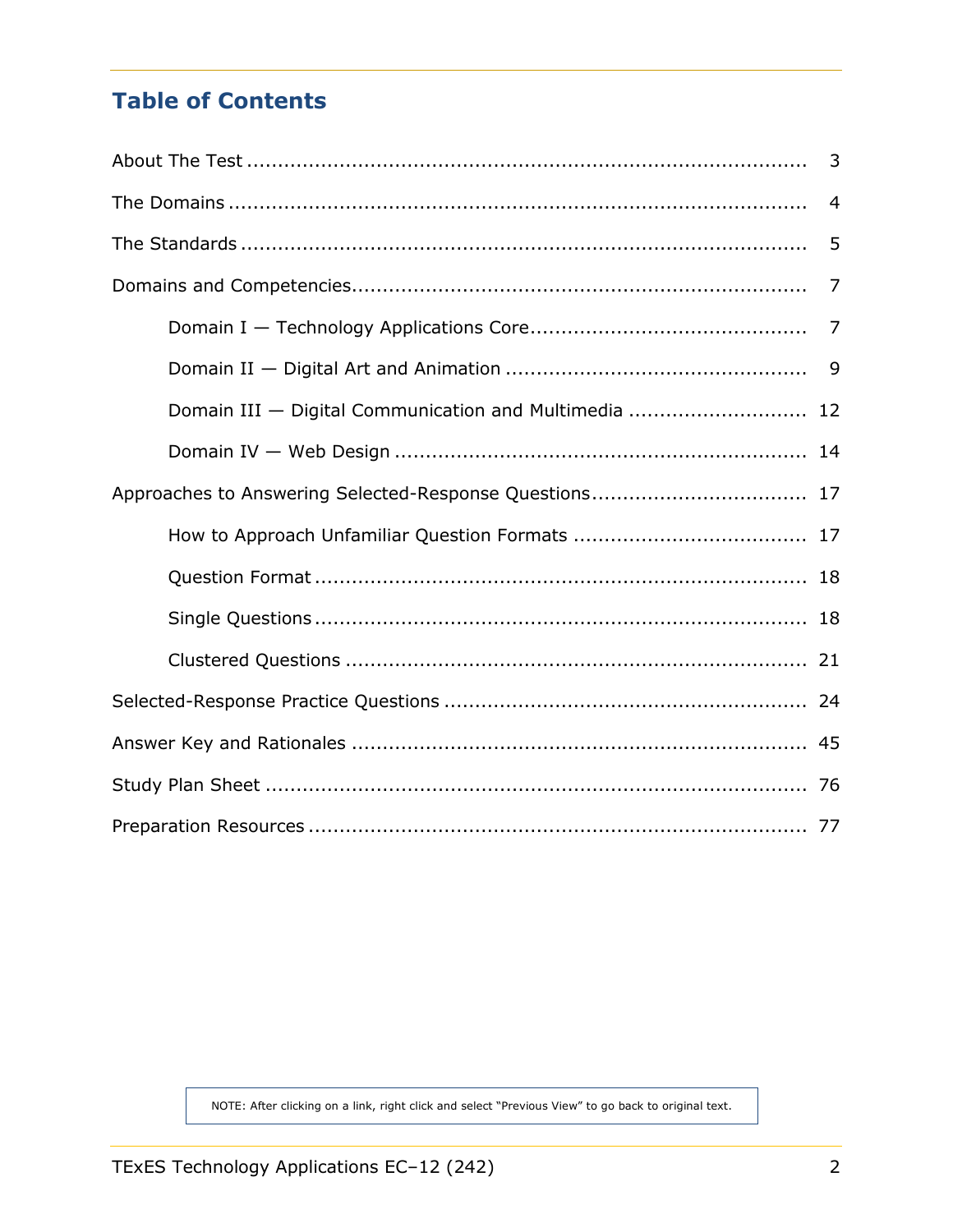## <span id="page-2-0"></span>**About The Test**

| <b>Test Name</b>    | Technology Applications EC-12    |  |
|---------------------|----------------------------------|--|
| <b>Test Code</b>    | 242                              |  |
| Time                | 5 hours                          |  |
| Number of Questions | 100 selected-response questions  |  |
| Format              | Computer-administered test (CAT) |  |

The TExES Technology Applications EC–12 (242) test is designed to assess whether a test taker has the requisite knowledge and skills that an entry-level educator in this field in Texas public schools must possess. The 100 selected-response questions are based on the Technology Applications EC–12 test framework and cover grades EC–12. The test may contain questions that do not count toward the score. Your final scaled score will be based only on scored questions.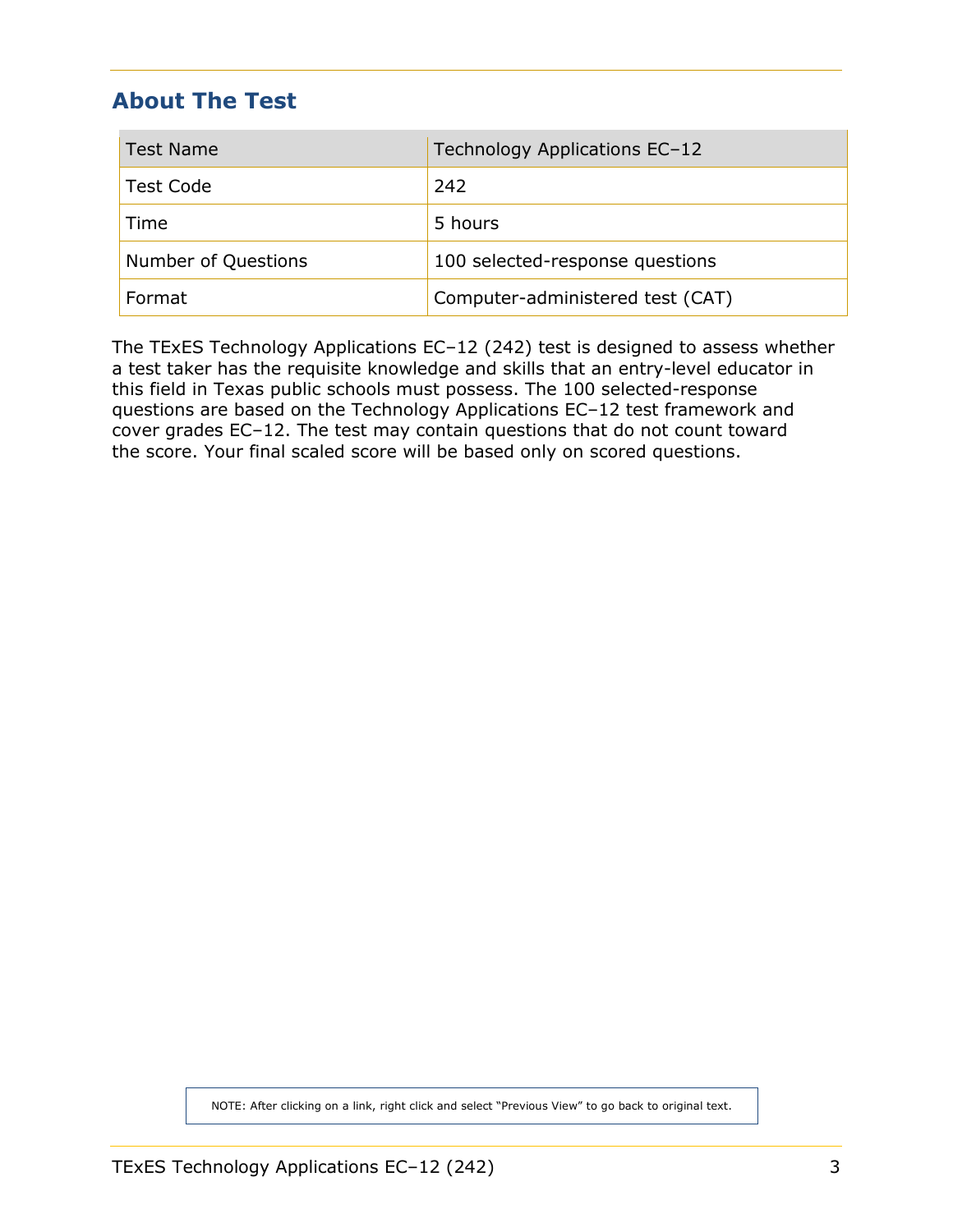# <span id="page-3-0"></span>**The Domains**

| Domain | Domain Title                            | Approx.<br>Percentage<br>of Test | <b>Standards Assessed</b>                         |
|--------|-----------------------------------------|----------------------------------|---------------------------------------------------|
| I.     | <b>Technology Applications Core</b>     | 15%                              | <b>Technology Applications</b><br>$EC-12$ : I-VII |
| Η.     | Digital Art and Animation               | 30%                              | <b>Technology Applications</b><br>$EC-12: X$      |
| III.   | Digital Communication and<br>Multimedia | 25%                              | <b>Technology Applications</b><br>$EC-12$ : XII   |
| IV.    | Web Design                              | 30%                              | <b>Technology Applications</b><br>$EC-12$ : XIII  |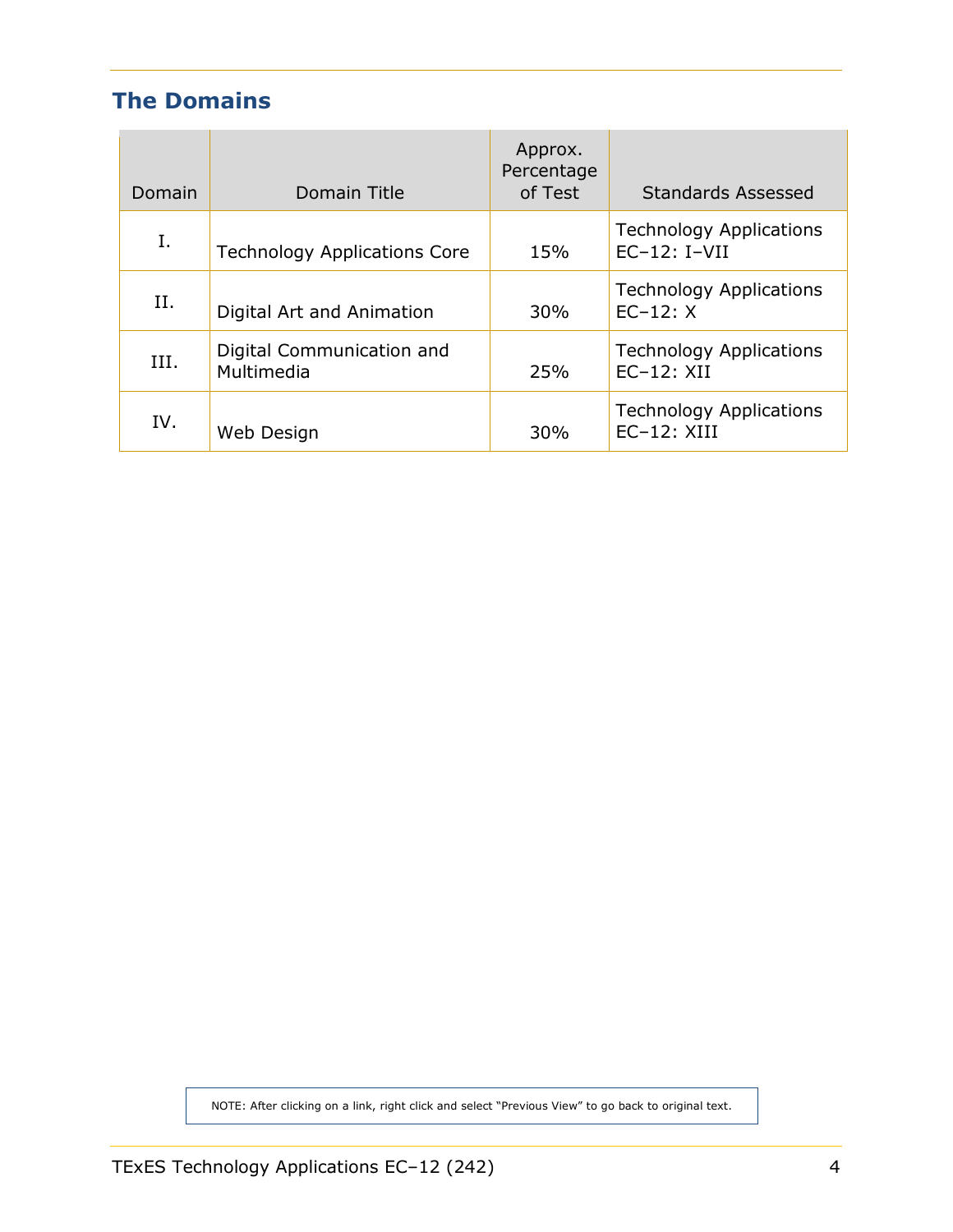## <span id="page-4-0"></span>**The Standards**

#### **Technology Applications EC–12 Standard I**

All teachers use and promote creative thinking and innovative processes to construct knowledge, generate new ideas and create products.

#### **Technology Applications EC–12 Standard II**

All teachers collaborate and communicate both locally and globally using digital tools and resources to reinforce and promote learning.

#### **Technology Applications EC–12 Standard III**

All teachers acquire, analyze and manage content from digital resources.

#### **Technology Applications EC–12 Standard IV**

All teachers make informed decisions by applying critical-thinking and problemsolving skills.

#### **Technology Applications EC–12 Standard V**

All teachers practice and promote safe, responsible, legal and ethical behavior while using technology tools and resources.

#### **Technology Applications EC–12 Standard VI**

All teachers demonstrate a thorough understanding of technology concepts, systems and operations.

#### **Technology Applications EC–12 Standard VII**

All teachers know how to plan, organize, deliver and evaluate instruction for all students that incorporates the effective use of current technology for teaching and integrating the Technology Applications Texas Essential Knowledge and Skills (TEKS) into the curriculum.

#### **Technology Applications EC–12 Standard X**

The digital art/animation teacher has the knowledge and skills needed to teach the creativity and innovation; communication and collaboration; research and information fluency; critical thinking, problem solving, and decision making; digital citizenship; and technology operations and concepts strands of the Technology Applications Texas Essential Knowledge and Skills (TEKS) in digital art/animation, in addition to the content described in Technology Applications Standards I–VII.

#### **Technology Applications EC–12 Standard XII**

The digital communications teacher has the knowledge and skills needed to teach the creativity and innovation; communication and collaboration; research and information fluency; critical thinking, problem solving and decision making; digital citizenship; and technology operations and concepts strands of the Technology Applications Texas Essential Knowledge and Skills (TEKS) in digital communications, in addition to the content described in Technology Applications Standards I–VII.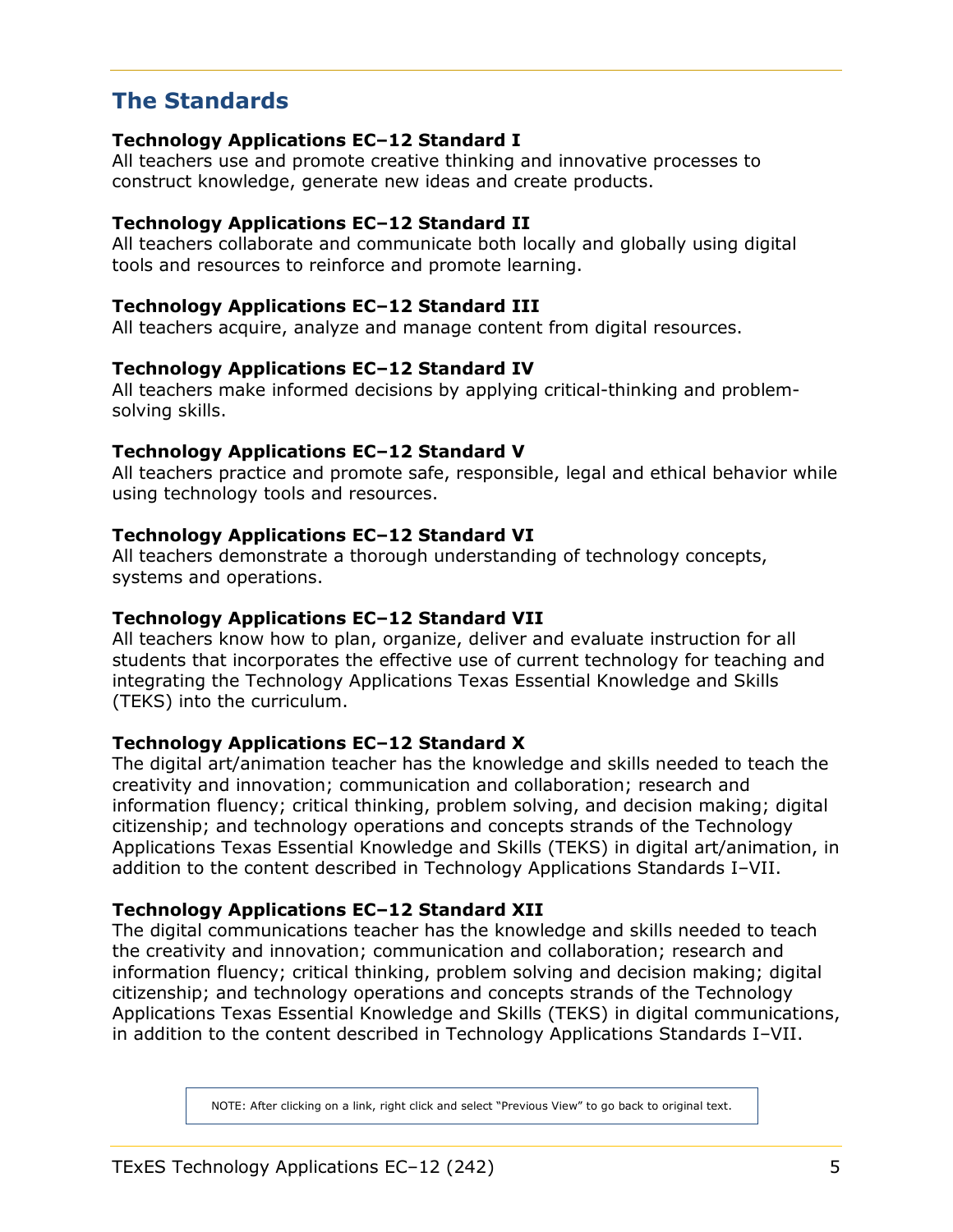#### **Technology Applications EC–12 Standard XIII**

The Web design teacher has the knowledge and skills needed to teach the creativity and innovation; communication and collaboration; research and information fluency; critical thinking, problem solving and decision making; digital citizenship; and technology operations and concepts strands of the Technology Applications Texas Essential Knowledge and Skills (TEKS) in Web design, in addition to the content described in Technology Applications Standards I–VII.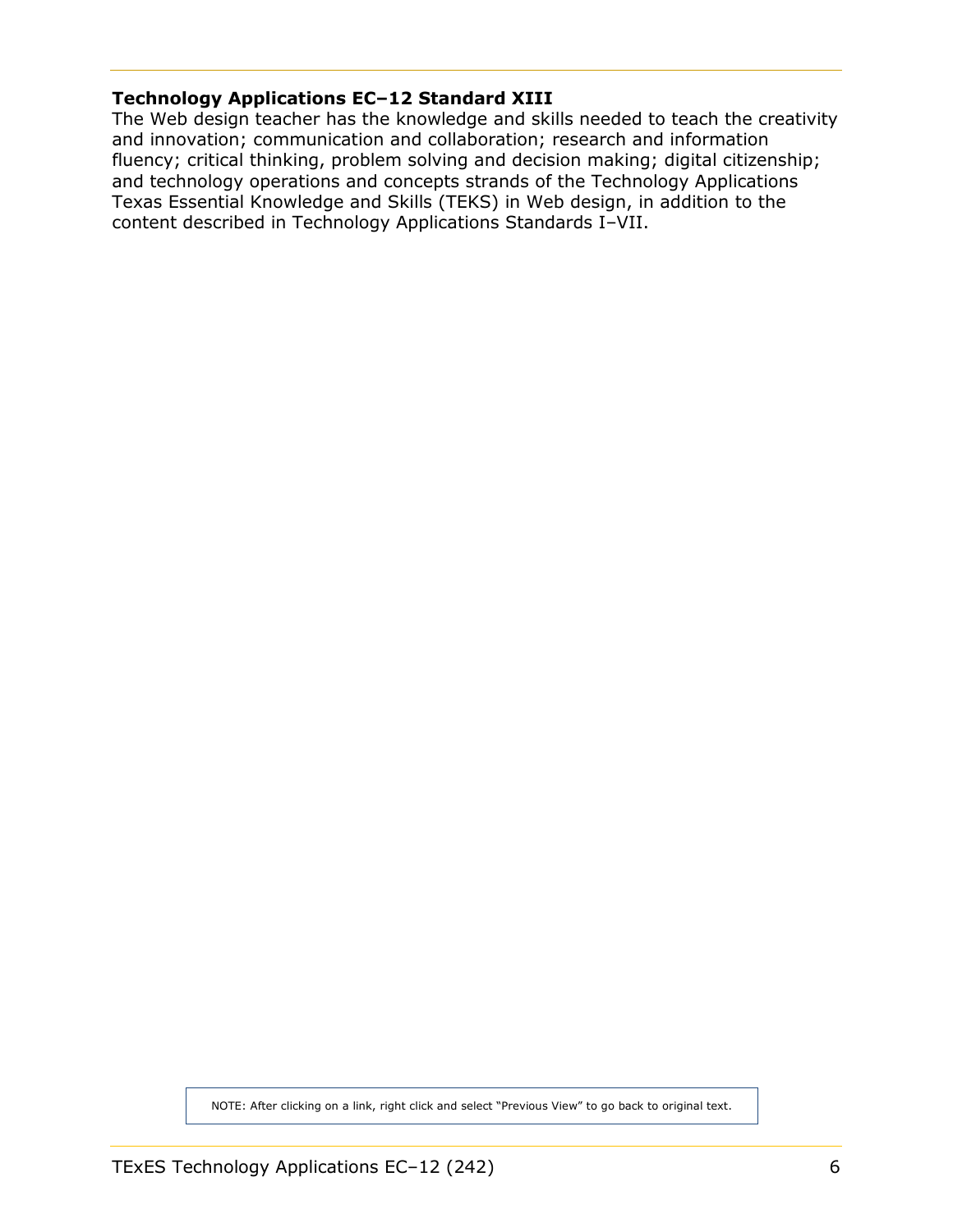## <span id="page-6-0"></span>**Domains and Competencies**

The content covered by this test is organized into broad areas of content called **domains**. Each domain covers one or more of the educator standards for this field. Within each domain, the content is further defined by a set of **competencies**. Each competency is composed of two major parts:

- The **competency statement**, which broadly defines what an entry-level educator in this field in Texas public schools should know and be able to do.
- The **descriptive statements**, which describe in greater detail the knowledge and skills eligible for testing.

#### **Domain I — Technology Applications Core**

Competency 001: *The Technology Applications teacher knows technology terminology and concepts; the appropriate use of hardware, software and digital files; and how to acquire, analyze and evaluate digital information.*

The beginning teacher:

- A. Knows and uses technology terminology and concepts appropriate to the task.
- B. Knows the appropriate use of software and hardware components.
- C. Demonstrates knowledge of various types of networks (e.g., LAN, WAN, intranets and the Internet).
- D. Knows how to select, connect and use a variety of local and remote peripheral devices.
- E. Knows how to manage compatibility issues for a variety of media, file formats (e.g., text, graphics, image, video, audio), file naming conventions, file management structures and digital organization strategies.
- F. Knows how to evaluate software for quality, appropriateness, effectiveness, efficiency, support and licensing to make decisions regarding its proper acquisition and use.
- G. Knows how to access, manage and manipulate information from secondary storage devices.
- H. Knows strategies for searching, acquiring and accessing information from electronic resources.
- I. Knows how to assess the accuracy and validity of acquired information and how to resolve information conflicts through research and comparison of data from multiple sources.
- J. Demonstrates knowledge of intellectual property rights (e.g., copyright, Creative Commons, free and open source licensing) when accessing, using, manipulating and editing electronic data.

NOTE: After clicking on a link, right click and select "Previous View" to go back to original text.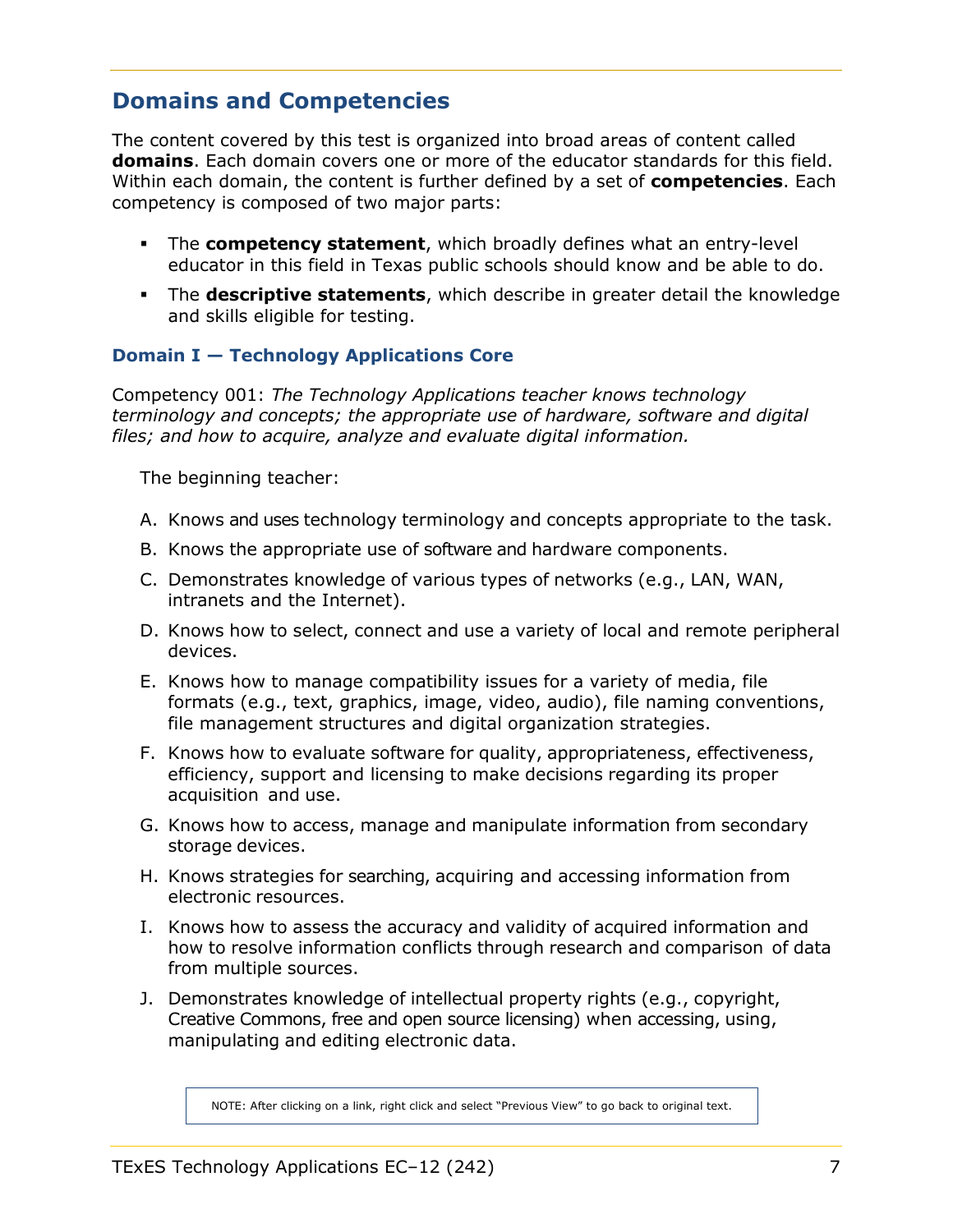- <span id="page-7-0"></span>K. Demonstrates knowledge of issues of unacceptable use of computer resources including, but not limited to, cyberbullying and harassment, computer hacking, computer piracy, plagiarism, vandalism, intentional virus setting and invasion of privacy.
- L. Demonstrates ethical and lawful acquisition of digital information, including the use of established methods to cite sources.
- M. Understands digital safety, privacy rules, digital etiquette, acceptable use of technology and the ethical and legal responsibilities of using social media.
- N. Knows how to use online help and other support documentation to troubleshoot minor technical problems with hardware and software.
- O. Knows how to develop documentation for a variety of products.
- P. Demonstrates knowledge of technology's historical and future impact on society.

Competency 002: *The Technology Applications teacher knows how to use technology tools to solve problems, evaluate results and communicate information in a variety of formats for diverse audiences.*

The beginning teacher:

- A. Knows how to plan, create, edit, analyze and represent data in documents using general productivity software.
- B. Knows how to explore complex concepts using simulations, models, interactive virtual environments, and new technologies to develop hypotheses, modify input and analyze results.
- C. Demonstrates knowledge of how to design and implement procedures to track trends, set timelines and evaluate the progress of products using project management tools for continual improvement in process and product development.
- D. Knows how to evaluate projects for design, purpose, audience and content delivery using various criteria (e.g., project specifications, rubrics).
- E. Knows how to select representative products to be collected and stored in an electronic evaluation tool and to evaluate products for relevance to the assignment or task.
- F. Knows how to plan and design products that are accessible to learners with diverse needs and abilities.

NOTE: After clicking on a link, right click and select "Previous View" to go back to original text.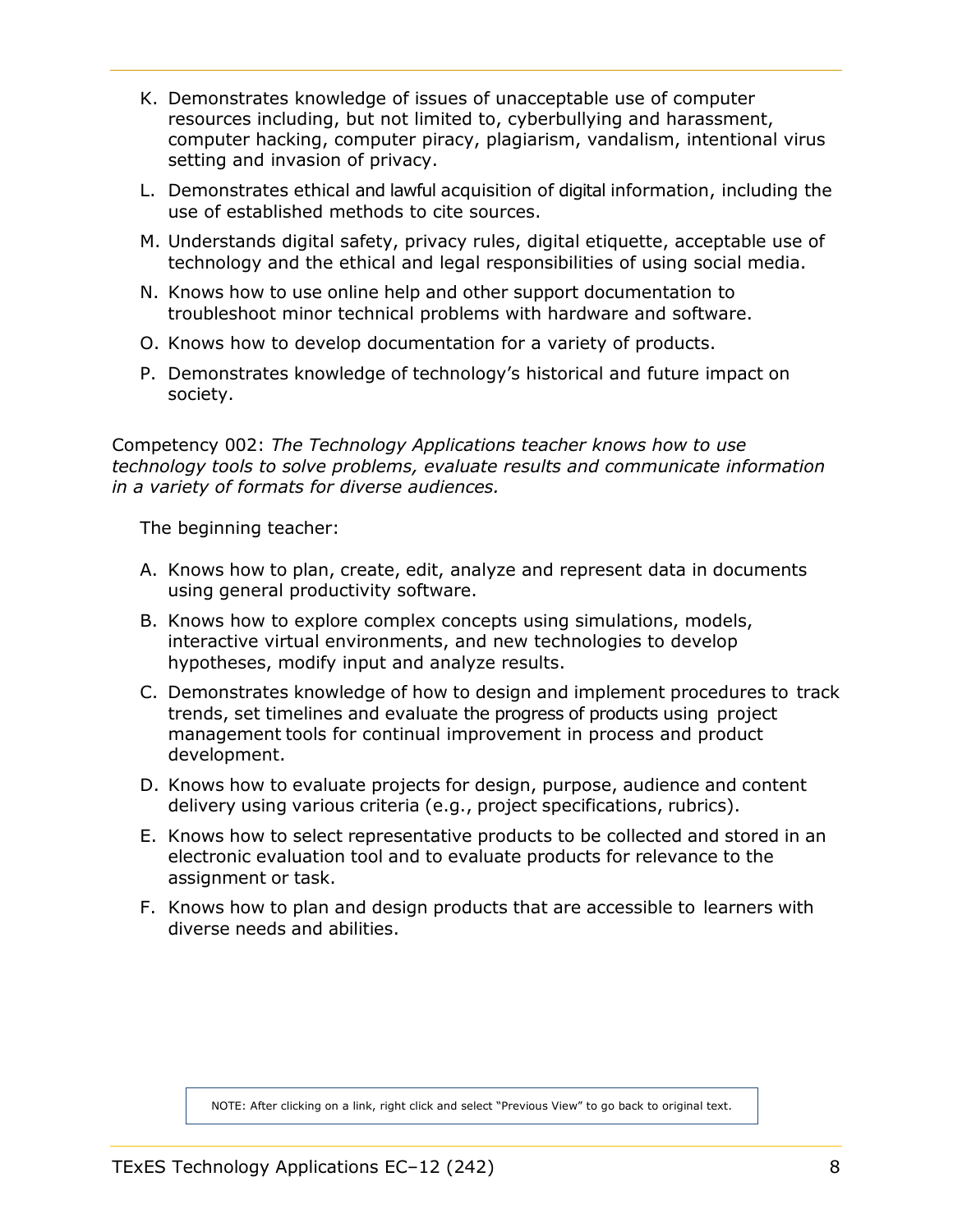<span id="page-8-0"></span>Competency 003: *The Technology Applications teacher knows how to plan, organize, deliver and evaluate instruction that effectively utilizes current technology for teaching the Technology Applications Texas Essential Knowledge and Skills (TEKS) for all students.*

The beginning teacher:

- A. Knows how to implement developmentally appropriate instructional practices, activities and materials to improve student learning.
- B. Knows how to implement lessons using diverse instructional strategies.
- C. Demonstrates knowledge of issues related to the equitable use of technology for diverse populations.
- D. Knows how to implement instruction that allows students to solve problems by posing questions, collecting data and interpreting results.
- E. Knows how to develop and facilitate collaborative tasks among group members, incorporating diverse perspectives while exploring alternative solutions.
- F. Knows strategies to help students learn how to locate, retrieve, analyze, evaluate, communicate and retain content-related information from a variety of texts and digital sources.
- G. Knows how to evaluate student projects and portfolios using various assessment methods (e.g., formal, informal).
- H. Knows how to promote effective self-evaluation and use of feedback from peers.
- I. Knows the relationship between instruction and assessment.
- J. Knows how to adjust instruction based on assessment results.
- K. Demonstrates knowledge of emerging technology and its role in education.
- L. Knows the importance of self-assessment and planning for professional growth.

#### **Domain II — Digital Art and Animation**

Competency 004: *The Technology Applications teacher demonstrates knowledge of the principles and elements of design and their application to digital art and animation.*

The beginning teacher:

- A. Knows concepts and terminology related to digital art and animation applications.
- B. Knows how to differentiate among and demonstrate the appropriate use of a variety of tools found in graphic and photo editing software applications.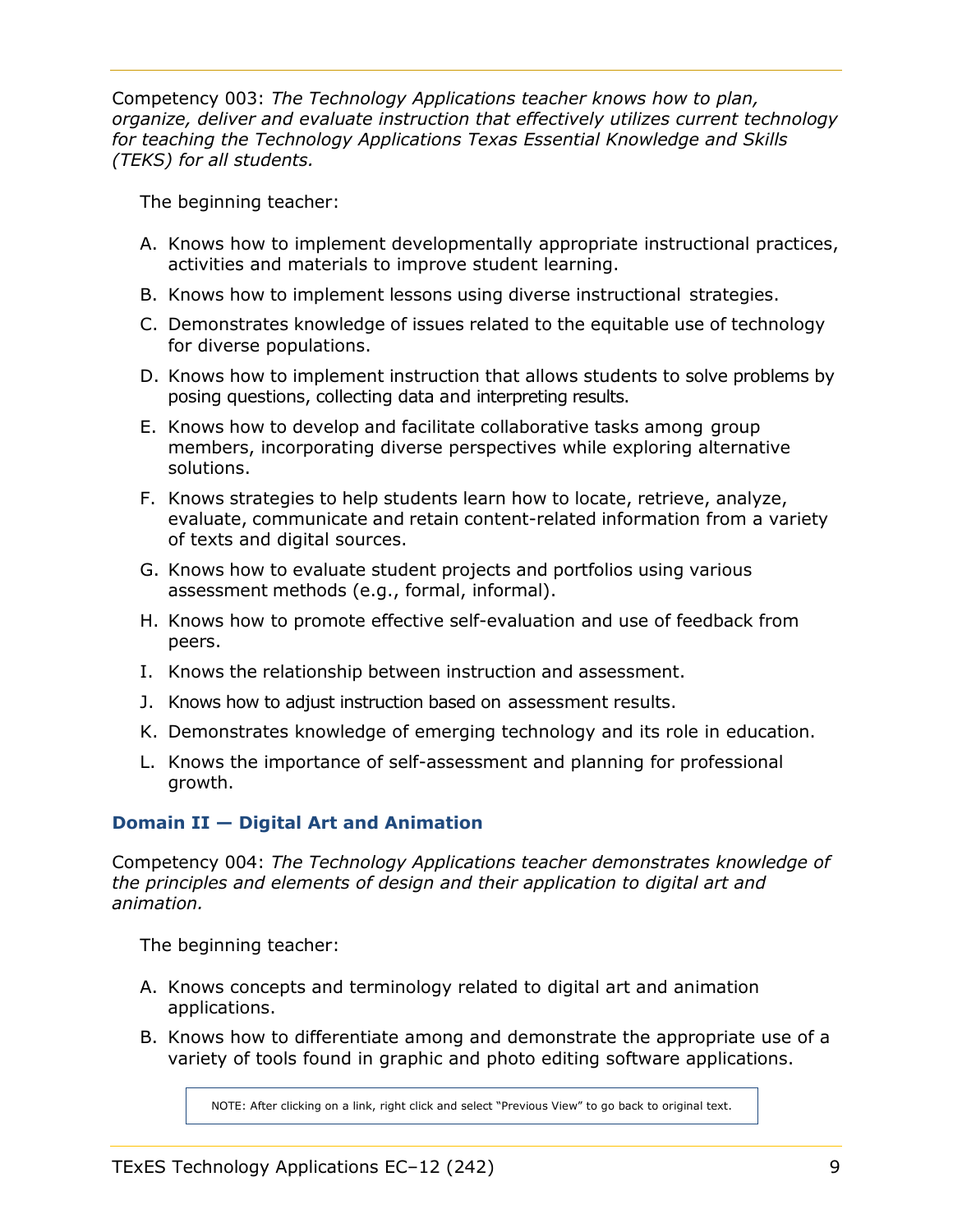- <span id="page-9-0"></span>C. Demonstrates knowledge of the rules of visual composition (e.g., rule of thirds and golden section) and how they relate to harmony and balance as well as discord and drama.
- D. Knows how to apply basic pictorial qualities using elements and principles of design (e.g., proportion, balance, variety, emphasis, harmony, symmetry and unity) in type, color, size, line thickness, shape and space.
- E. Knows how to critique projects implementing the fundamental concepts of graphic design using rubrics for problem-solving tasks.
- F. Demonstrates knowledge of perspective (e.g., background, light, shade/shadow and scale) to capture a focal point and create depth.
- G. Knows how to create three-dimensional effects using depth of field (e.g., foreground, middle distance and background).
- H. Knows how to identify, select and appropriately use various color formats (RGB, CMYK, Hexadecimal and Pantone) and processes such as spot color and black and white.
- I. Demonstrates knowledge of color theory and knows how it is applied to create new colors in digital format.
- J. Knows how to apply a variety of color schemes (e.g. tertiary, monochromatic, analogous, complementary and cool and warm colors; primary/secondary triads; and split complements) to digital designs.
- K. Knows how to define and use the twelve principles of animation to meet the requirements of an animation project.
- L. Knows how to distinguish between and use different modeling techniques such as box modeling and polygon primitives that use extrusion and rotation.

Competency 005: *The Technology Applications teacher demonstrates knowledge of principles of typography, modeling and page layout using appropriate graphic tools to create a variety of products.*

The beginning teacher:

- A. Knows how to integrate information using productivity tools (e.g., text, database, spreadsheet and graphic files).
- B. Demonstrates the appropriate use of typography (e.g., serif, sans serif, drop cap, decorative letters and embedded-text frames) as graphic elements.
- C. Demonstrates the proper usage among the categories of typefaces while recognizing and resolving conflicts that occur from combined usage.
- D. Knows how to use styles, including a variety of type specifications and formatting.

NOTE: After clicking on a link, right click and select "Previous View" to go back to original text.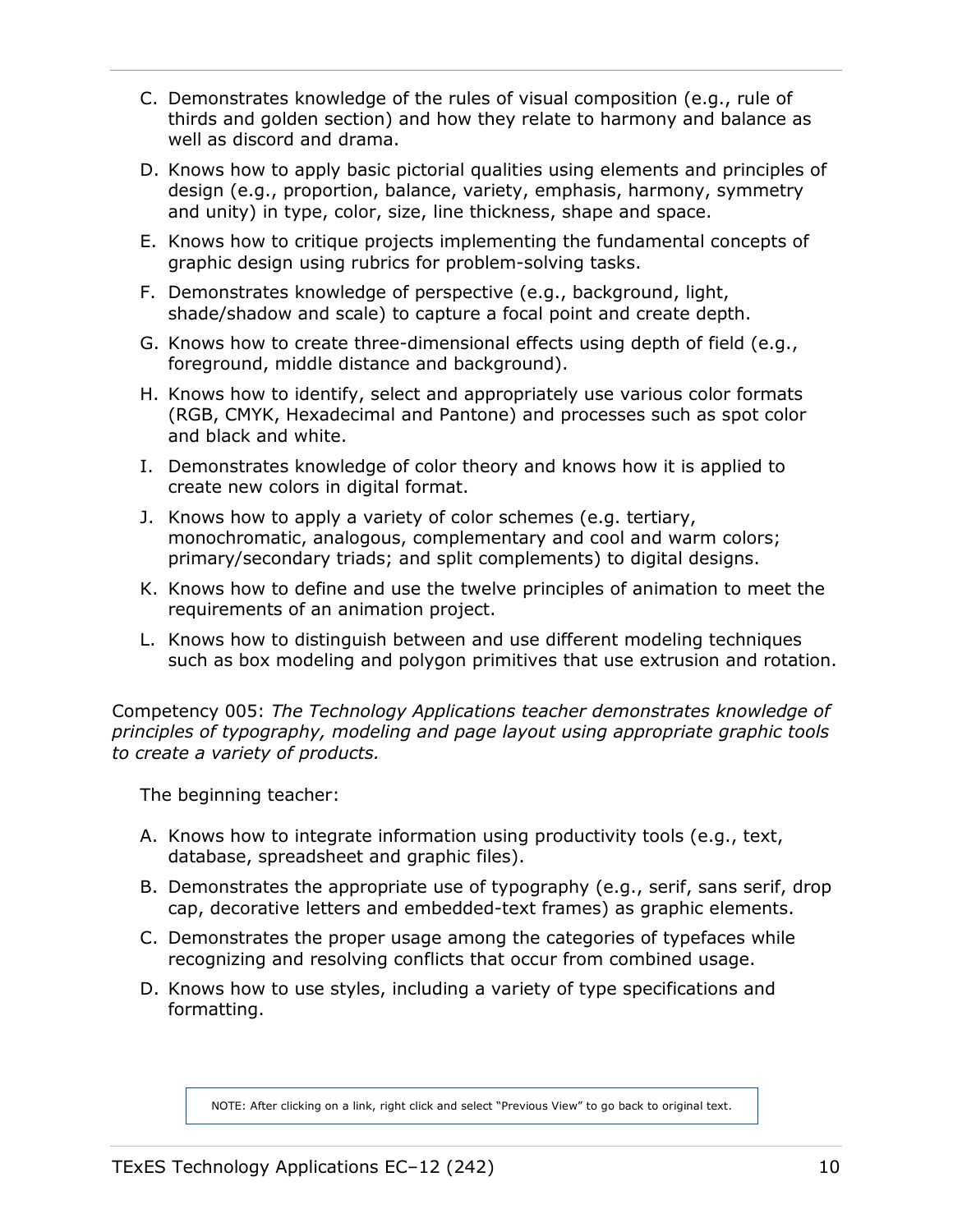- <span id="page-10-0"></span>E. Knows how to critique the fundamental concepts of 3-D modeling and design, such as composition, perspective, angles, lighting, repetition, proximity, white space, balance and contrast.
- F. Knows how to examine 3-D model objects to interpret the point of interest, the prominence of the subject and visual parallels between the structures of natural and human-made environments.

Competency 006: *The Technology Applications teacher knows how to use graphics, animation and page design to produce products that convey a specified message to an intended audience.*

The beginning teacher:

- A. Knows how to apply the appropriate vocabulary related to digital art and animation software.
- B. Knows how to implement the basic concepts of color and design theory working with bitmap and vector images in order to create a complete graphic design (e.g., backgrounds, characters and other objects).
- C. Knows concepts and terminology related to computer animation (e.g., rendering, storyboarding, timeline, materials/textures, layers, GIFs, framerate, keyframes, tweening and rigging).
- D. Knows how to distinguish between and use the animation techniques of pathand cel-animation and utilize basic animation tools such as onion-skinning and tweening.
- E. Demonstrates appropriate use of scripting languages in order to create an animation.
- F. Identifies and defines the design attributes and requirements of products created for a variety of print and digital purposes (e.g., posters, billboards, e-publications, Web pages and multimedia format).
- G. Knows how to implement and evaluate design and printing requirements as they relate to purpose, audience and final output specifications.
- H. Knows how to make decisions regarding the selection, acquisition and use of graphics and animation software, taking into consideration its quality, appropriateness, effectiveness and efficiency.
- I. Knows how to synthesize information using data gathered from interview, print and multi-media resources.
- J. Demonstrates appropriate use of lighting techniques.
- K. Knows how to publish information in a variety of formats.
- L. Knows how to delineate and make necessary adjustments regarding compatibility issues, including but not limited to digital file formats and crossplatform connectivity.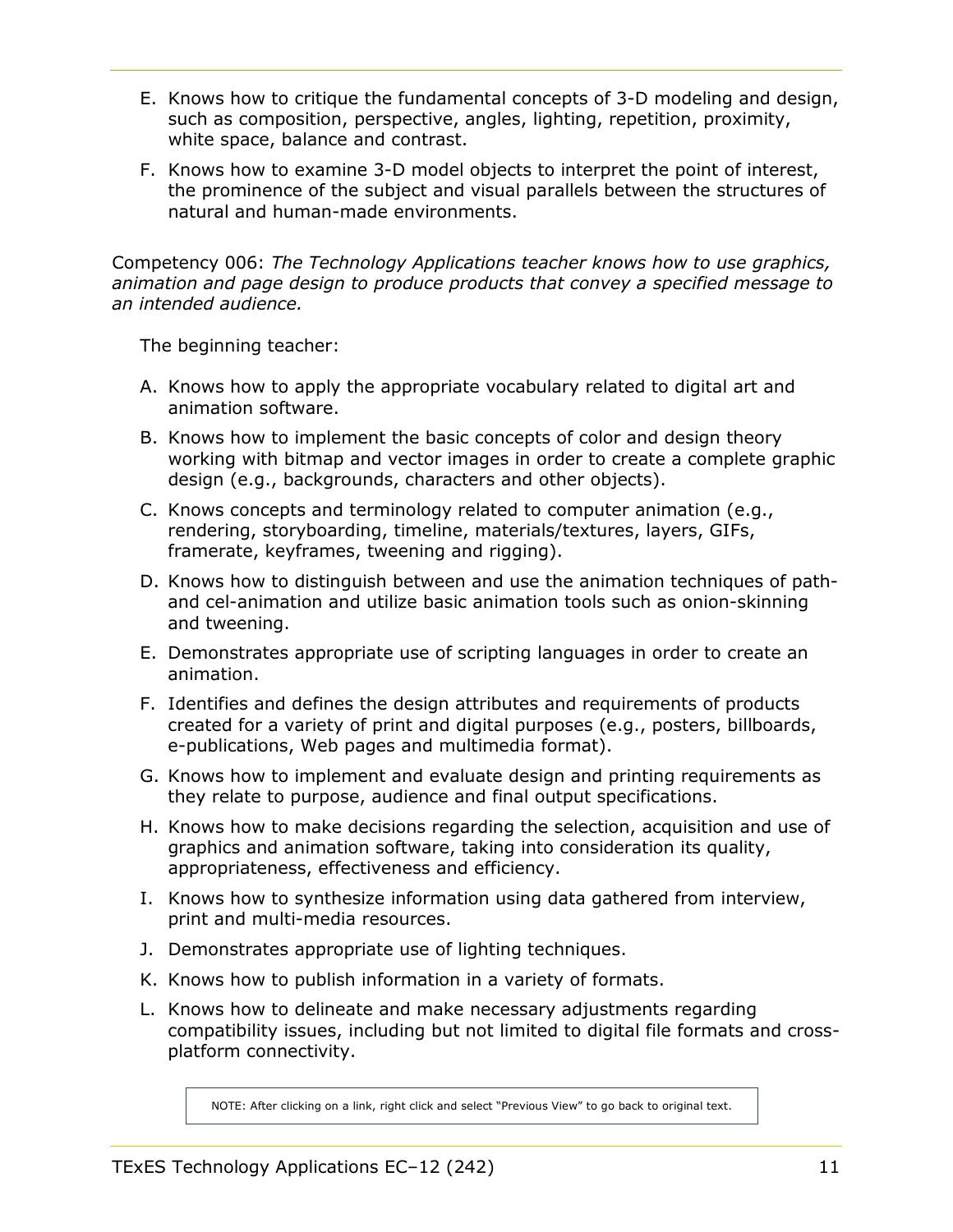- <span id="page-11-0"></span>M. Demonstrates the impact of graphics, animation, typography and page design on society, including concepts related to persuasiveness, marketing and point of view.
- N. Knows how to research the history and future of digital art and animation career opportunities.

#### **Domain III — Digital Communications and Multimedia**

Competency 007: *The Technology Applications teacher knows how to produce and distribute digital video and multimedia products.*

The beginning teacher:

- A. Knows the roles and responsibilities of a production crew for digital video and multimedia projects.
- B. Knows how to address issues related to the stages of production for projects (preproduction, production and postproduction).
- C. Knows critical elements, issues and concepts of the preproduction stage (e.g., design procedures, timeline, scripting, equipment and casting).
- D. Demonstrates knowledge of postproduction strategies for audio, video and multimedia publications.
- E. Demonstrates knowledge of issues related to creating multimedia products for a variety of purposes and audiences.
- F. Demonstrates proper strategies for script writing.
- G. Knows how to use camera perspective, content selection and framing (e.g., color and white space) in multimedia products for a defined audience and purpose.
- H. Knows how to import/export audio, video and multimedia files from a variety of sources.
- I. Knows how to publish using a variety of platforms.

Competency 008: *The Technology Applications teacher demonstrates knowledge of current practice, future trends and procedural protocols in the use of audio/video and digital publications.*

The beginning teacher:

- A. Understands how to identify/define problems and questions for multimedia publications.
- B. Knows how to design and implement procedures to track trends, set timelines and review and evaluate progress for project completion.

NOTE: After clicking on a link, right click and select "Previous View" to go back to original text.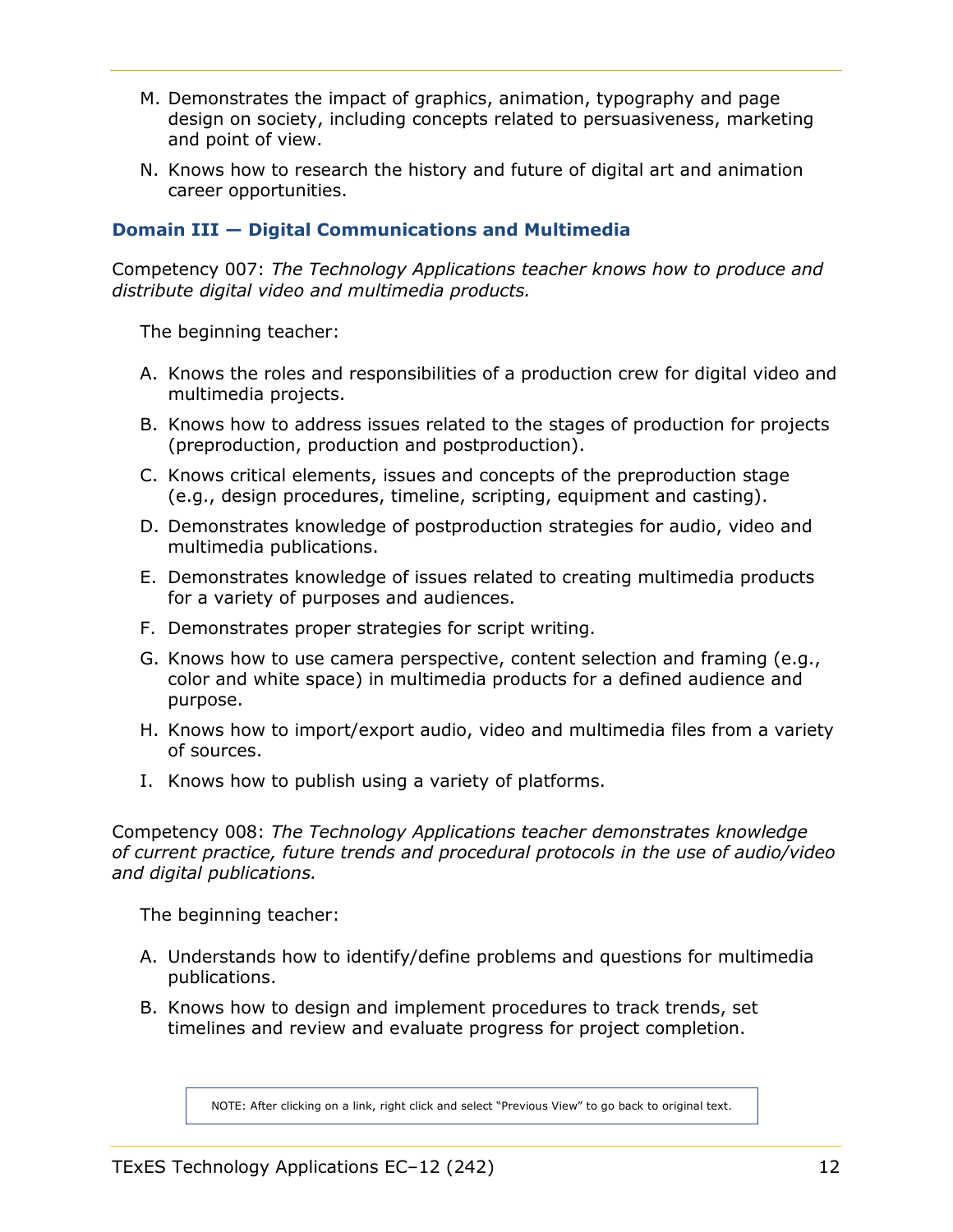- C. Knows how to use current industry standards to plan and examine document, script and storyboard development processes.
- D. Knows how to use and implement audio techniques in order to create, edit and integrate digital sounds.
- E. Knows how to determine the most appropriate file type based on universally recognized file formats for audio, video and digital publications, such as WAV, MP3, OGG, MP4, AVI, MOV, PDF, PNG, JPG, IBA, WebM and EPUB.
- F. Knows how to select the appropriate compression codec for documents, images, audio and video files with consideration for audience and final platform.
- G. Demonstrates knowledge of various videography techniques (including lighting, composition, audio, resolution, voice-over editing and delivery) in completion of a final product.
- H. Knows how to select the appropriate evaluation tools and delivery methods for digital publications, as well as audio (e.g., sound rates, channels and frequency) and video files.

Competency 009: *The Technology Applications teacher knows how to design, produce and distribute multimedia products.*

The beginning teacher:

- A. Demonstrates an understanding of the impact that digital publications have on current and emerging media environments.
- B. Knows how to apply copyright laws, licenses, and fair use (including Creative Commons and public domain) as well as use digital information such as attributing ideas and citing sources.
- C. Demonstrates appropriate respect for intellectual property when manipulating, morphing and editing graphics, video, text and sound.
- D. Knows how to explain the ethical impact that digital publishing and audio and video production have on society.
- E. Knows how to create pre-planning designs such as rough sketches, storyboards and brainstorming.
- F. Knows how to design and implement procedures to track trends, set timelines and review and evaluate progress for project completion.
- G. Knows how to create a portfolio to document work experiences and samples.
- H. Knows how to format digital information for effective communication for a defined audience.
- I. Knows how to select the appropriate evaluation tools and delivery methods for digital publications as well as audio and video files.
- J. Knows how to deliver the product in a variety of media formats.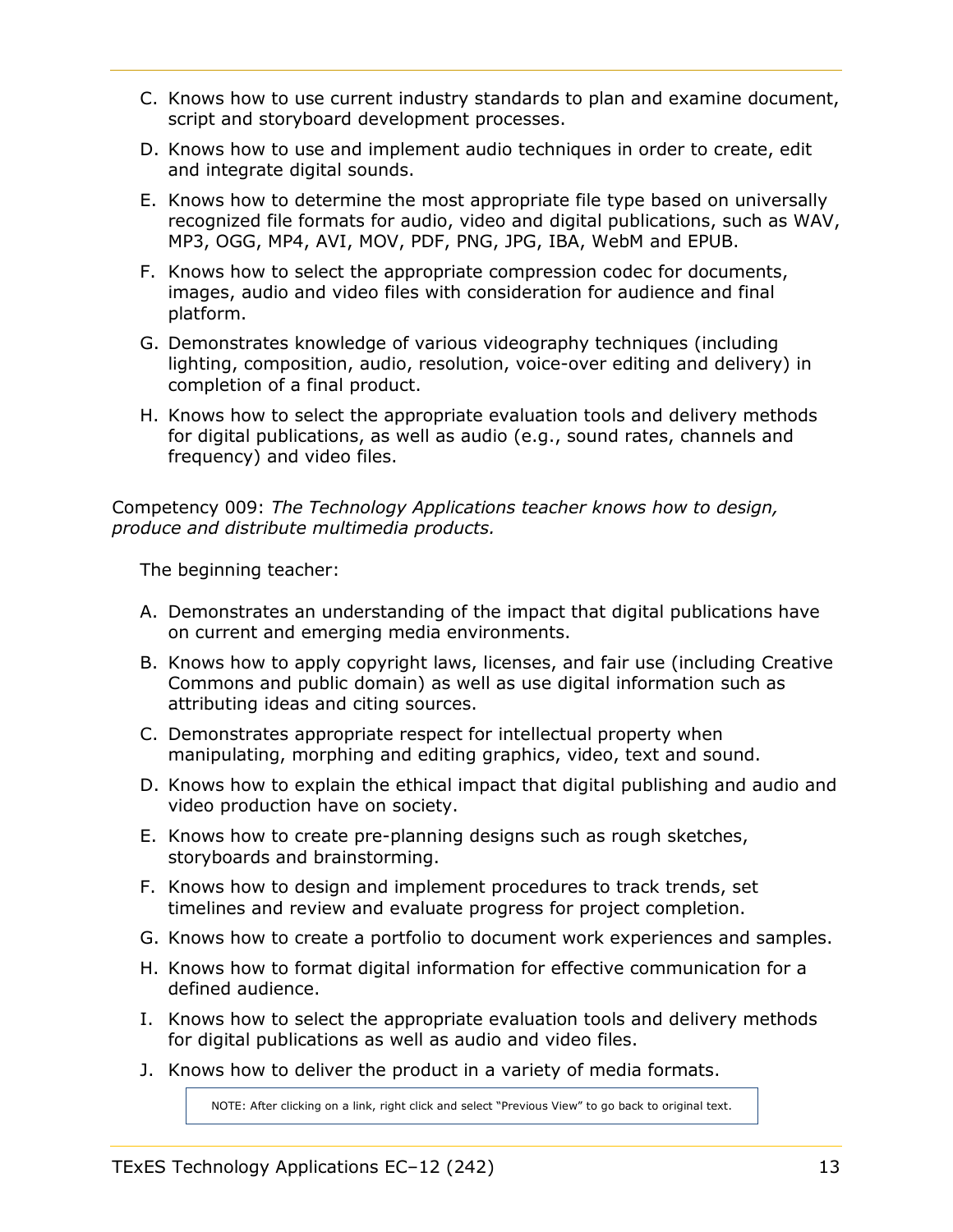#### <span id="page-13-0"></span>**Domain IV — Web Design**

Competency 010: *The Technology Applications teacher demonstrates knowledge of strategies and techniques for website administration.*

The beginning teacher:

- A. Knows concepts and terminology related to Web administration (e.g., URL, IP addresses, HTML, CSS and FTP).
- B. Knows how to obtain, assess and use various Web standards such as those of the World Wide Web Consortium (W3C), Ecma International and the Internet Corporation for Assigned Names and Numbers (ICANN) to make informed decisions and implement standards in original work.
- C. Knows the differences between Internet and intranet.
- D. Demonstrates knowledge of the top-level domains (e.g., gov, net, com, mil, org and edu) and is familiar with new domain implementation.
- E. Knows the technical needs and functionality/use of Web servers.
- F. Demonstrates knowledge of the requirements for a Web server and resolves issues relating to compatibility (e.g., file formats and cross-platform connectivity).
- G. Knows the historical development and characteristics of a variety of network protocols and knows methods of accessing information on the Internet (e.g., HTTP, FTP, TCP/IP, Telnet, Gopher and WAIS).
- H. Knows issues related to network security and knows how to select and implement methods to protect a Web server from unauthorized use.
- I. Understands bandwidth issues as related to audience, server, connectivity and cost.
- J. Knows how to establish a folder/directory hierarchy for storage of Web pages and their related files.
- K. Knows how to control access to a Web site via password controls and global access/deny controls.
- L. Knows how to make decisions regarding the selection, acquisition and use of software related to Web mastering, Web gaming and Web communications, taking into consideration its quality, appropriateness, effectiveness and efficiency.

NOTE: After clicking on a link, right click and select "Previous View" to go back to original text.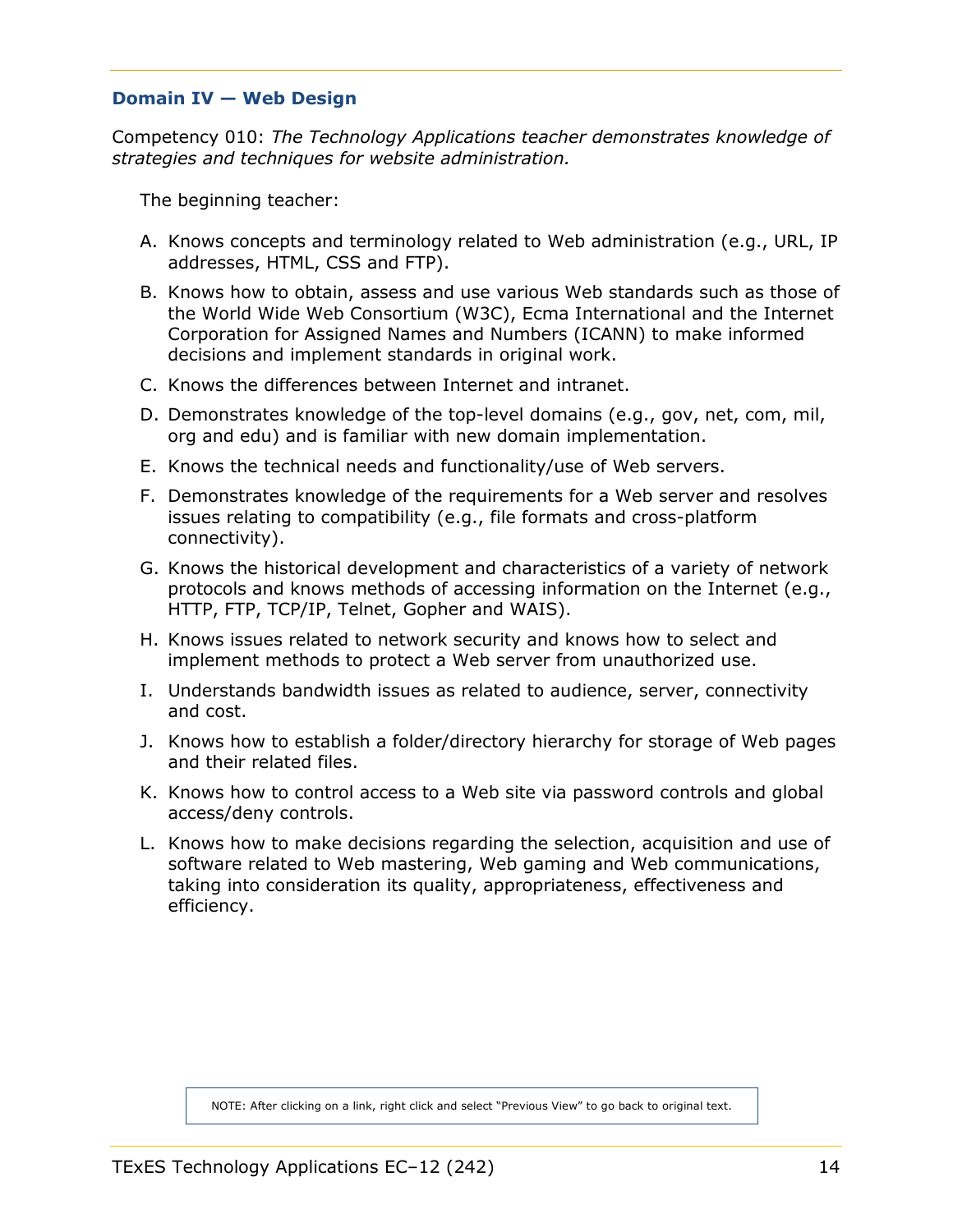Competency 011: *The Technology Applications teacher knows principles of Web design and implements a variety of tools and techniques to create and troubleshoot Web pages for a diverse audience.*

The beginning teacher:

- A. Knows how to use specific tools such as text editors and Web authoring programs to create a Web site.
- B. Knows how to discuss, analyze, compare and contrast game types such as action, action adventure, adventure, construction and management simulation, life simulation, massively multiplayer online role-playing game (MMORPG), music, party, puzzle, role-playing, sports, strategy, trivia and vehicle simulation.
- C. Demonstrates knowledge of issues related to incorporating graphics, video, audio and multimedia sequences into a Web page.
- D. Demonstrates knowledge of design principles (e.g., size of graphics, font size and color, backgrounds, ratio of text to white space, proximity, unity, balance, alignment, repetition and contrast).
- E. Knows how to analyze and determine the appropriate use of dynamic, static and interactive Web sites and open/closed file formats and software.
- F. Demonstrates knowledge of issues related to displaying Web pages on a variety of browsers and monitors (e.g., color, page size, browser version, plug-ins) with cross-browser compatibility.
- G. Knows how to plan and design Web pages that are accessible to diverse audiences (e.g., visually impaired, learning disabled, physically disabled).
- H. Knows how to work collaboratively to create Web-based programs and gaming products.
- I. Knows how to validate HTML code to current industry standards using available online diagnostic tools.
- J. Knows how to use hypertext markup language (HTML), cascading style sheets (CSS), Hypertext PreProcessor (PHP) and JavaScript through hard coding using a text editor, and Web authoring programs utilizing interactive databases and server-side processing.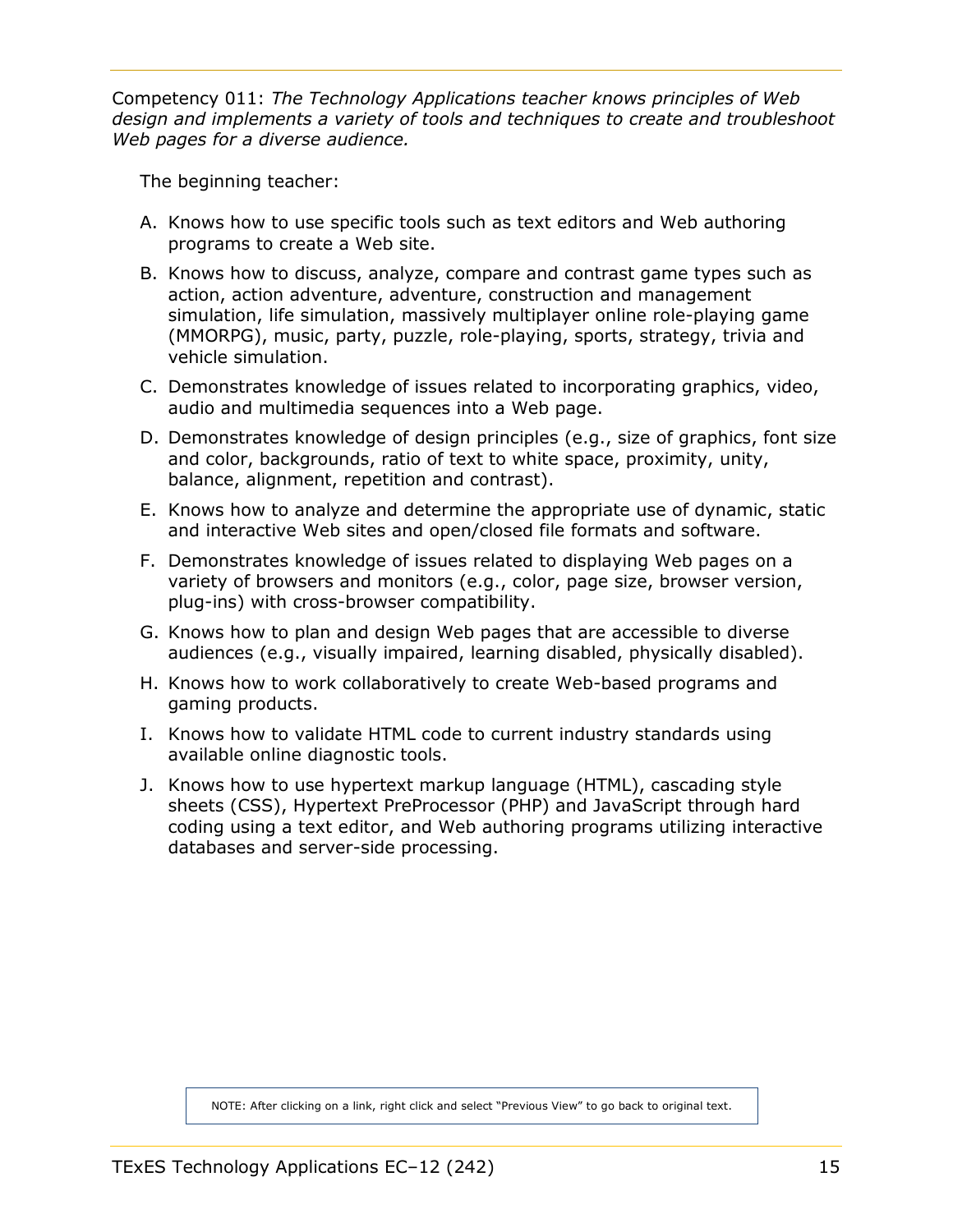Competency 012: *The Technology Applications teacher knows how to use Web pages to communicate and interact effectively with others.*

The beginning teacher:

- A. Knows how to format information for appropriate and effective communication (e.g., appropriate use of hyperlinks, designing content for a specific audience).
- B. Understands, analyzes and determines the appropriate use of dynamic, static and interactive Web sites.
- C. Knows how to implement methods for creating interactivity in Web pages.
- D. Knows how to effectively create a Web site that communicates intended information to the target audience.
- E. Knows how to engage in online activities that follow appropriate behavioral, communication and privacy guidelines (e.g., ethics, personal security, verbiage) determined by the intended audience, including the ethical use of files and file sharing.
- F. Knows how to examine the impact of internet technologies on society through research, interviews and personal observations.
- G. Knows how to comprehend the impact of Internet history and structure on current use.
- H. Knows how to examine and apply the proper and acceptable use of digital/virtual communications technologies.
- I. Knows how to work collaboratively to create functioning Web-based programs and gaming products.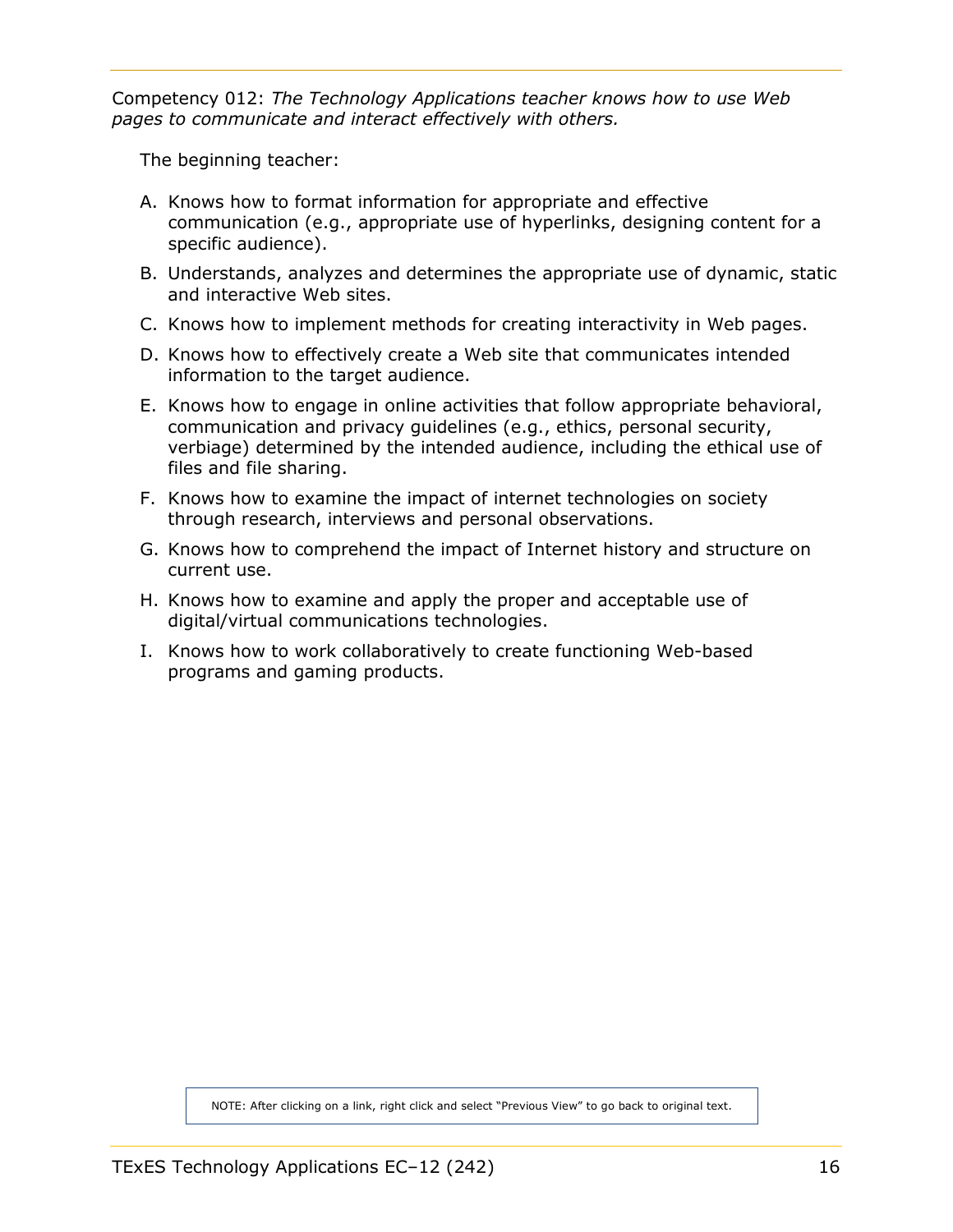### <span id="page-16-0"></span>**Approaches to Answering Selected-Response Questions**

The purpose of this section is to describe selected-response question formats that you will typically see on the Technology Applications EC–12 test and to suggest possible ways to approach thinking about and answering them. These approaches are intended to supplement and complement familiar test-taking strategies with which you may already be comfortable and that work for you. Fundamentally, the most important component in assuring your success on the test is knowing the content described in the test framework. This content has been carefully selected to align with the knowledge required to begin a career as a Technology Applications EC–12 teacher.

The selected-response questions on this test are designed to assess your knowledge of the content described in the test framework. In most cases, you are expected to demonstrate more than just your ability to recall factual information. You may be asked to think critically about the information, to analyze it, consider it carefully, and compare it with other knowledge you have or make a judgment about it.

Leave no questions unanswered. Questions for which you mark no answer are counted as incorrect. Your score will be determined by the number of questions you answer correctly.

The Technology Applications EC–12 test is designed to include a total of 100 selected-response questions. Your final scaled score will be based only on scored questions. The questions that are not scored are being pilot tested to collect information about how these questions will perform under actual testing conditions. These pilot questions are not identified on the test.

#### **How to Approach Unfamiliar Question Formats**

Some questions include introductory information such as a table, graph or reading passage (often called a stimulus) that provides the information the question asks for. New formats for presenting information are developed from time to time. Tests may include audio and video stimulus materials such as a movie clip or some kind of animation, instead of a map or reading passage.

Tests may also include interactive types of questions. These questions take advantage of technology to assess knowledge and skills that go beyond what can be assessed using standard single-selection selected-response questions. If you see a format you are not familiar with, **read the directions carefully**. The directions always give clear instructions on how you are expected to respond.

NOTE: After clicking on a link, right click and select "Previous View" to go back to original text.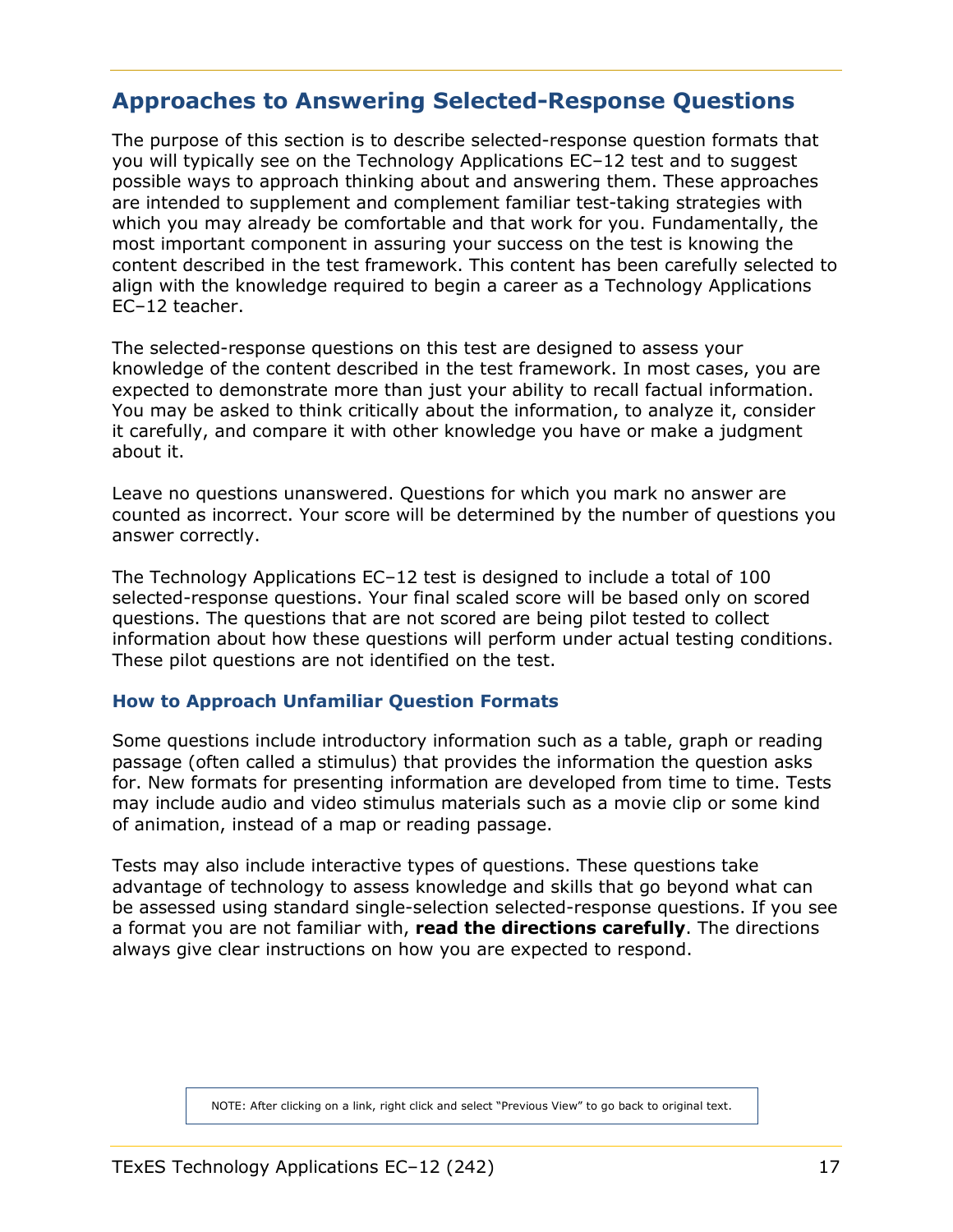<span id="page-17-0"></span>For most questions, you will respond by clicking an oval to choose a single answer choice from a list of options. Other questions may ask you to respond by:

- **Selecting all that apply.** In some questions, you will be asked to choose all the options that answer the question correctly.
- **Typing in an entry box.** You may be asked to enter a text or numeric answer. Some questions may have more than one place to enter a response.
- **Clicking check boxes.** You may be asked to click check boxes instead of an oval when more than one choice within a set of answers can be selected.
- **Clicking parts of a graphic.** In some questions, you will choose your answer by clicking on location(s) on a graphic such as a map or chart, as opposed to choosing from a list.
- **Clicking on sentences.** In questions with reading passages, you may be asked to choose your answer by clicking on a sentence or sentences within the reading passage.
- **Dragging and dropping answer choices into "targets" on the screen.** You may be asked to choose an answer from a list and drag it into the appropriate location in a table, paragraph of text or graphic.
- **Selecting options from a drop-down menu.** This type of question will ask you to select the appropriate answer or answers by selecting options from a drop-down menu (e.g., to complete a sentence).

Remember that with every question, you will get clear instructions on how to respond.

#### **Question Format**

You may see the following types of selected-response questions on the test:

— Single Questions

— Clustered Questions

On the following pages, you will find descriptions of these commonly used question formats, along with suggested approaches for responding to each type.

#### **Single Questions**

The single-question format presents a direct question or an incomplete statement. It can also include a reading passage, graphic, table or a combination of these. Four or more answer options appear below the question.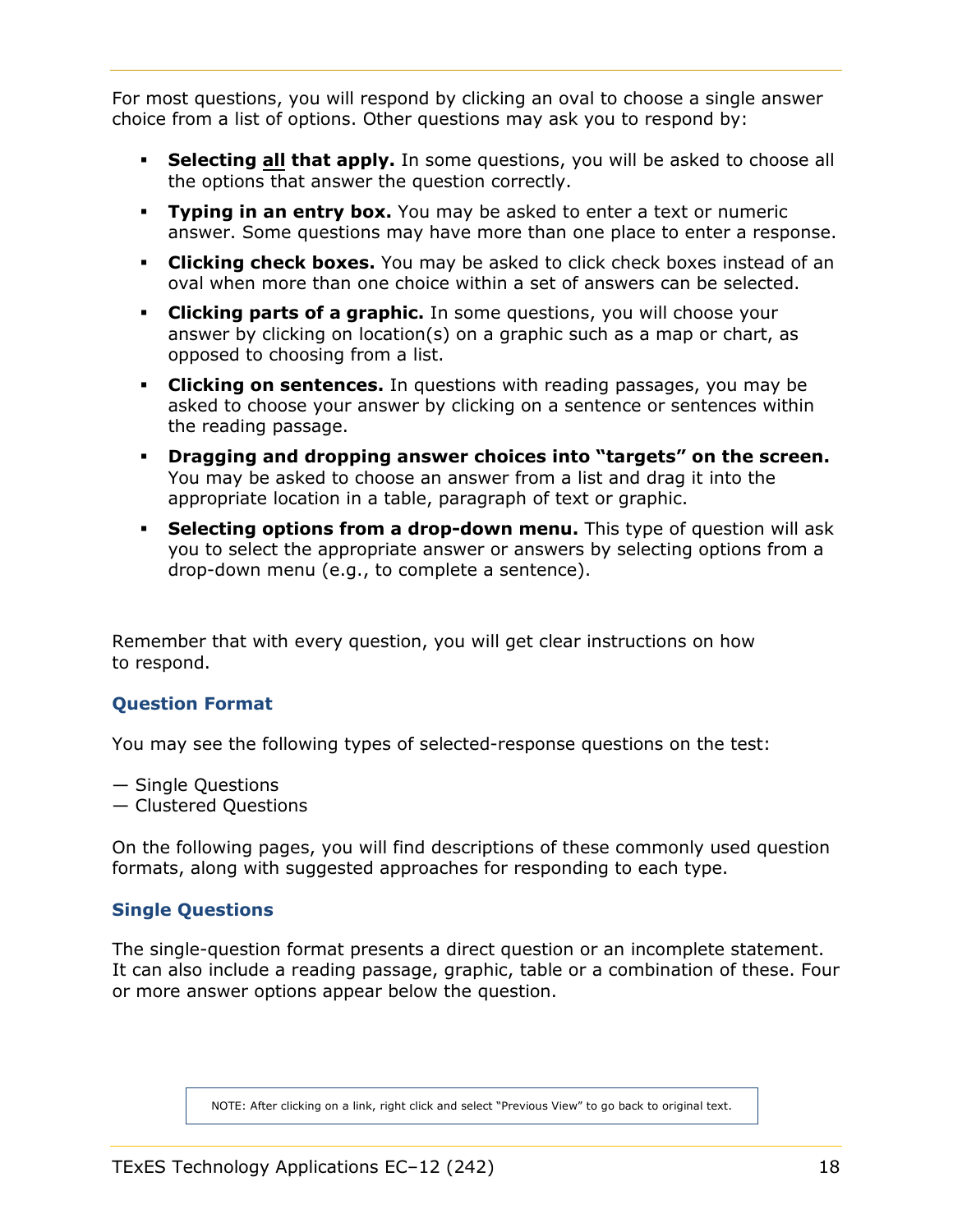The following question is an example of the single-question format. It tests knowledge of Technology Applications EC–12 Competency 007: *The Technology Applications teacher knows how to produce and distribute digital video and multimedia products*.

#### *Example 1*

- 1. A principal has asked a teacher to create a slide show presentation about the school's new building project. Which of the following should the teacher consider *first* when planning the slide show?
	- A. What is the intended audience for the presentation?
	- B. Which software programs are available to create the presentation?
	- C. How should the information be organized?
	- D. How large is the room where the presentation will be given?

#### *Suggested Approach*

Read the question carefully and critically. Think about what it is asking and the situation it is describing. Eliminate any obviously wrong answers, select the correct answer choice and mark your answer.

In this situation, a teacher is being asked to prepare a slide show about the school's new building project. For any given topic, there are many ways to plan a slide show. Some of the things the teacher must consider are the intended audience, the type of software to use, how to organize the information, and the size and characteristics of the room where the presentation will be given. The question asks that you select which of these the teacher must consider first.

Option A suggests that the teacher's first consideration should be to determine the audience for the presentation. One of the most important considerations in planning a presentation is determining the audience. For instance, a slide show prepared for school staff might be very different from a slide show prepared for the school's younger children. Young children would require a shorter presentation than would adults, and the graphics would need to be selected with the younger audience in mind. In addition, the readability of any text would need to be considered along with the amount, type, and sophistication of the information provided. Therefore, option A would be an appropriate first consideration for planning the slide show.

Option B suggests that the teacher's first consideration should be to determine the availability of software. The selection of software can be made only after a decision has been made concerning the nature of the slide show and the type of material to be presented. This will depend to a large extent on the intended audience. Thus Option B, determining the availability of software, would not be the most appropriate first step in planning the presentation.

NOTE: After clicking on a link, right click and select "Previous View" to go back to original text.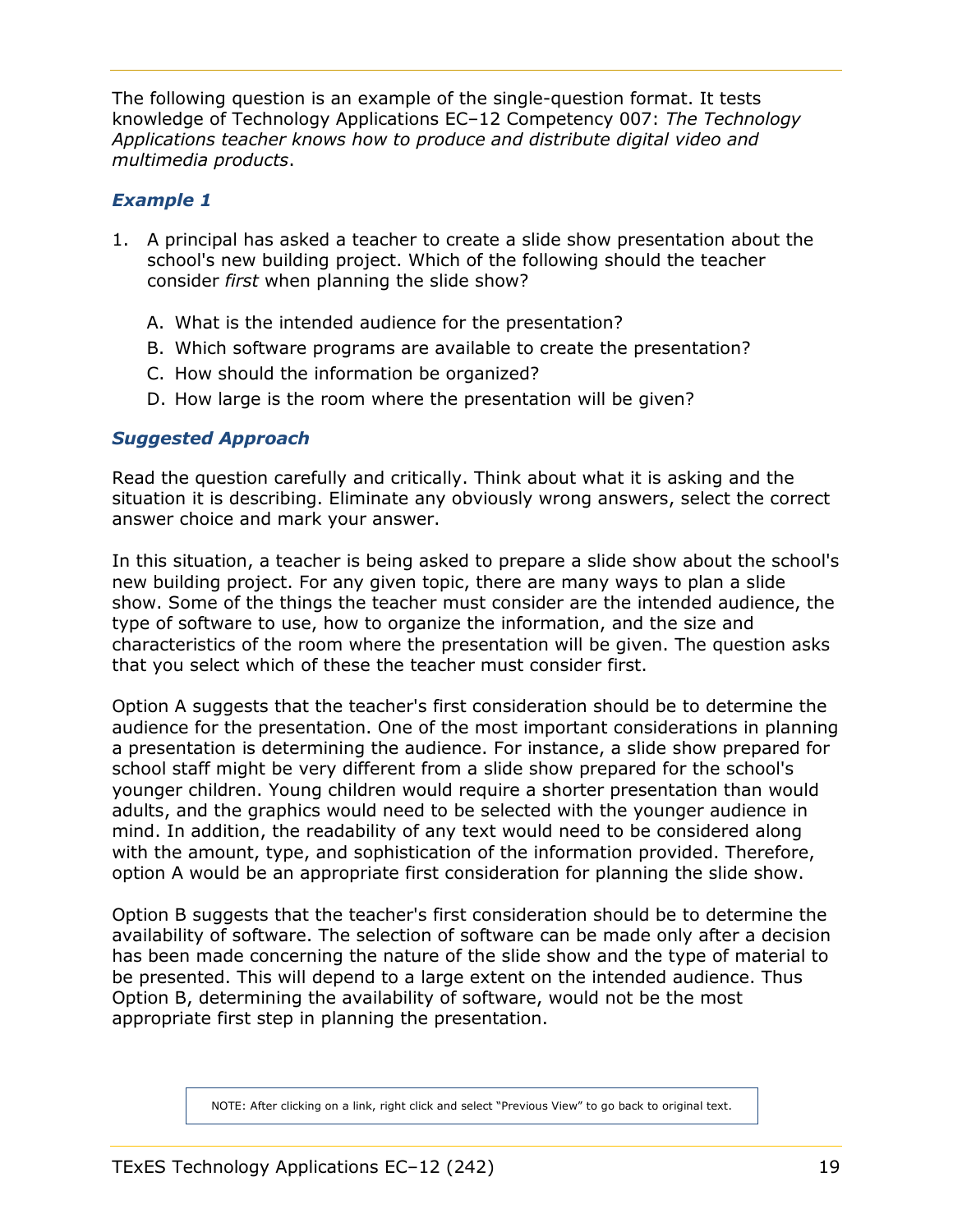Option C suggests that the teacher's first consideration should be to determine how to organize the information in the presentation. While well-organized information is essential to an effective presentation, the decision about what information to include can only be made after the audience has been determined. Option C, determining how to organize the information, can thus be eliminated as the best response to this item.

Option D suggests that the teacher's first consideration should be to determine the size of the room in which the presentation will be given. Although the size of the room will be a determining factor in deciding what hardware is used to display the presentation, it will not affect the content of the presentation or how it is created. Therefore, option D, determining the size of the room, would not be the most appropriate first step in planning the presentation.

Of the alternatives offered, only determining the intended audience for the presentation would be an appropriate first step in planning the presentation. Therefore, **the correct response is option A**.

#### *Example 2*

The following question tests knowledge of Technology Applications EC–12 Competency 008: *The Technology Applications teacher demonstrates knowledge of current practice, future trends, and procedural protocols in the use of audio/video and digital publications*.

- 2. A videographer is most likely to put a polarizing filter on a video camera in which of the following situations?
	- A. Light levels are changing quickly and unpredictably.
	- B. The surface of a lake is producing glare.
	- C. The subject being photographed is in shadows.
	- D. The subject being photographed is standing in front of a window.

#### *Suggested Approach*

Read the question carefully and critically. Think about what it is asking and the situation it is describing. Eliminate any obviously wrong answers, select the correct answer choice and mark your answer.

Filters are placed on the lens of a video camera to alter the quality or quantity of light reaching the lens. A polarizing filter allows only those light waves with a specific spatial orientation to pass through the filter. Rays of light with an orientation other than that allowed by the polarizing filter are blocked. When light is reflected from a shiny surface such as a lake, the light waves become partially polarized. This means that the light waves are orientated in a specific direction. A polarizing filter can be adjusted to block these polarized light waves and to reduce

NOTE: After clicking on a link, right click and select "Previous View" to go back to original text.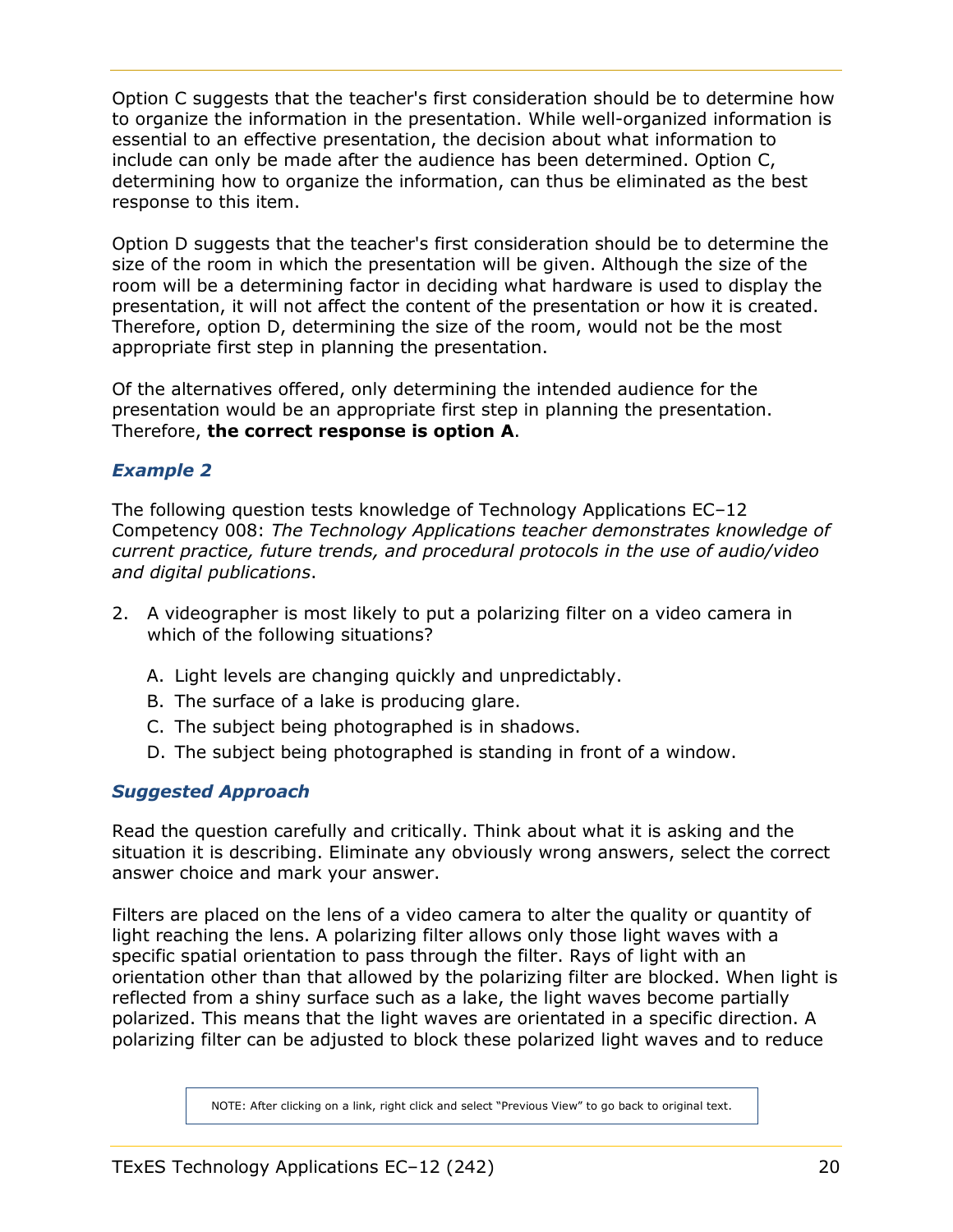<span id="page-20-0"></span>the amount of reflected light. Since glare is a result of reflected light, option B is the correct response.

A videographer would not use a polarizing filter for any of the situations described in the other responses. Polarizing filters offer no benefits in situations involving unpredictably changing light levels (option A) since they are unable to add or subtract light as needed. Polarizing filters are apt to reduce the amount of light passing through the lens and therefore will not be helpful in filming a subject in shadows (option C). A polarizing filter will not be helpful in filming a person standing in front of a window (option D) since it would remove proportional quantities of light from both the subject and the background. Therefore, **the correct response is option B**.

#### **Clustered Questions**

Clustered questions are made up of a stimulus and two or more questions relating to the stimulus. The stimulus material can be a reading passage, description of an experiment, graphic, table or any other information necessary to answer the questions that follow.

You can use several different approaches to respond to clustered questions. Some commonly used strategies are listed below.

- **Strategy 1** Skim the stimulus material to understand its purpose, its arrangement and/or its content. Then read the questions and refer again to the stimulus material to obtain the specific information you need to answer the questions.
- **Strategy 2** Read the questions *before* considering the stimulus material. The theory behind this strategy is that the content of the questions will help you identify the purpose of the stimulus material and locate the information you need to answer the questions.
- **Strategy 3** Use a combination of both strategies. Apply the "read the stimulus first" strategy with shorter, more familiar stimuli and the "read the questions first" strategy with longer, more complex or less familiar stimuli. You can experiment with the sample questions in this manual and then use the strategy with which you are most comfortable when you take the actual test.

Whether you read the stimulus before or after you read the questions, you should read it carefully and critically. You may want to note its important points to help you answer the questions.

NOTE: After clicking on a link, right click and select "Previous View" to go back to original text.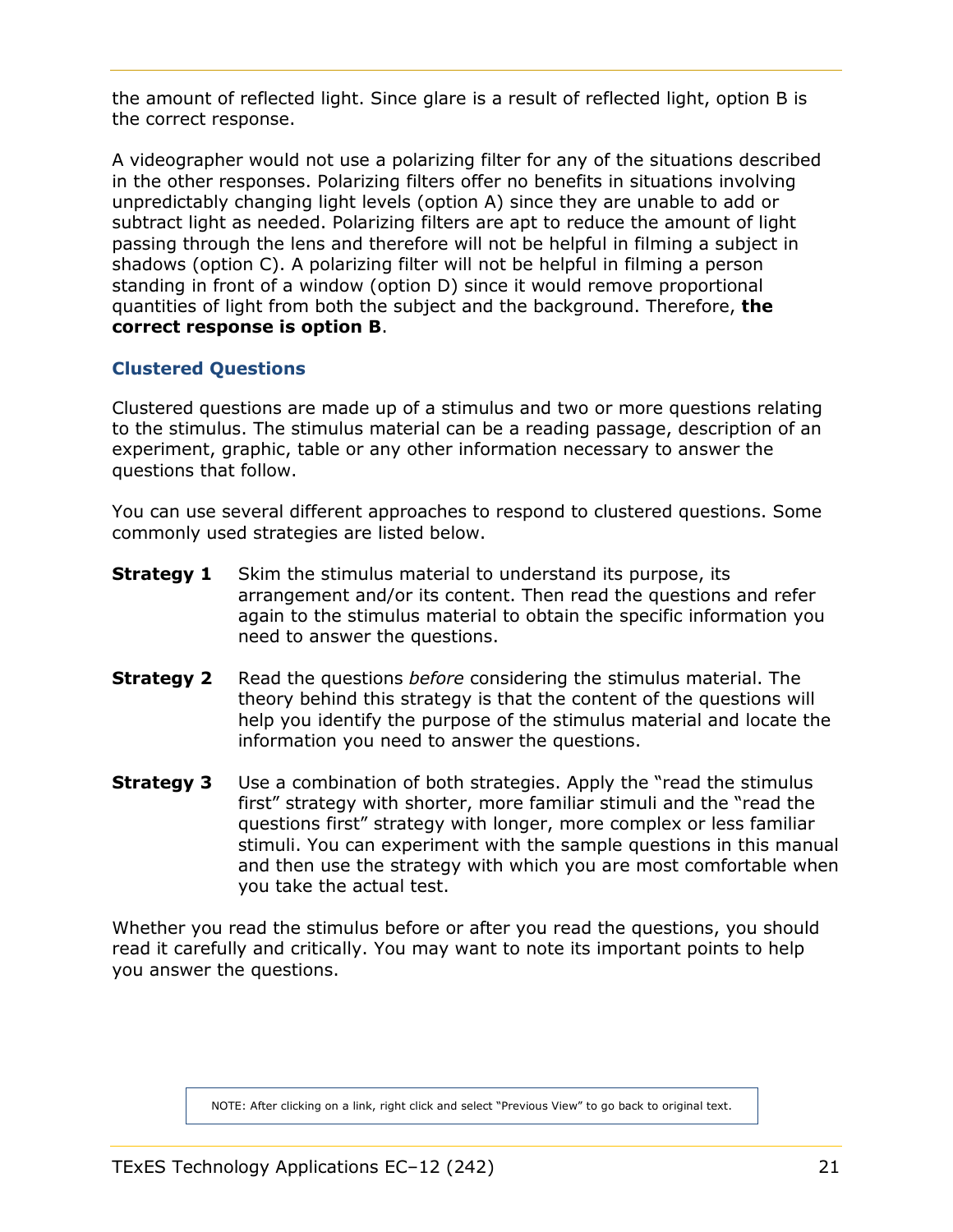As you consider questions set in educational contexts, try to enter into the identified teacher's frame of mind and use that teacher's point of view to answer the questions that accompany the stimulus. Be sure to consider the questions only in terms of the information provided in the stimulus — not in terms of your own experiences or individuals you may have known.

#### *Example*

First read the stimulus (a sample of four sentences each written with a different typeface).

#### **Use the typeface samples below to answer the question that follows.**

- A. This is a sample of typeface A.
- B. This is a sample of typeface B.
- C. **This isasampleoftypefaceC.**
- D. This is a sample of typeface D.

Now you are prepared to address the question associated with this stimulus. This question measures the knowledge of Technology Applications EC–12 Competency 005: *The Technology Applications teacher demonstrates knowledge of principles of typography, modeling, and page layout using appropriate graphic tools to create a variety of products*.

The typefaces above are available for a newsletter. The editor for the project has requested a serif typeface that shows no variation in stroke widths. Which of the following typefaces is most appropriate for the project?

- A. A
- B. B
- C. C
- D. D

#### *Suggested Approach*

Read the question carefully and critically. Think about what it is asking and the situation it is describing. Eliminate any obviously wrong answers, select the correct answer choice and mark your answer.

The question asks to identify which one of the four sample typefaces given is a serif typeface that shows no variation in the stroke widths. Serifs are small lines that are added to the strokes of a letter. The stroke refers to the fundamental line segments that make up the letter. Now carefully examine each of the four samples.

The letters in Sample A of the stimulus each have small lines attached to the strokes. Hence this typeface has serifs. However, a close inspection of the letters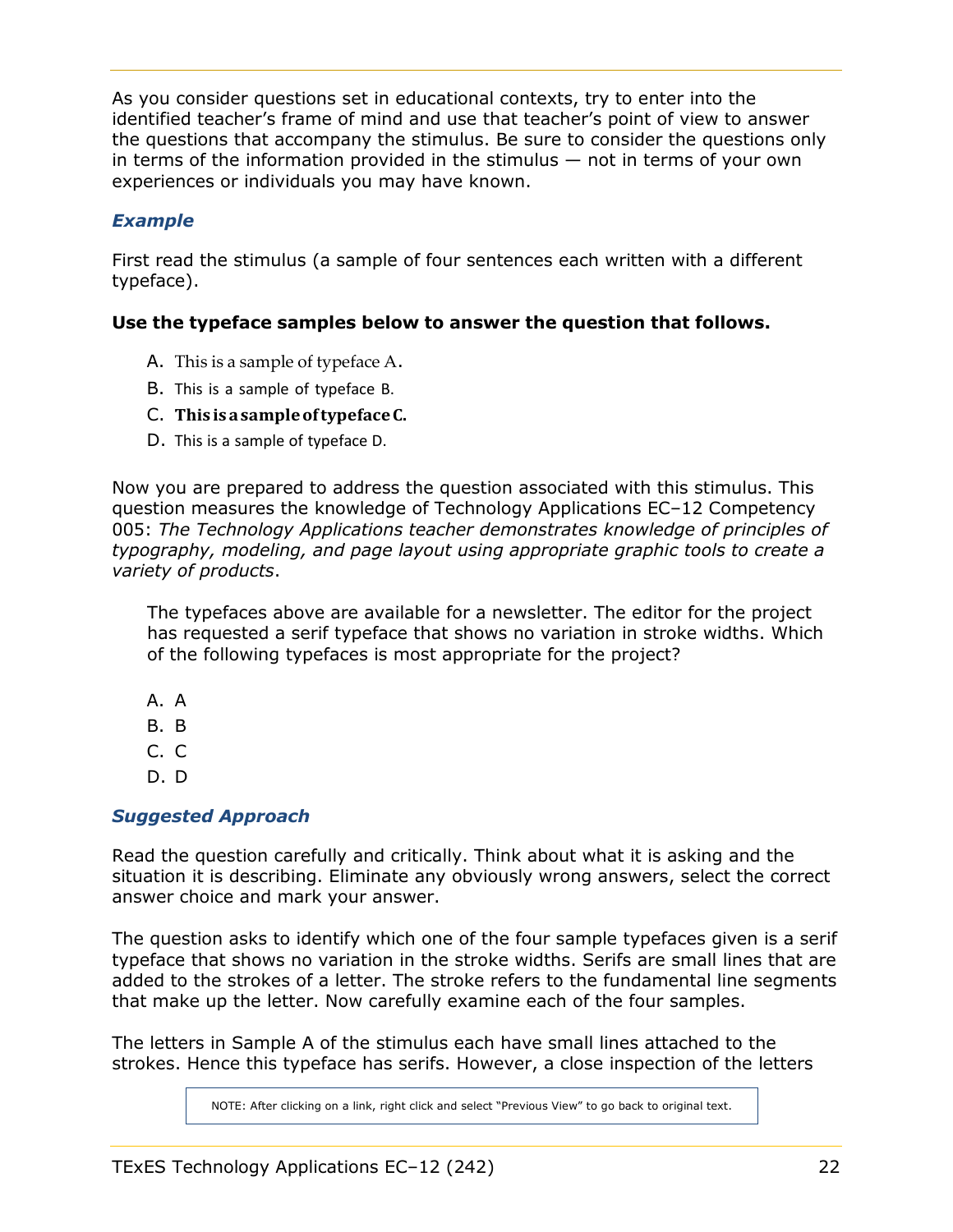reveals that the stroke width is variable. For example, the diagonal strokes in the uppercase letter "A" each have a different thickness. Hence, the typeface shows variation in stroke width and **option A is incorrect**.

The letters in Sample B do not have serifs. In addition, the letters also show variation in width, as can be seen by examining the "y" in the word "typeface." Therefore, **option B is incorrect**.

In Sample C, the letters have serifs. In addition, a close inspection reveals that the stroke width is the same throughout. Consequently, **option C is the correct response.**

The stroke width in Sample D does not vary, but the typeface is sans serif. Therefore, **option D is incorrect**.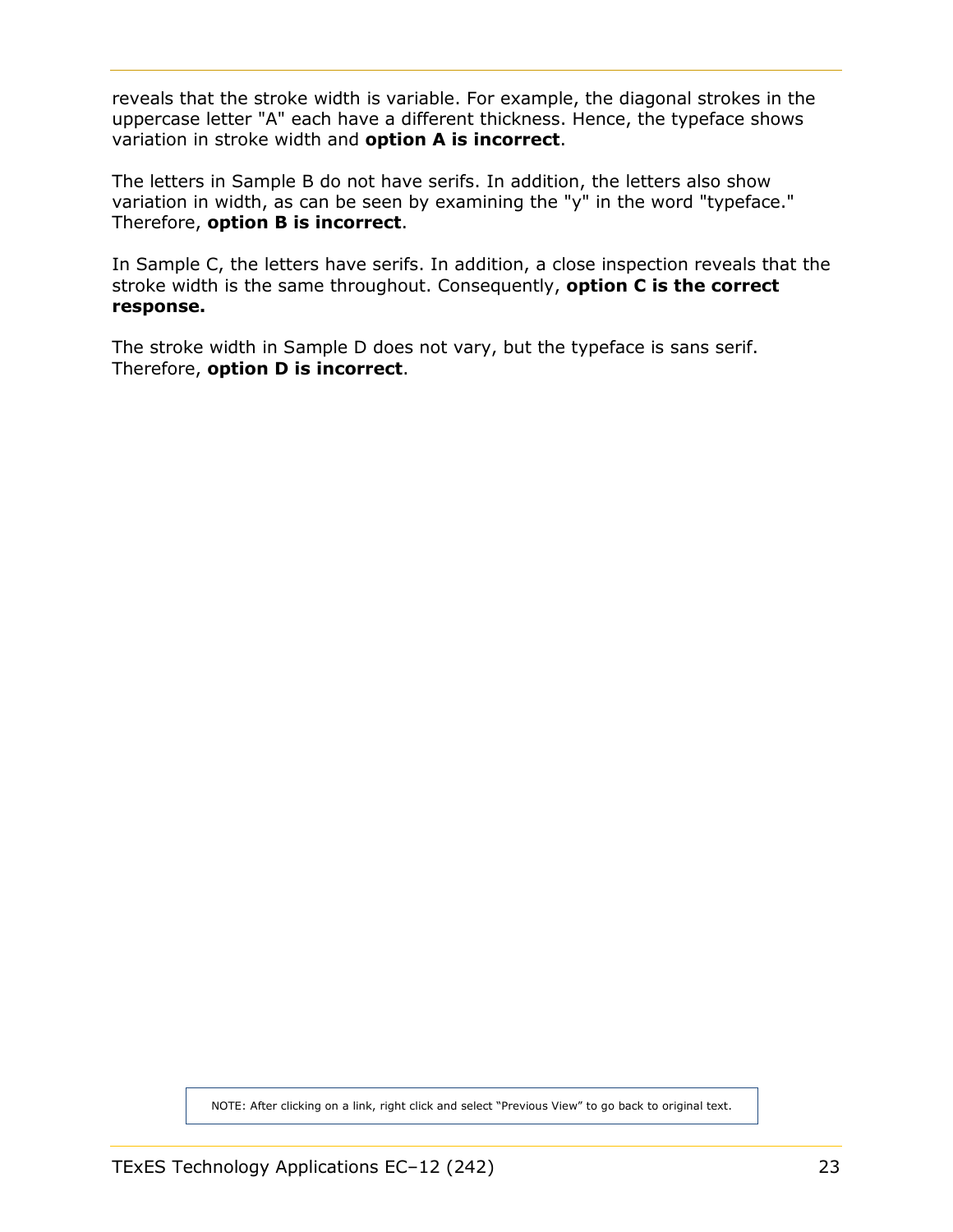### <span id="page-23-0"></span>**Selected-Response Practice Questions**

This section presents some sample test questions for you to review as part of your preparation for the test. To demonstrate how each competency may be assessed, each sample question is accompanied by the competency that it measures. While studying, you may wish to read the competency before and after you consider each sample question. Please note that the competency statements do not appear on the actual test.

For each sample test question, there is at least one correct answer and a rationale for each answer option. Please note that the sample questions are not necessarily presented in competency order.

The sample questions are included to illustrate the formats and types of questions you will see on the test; however, your performance on the sample questions should not be viewed as a predictor of your performance on the actual test.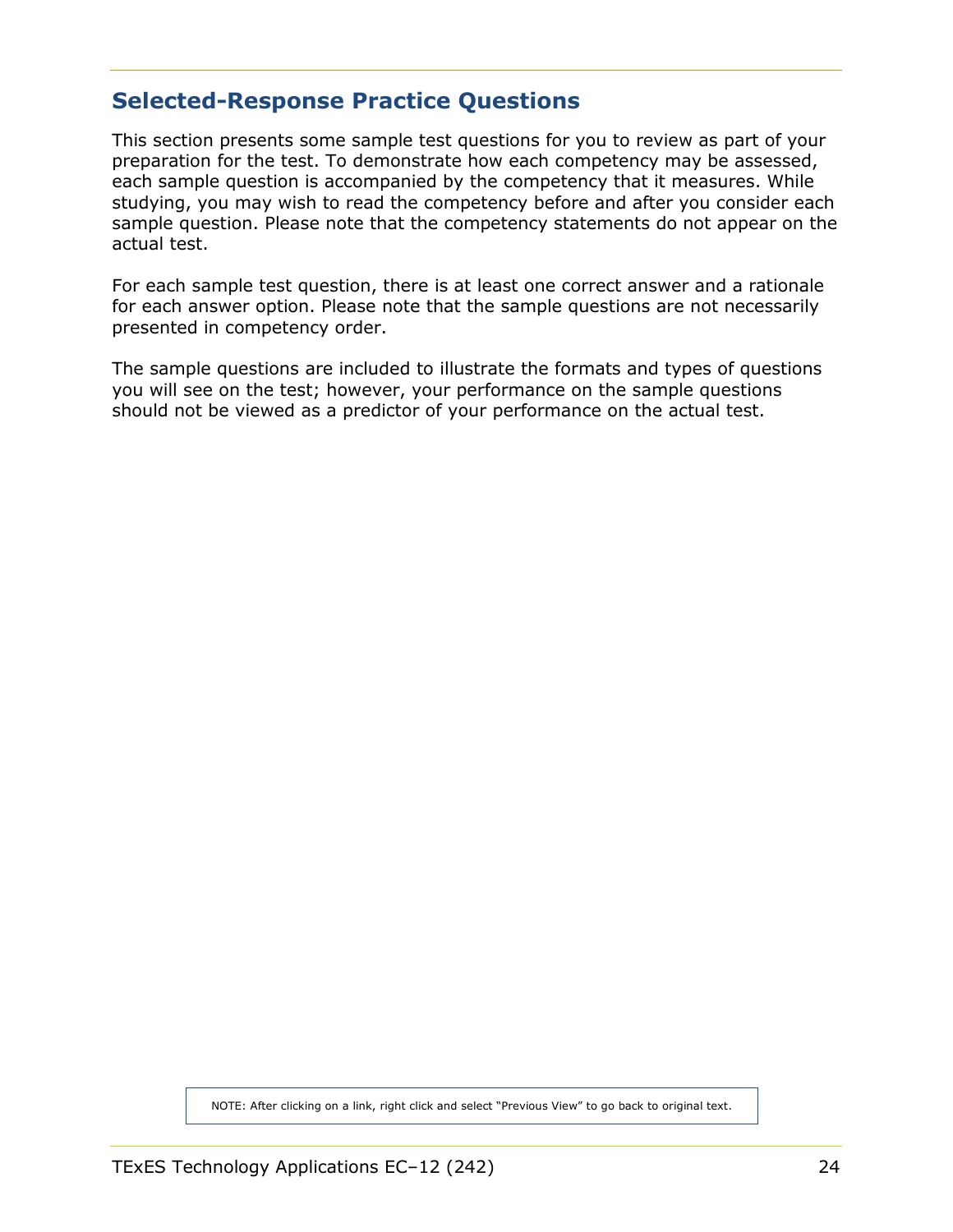- 1. Which of the following types of networks allows parents to register for accounts to view their child's grades on the school district Web site?
	- A. Router
	- B. Server
	- C. Intranet
	- D. Extranet

[Answer and Rationale](#page-44-0)

#### [COMPETENCY 001](#page-6-0)

- 2. While researching the origins of a community, a student discovers a conflict when comparing data obtained from different sources. Which of the following sources is considered the most reliable?
	- A. An editorial commemorating the hundredth anniversary of the community's founding
	- B. Famous anecdotes in pamphlet distributed by the local chamber of commerce
	- C. Published letters written by one of the community's original settlers
	- D. A recent biography of the life of the individual credited with founding the community

[Answer and Rationale](#page-44-0)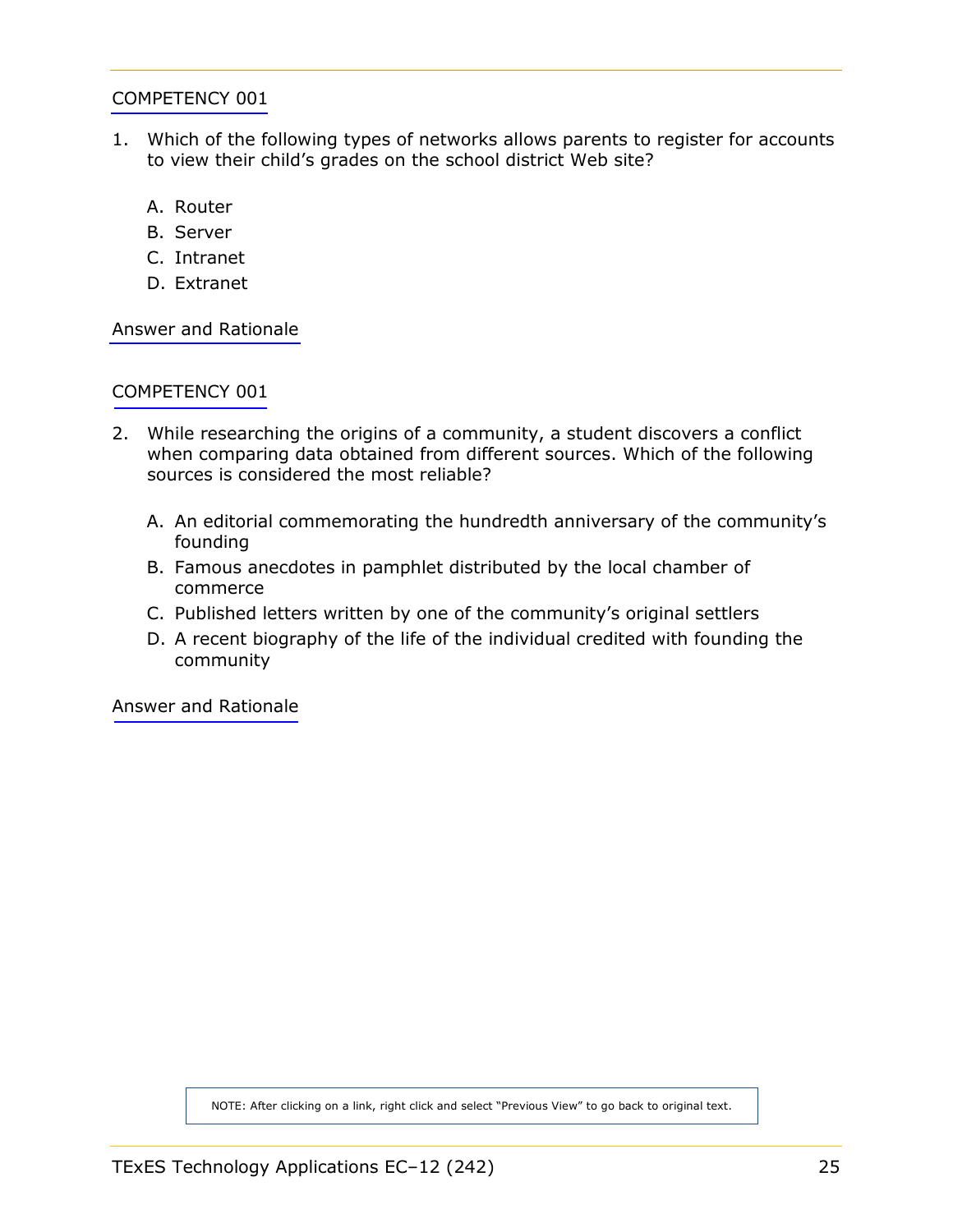- 3. Which of the following scenarios describes an ethical acquisition and acceptable use of multimedia?
	- A. Creating a file-sharing service for movies that have been copied from purchased DVDs
	- B. Creating a musical composition by combining parts of eighteenth-century folk songs
	- C. Posting a video online that uses a current hit song for background music
	- D. Using highlights from a televised athletic event to sell sportswear

[Answer and Rationale](#page-45-0)

#### [COMPETENCY 001](#page-6-0)

- 4. Which TWO of the following activities are examples of using audio, video, or digital sources to solve an authentic problem?
	- A. Collecting and analyzing data from a database to identify areas of critical need for a water project
	- B. Preparing a video to dramatize the life cycle of a butterfly as described in a textbook
	- C. Summarizing electronic book information provided about the Amazon rain forest
	- D. Using an online archive of photographs to generate questions about life during the Great Depression
	- E. Watching current travel videos of historical locations throughout the United **States**

[Answer and Rationale](#page-45-0)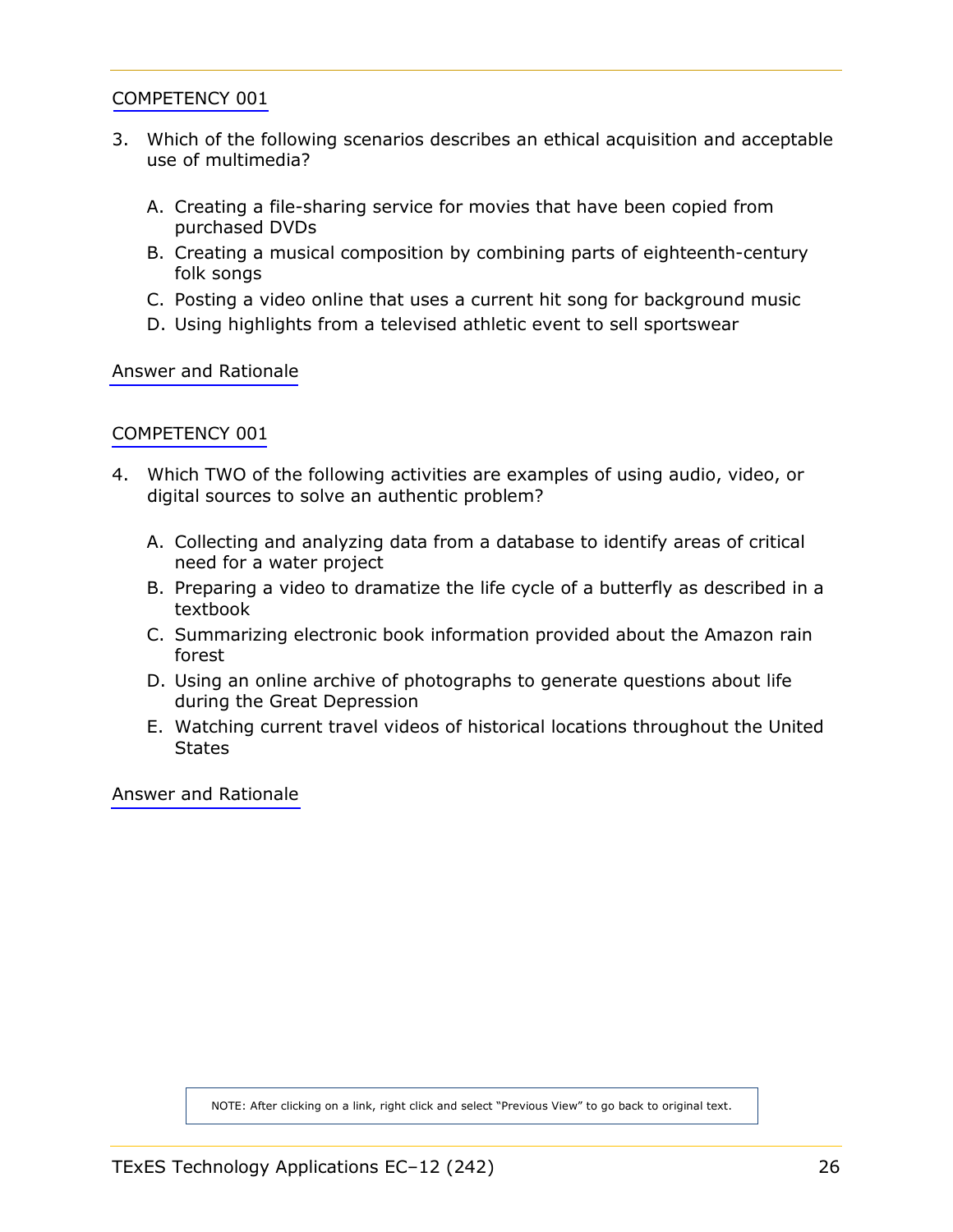5. A formula in a spreadsheet is copied from cell B1 to cell C2.

If the original formula is  $=\frac{4}{2}$ , which of the following best represents the resulting formula?

- $A. = A2$
- $B. = B1$
- $C. = $A3$
- D.  $= $B2$

[Answer and Rationale](#page-46-0)

#### [COMPETENCY 002](#page-7-0)

- 6. To effectively evaluate student presentations created at the conclusion of a social studies unit project, it is most important for a teacher to use a rubric to evaluate the
	- A. special effects and the flashiness of the finished products.
	- B. content learned and the effectiveness of the presentations.
	- C. level of participation and contribution during the project.
	- D. abilities and skills in using the presentation software.

[Answer and Rationale](#page-47-0)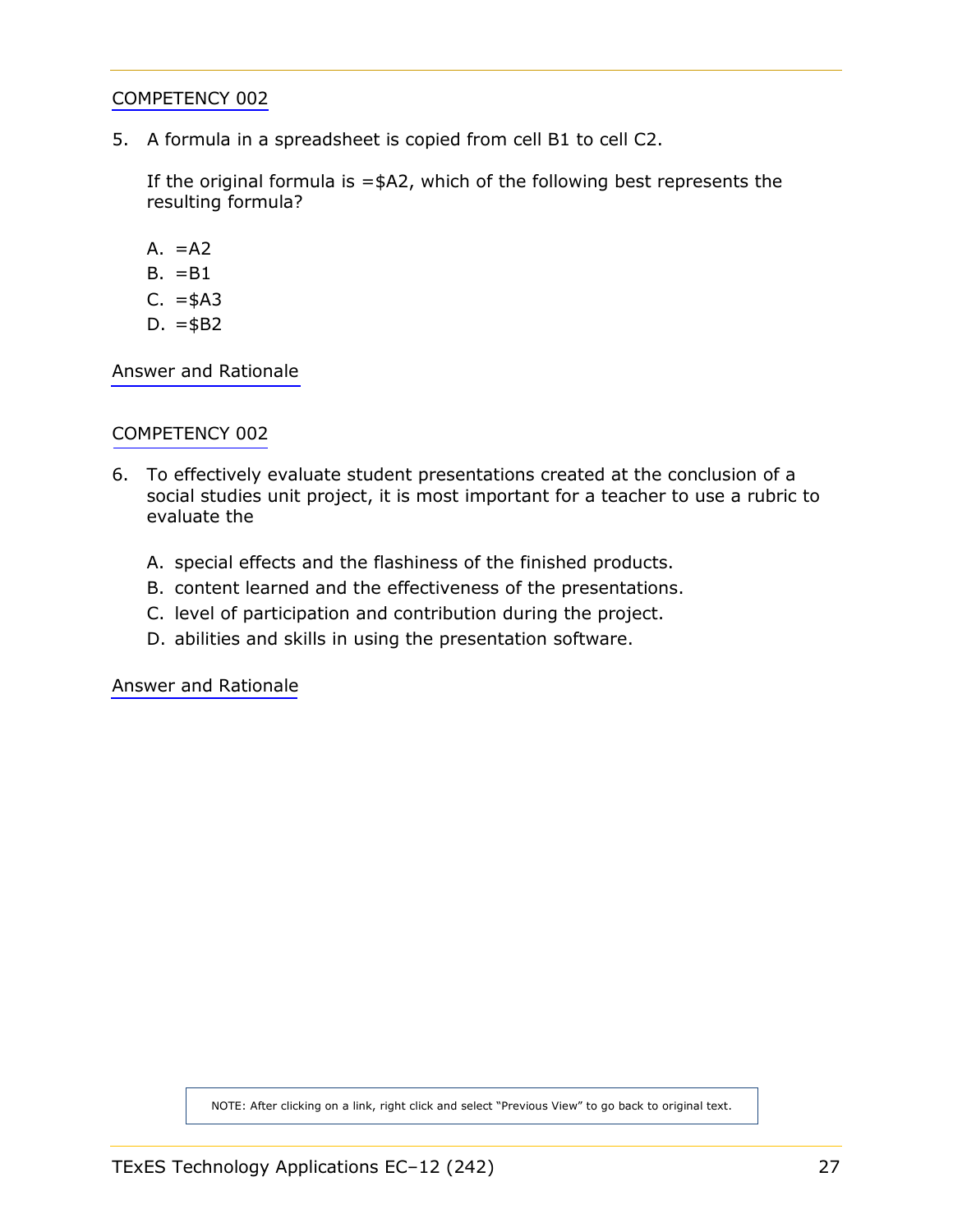- 7. Which of the following graphic organizers should a student create electronically to best clarify the sequence of events in a movie script?
	- A. Storyboard
	- B. Venn diagram
	- C. Story map
	- D. T-chart

[Answer and Rationale](#page-47-0)

#### [COMPETENCY 003](#page-8-0)

- 8. A technology applications teacher is preparing a class to begin work on a group project. Which of the following strategies is most effective in facilitating collaboration and teamwork among group members?
	- A. Separating girls and boys into different groups
	- B. Limiting each group to three members
	- C. Emphasizing group harmony as the most important goal
	- D. Modifying group norms as the situation requires

[Answer and Rationale](#page-48-0)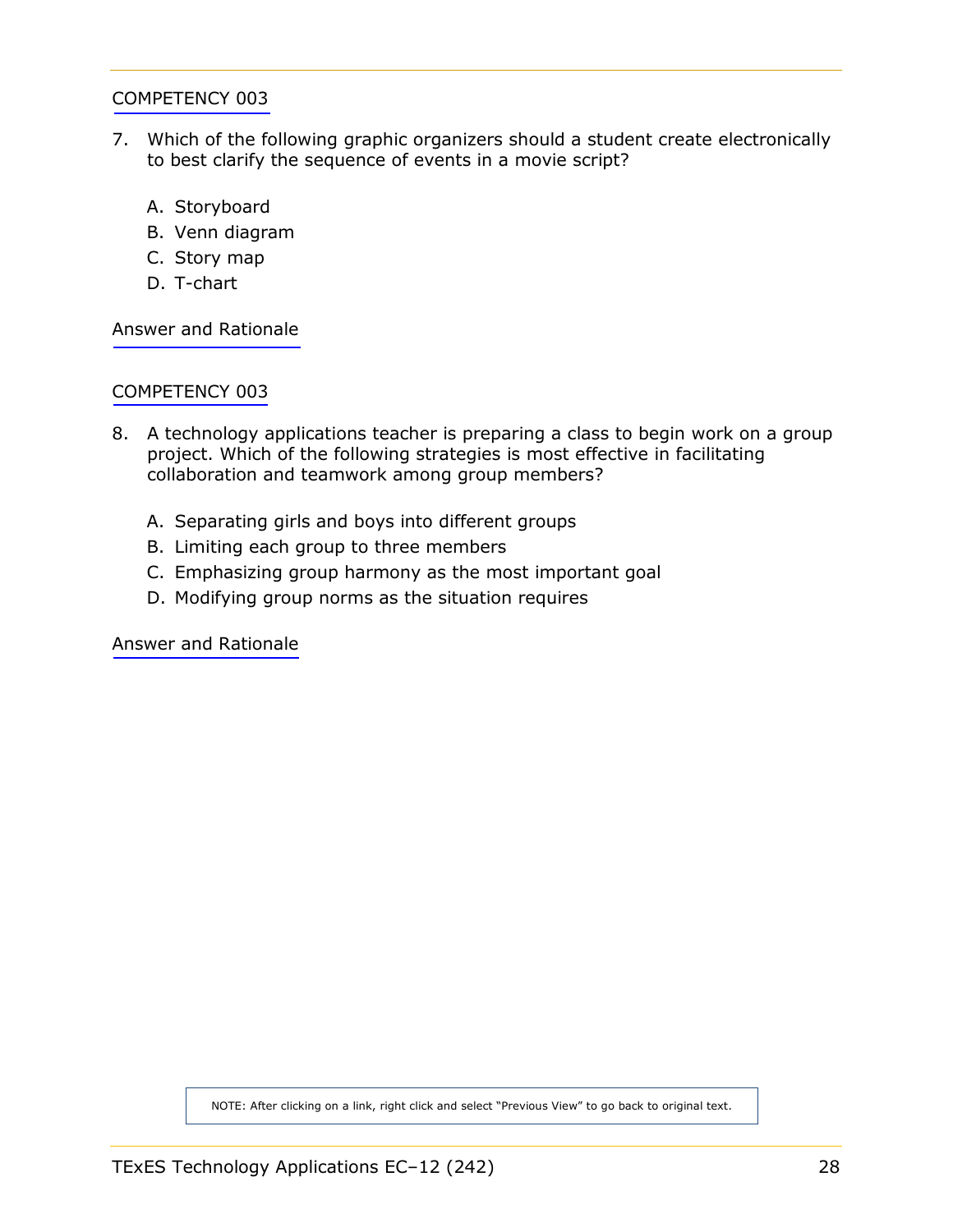- 9. Which of the following is the most important for a teacher to consider when designing assessment methods to evaluate a student portfolio?
	- A. The arrangement of items included in the portfolio
	- B. The intended audience for the portfolio
	- C. The recommended timeline for selecting material to include
	- D. The scoring criteria for the learning objective

[Answer and Rationale](#page-48-0)

#### [COMPETENCY 003](#page-8-0)

- 10. Which of the following tools will best guide students through effectively completing a final product?
	- A. Project rubric
	- B. Project supplies
	- C. Project calendar
	- D. Project checklist

[Answer and Rationale](#page-49-0)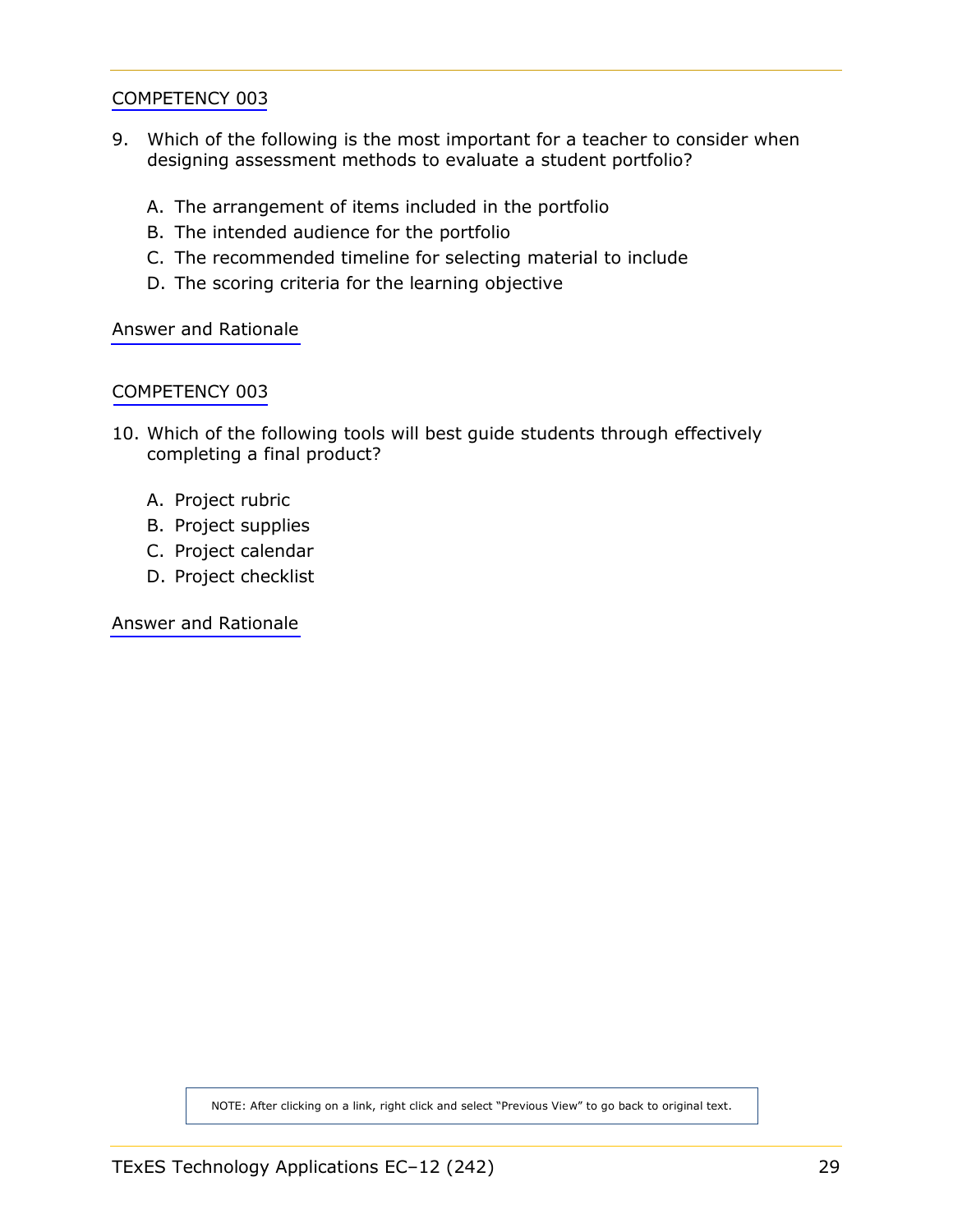- 11. A teacher instructs students on how to safely research information on the Internet, participate in electronic discussions, follow accepted practices (e.g., netiquette), and use approved passwords to access information resources. The teacher primarily understands the importance of implementing which of the following objectives of information literacy?
	- A. Students comprehend the legal and social implications of using information.
	- B. Students use information effectively to accomplish a specific purpose.
	- C. Students evaluate information and its sources critically.
	- D. Students retrieve information effectively and efficiently.

[Answer and Rationale](#page-49-0)

#### [COMPETENCY 003](#page-8-0)

- 12. Which of the following is the best way to maintain up-to-date technology use in the classroom?
	- A. Reading a book on how to use tablets to integrate technology
	- B. Writing a blog about implementing technology in the classroom
	- C. Searching the Internet for the latest educational technology trends
	- D. Reading the user manuals for new technology equipment on campus

[Answer and Rationale](#page-50-0)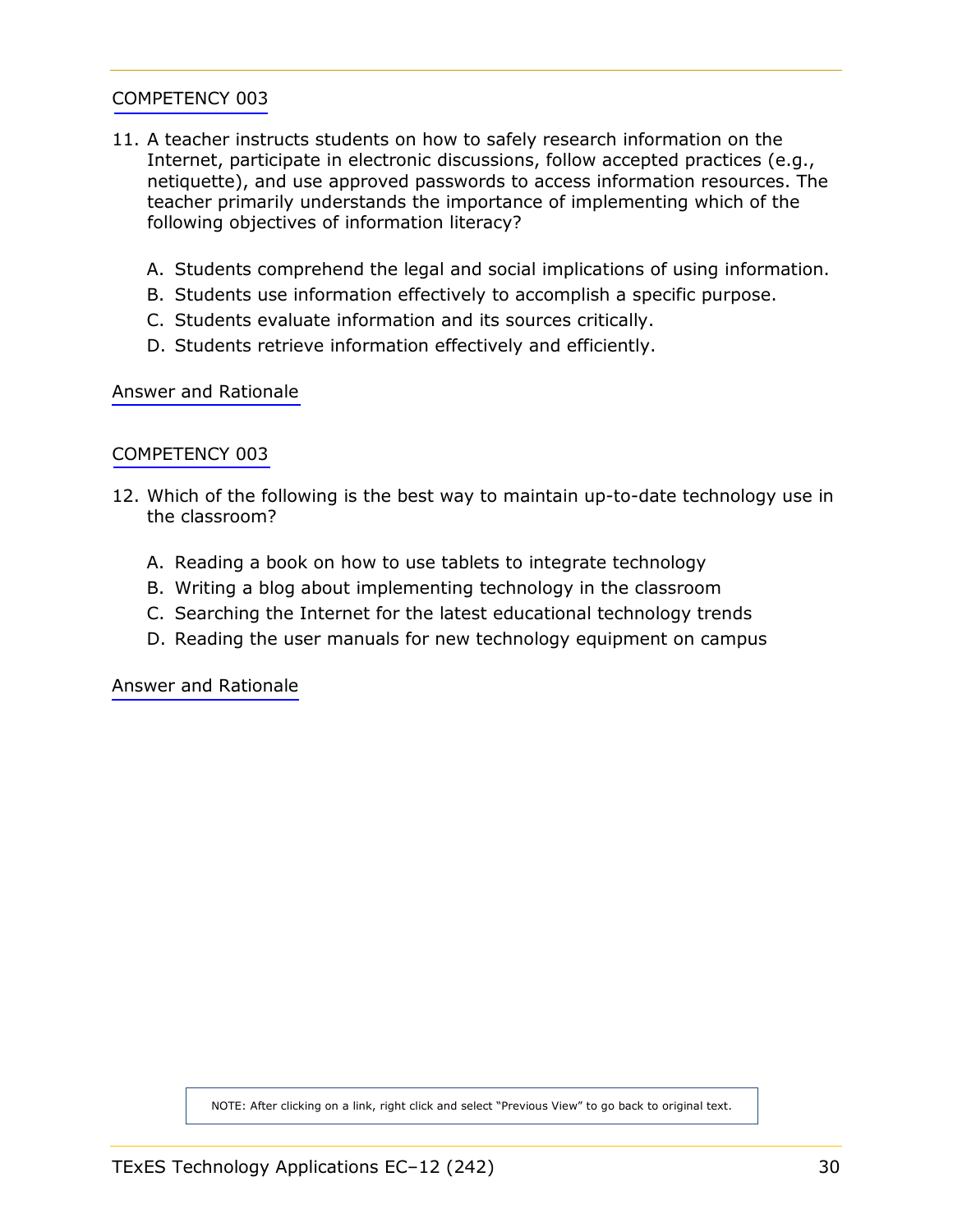- 13. The primary purpose of the rule of thirds is to
	- A. frame a subject in a photograph.
	- B. create leading lines within a photograph.
	- C. change the lighting conditions for a photograph.
	- D. produce a balanced photograph.

[Answer and Rationale](#page-50-0)

#### [COMPETENCY 004](#page-8-0)

- 14. Which of the following color modes is best to use to print a poster at a professional printer?
	- A. CMYK
	- B. RGB
	- C. Indexed
	- D. Lab

[Answer and Rationale](#page-51-0)

#### [COMPETENCY 004](#page-8-0)

- 15. Which of the following color mixing models provides the simplest tools for adjusting the tone of a particular color?
	- A. Red, yellow, blue (RYB)
	- B. Cyan, magenta, yellow, black (CMYK)
	- C. Hue, saturation, brightness (HSB)
	- D. Red, green, blue (RGB)

[Answer and Rationale](#page-51-0)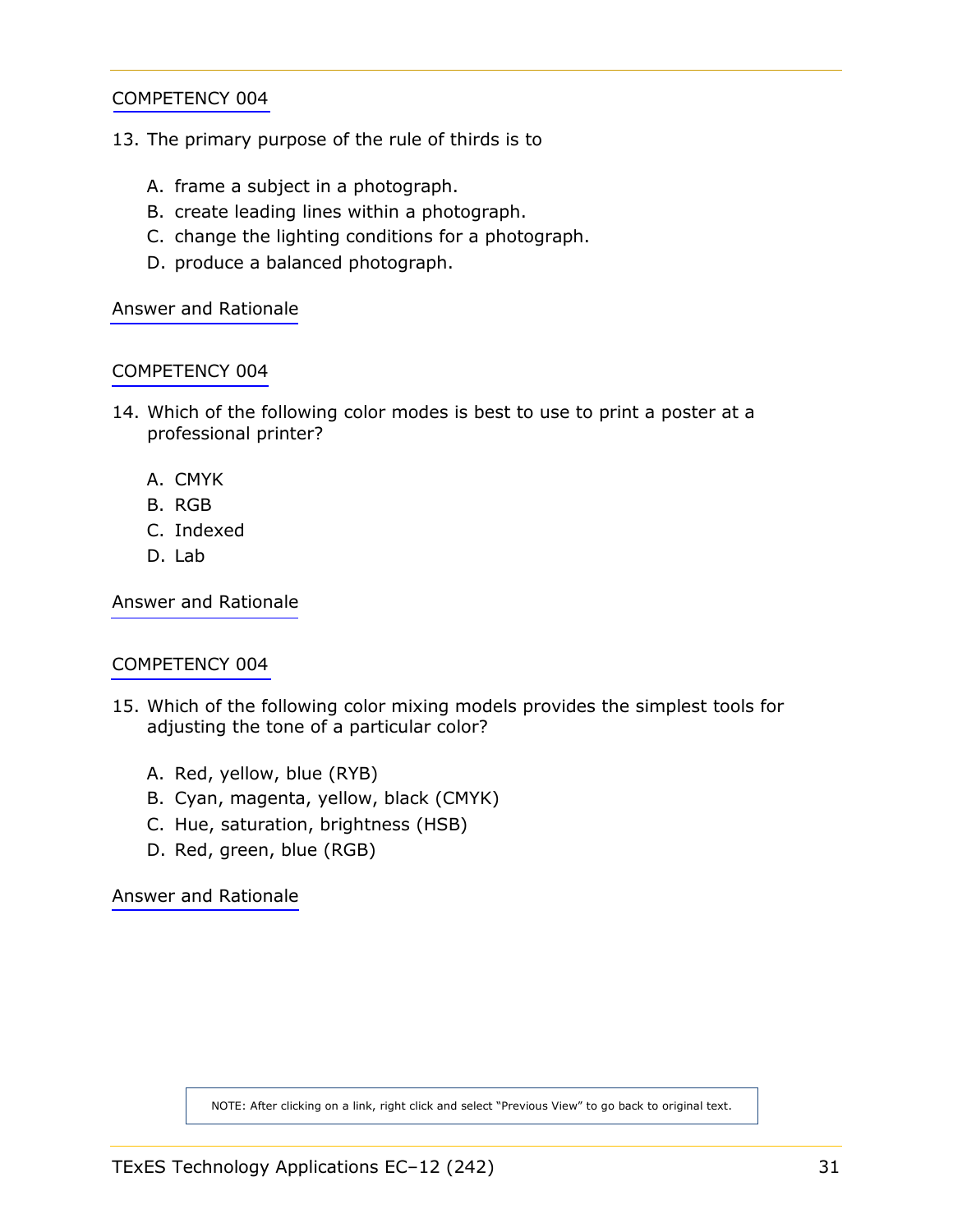16. Which of the following terms refers to the tonal value of a graphic?

- A. Resolution
- B. Pixel
- C. Luminosity
- D. Opacity

[Answer and Rationale](#page-52-0)

#### [COMPETENCY 004](#page-8-0)

- 17. Which of the following colors is most effective in advertising to an older, professional, male audience?
	- A. Brown
	- B. Green
	- C. Purple
	- D. Red

[Answer and Rationale](#page-52-0)

#### [COMPETENCY 005](#page-9-0)

- 18. High school journalism students are planning an online school newspaper. To establish consistent guidelines for using fonts, font styles, and paragraph alignment, the students should develop
	- A. a grid layout.
	- B. a master template.
	- C. page specifications.
	- D. style sheets.

[Answer and Rationale](#page-53-0)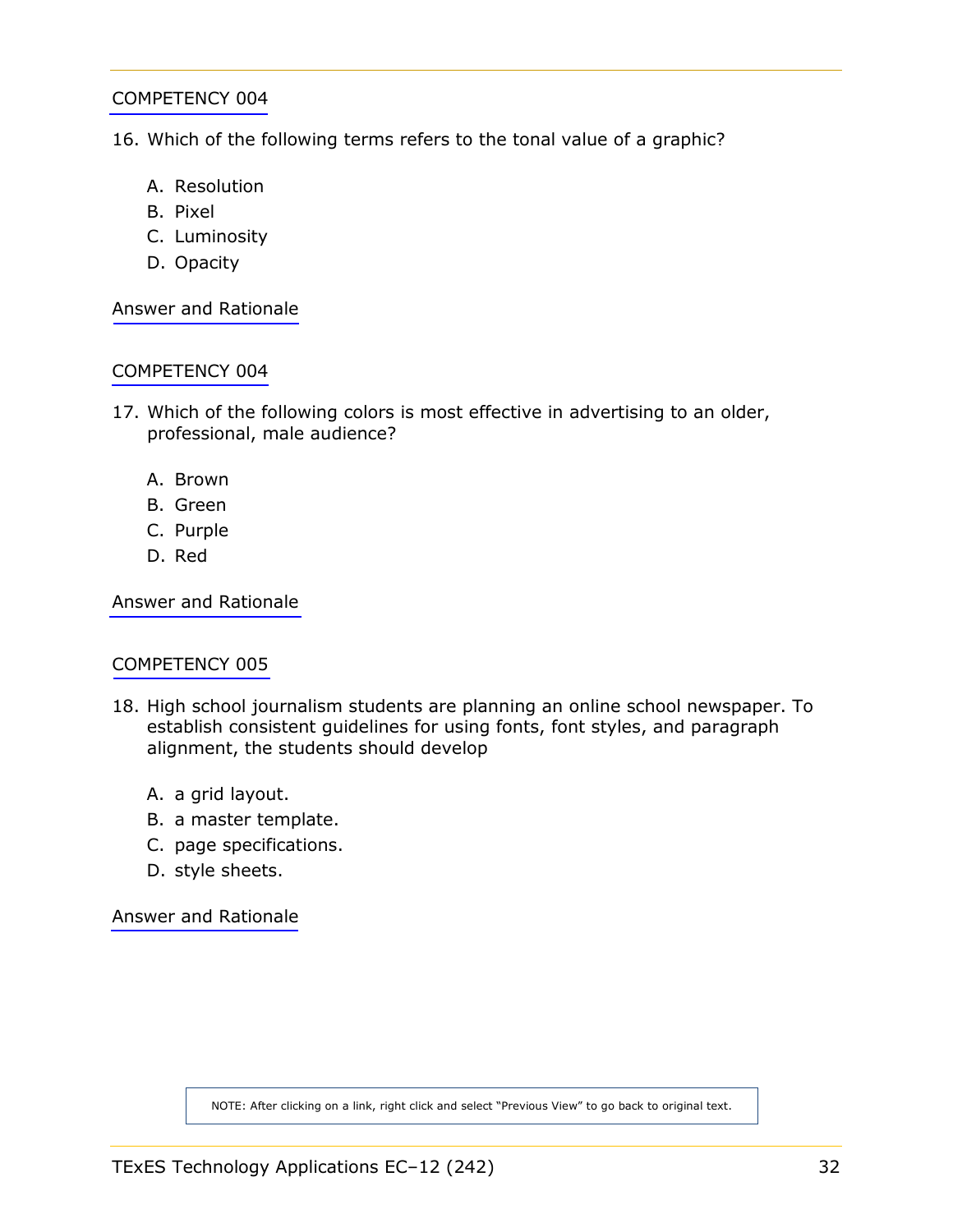- 19. Which of the following criteria is most important for a teacher to consider when preparing a school's newsletter for the community?
	- A. Using several columns on the same page to make it easier to read
	- B. Choosing a background color that is similar to the font color
	- C. Removing the margins to easily add the page number in the header
	- D. Arranging the photos to be right aligned for neatness

[Answer and Rationale](#page-53-0)

#### [COMPETENCY 005](#page-9-0)

- 20. When creating a 3-D object, an important reason to look at different perspectives is to
	- A. see the vanishing point at eye level.
	- B. ensure all sides are completely created.
	- C. make sure the object is symmetrical.
	- D. create an isometric projection.

[Answer and Rationale](#page-54-0)

#### [COMPETENCY 006](#page-10-0)

21. A student inserts a bitmap image into a Web page. When the page is uploaded, the image looks blocky and the quality is poor.

Which of the following causes pixilation of this kind?

- A. The image was saved at 48 bits instead of 16 bits.
- B. The student did not rasterize the image.
- C. The student did not compress the image.
- D. The image was saved at too low a resolution.

[Answer and Rationale](#page-54-0)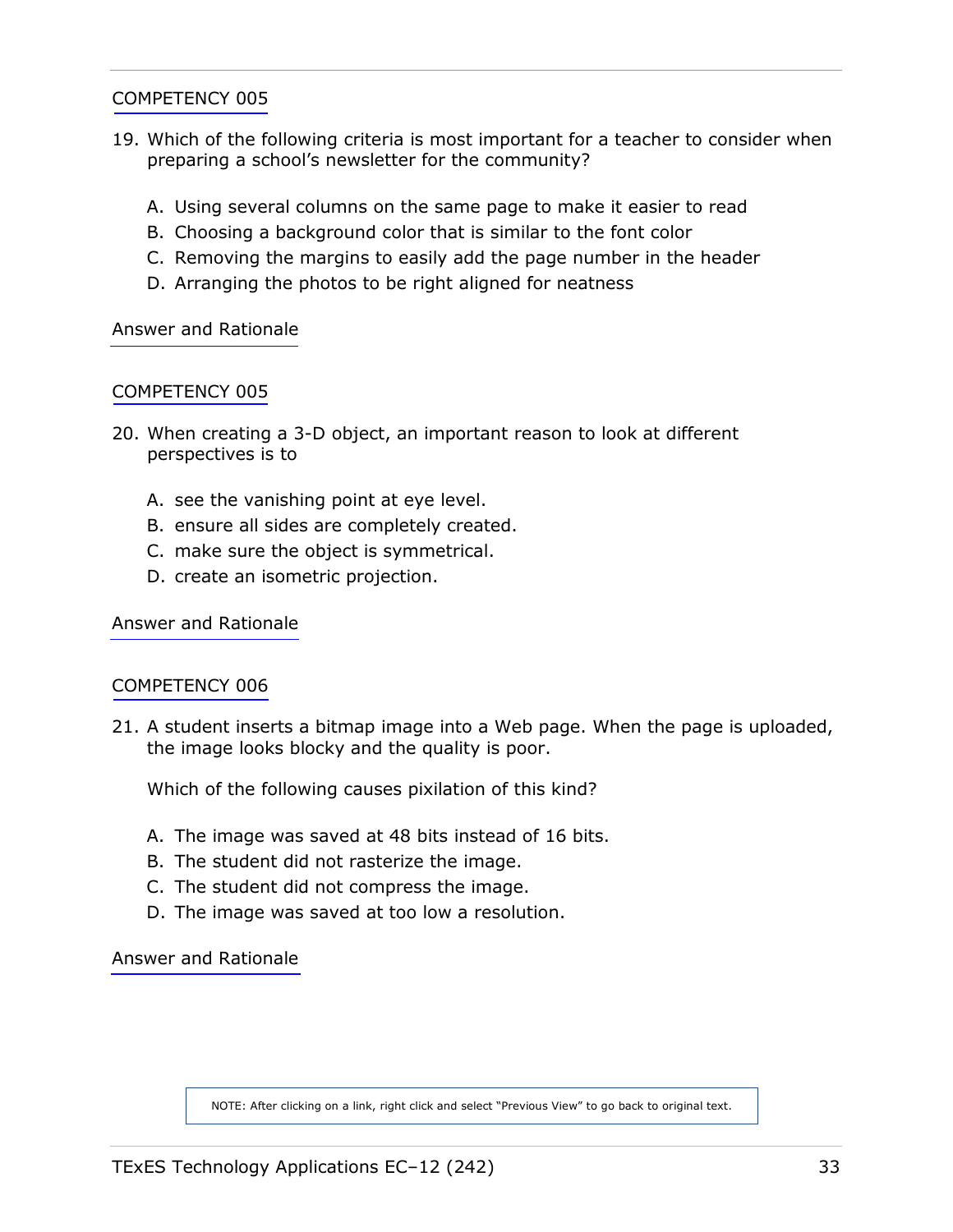- 22. Bitmapped images are preferable to vector images for
	- A. creating logos and illustrations.
	- B. editing digital photographs.
	- C. making videos and animation.
	- D. enlarging digital photographs.

[Answer and Rationale](#page-55-0)

#### [COMPETENCY 006](#page-10-0)

- 23. Which of the following phrases describes an alley in desktop publishing?
	- A. The width of the margin
	- B. The space between columns
	- C. The space between paragraphs
	- D. The width of the columns

[Answer and Rationale](#page-55-0)

#### [COMPETENCY 006](#page-10-0)

- 24. A teacher wants to print single-sided, numbered student packets. Which of the following print settings is best to use?
	- A. Tile
	- B. Booklet
	- C. Collate
	- D. Duplex

[Answer and Rationale](#page-56-0)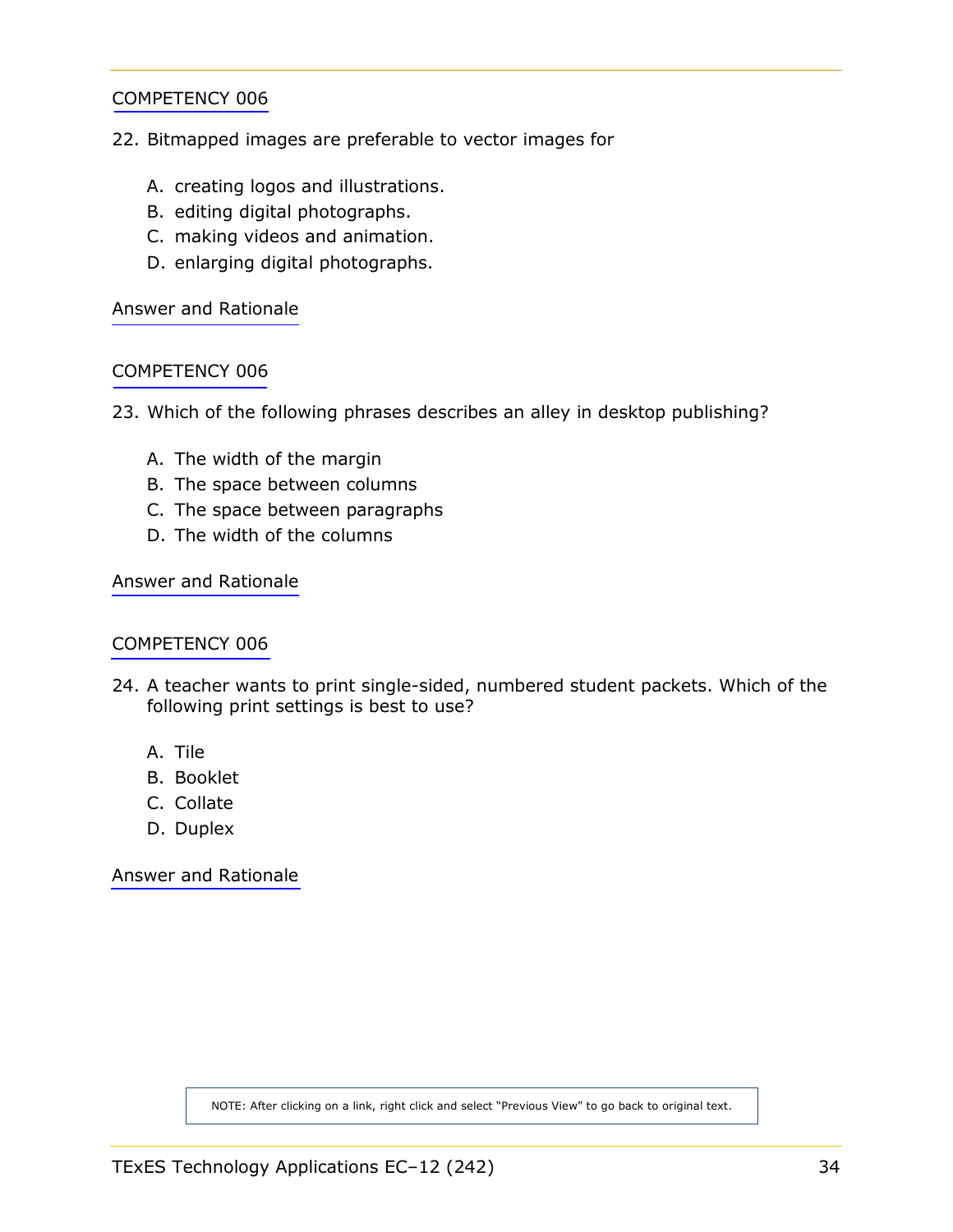- 25. A teacher is preparing a lesson to instruct students how to edit photographs for publication on the Web and in print. Which of the following principles should the teacher primarily emphasize?
	- A. Printed photographs require higher resolution than Web photographs do.
	- B. Web photographs need to use CMYK color, but printed photographs can use RGB.
	- C. Printed photographs should be JPEGs, while Web photographs must be GIFs.
	- D. Web photographs should be saved as bitmap images, but printed photographs should be saved as vectors.

[Answer and Rationale](#page-56-0)

#### [COMPETENCY 006](#page-10-0)

- 26. Environment mapping is most effective for creating a realistic image of which of the following objects?
	- A. Cotton towel
	- B. Glass mirror
	- C. Stone vase
	- D. Wooden shelf

[Answer and Rationale](#page-57-0)

#### [COMPETENCY 007](#page-11-0)

- 27. Which of the following production crew members is responsible for securing funding, creating a vision, and having a strong understanding of business in terms of finance and legal obligations?
	- A. Digital producer
	- B. Producer
	- C. Director
	- D. Executive producer

[Answer and Rationale](#page-58-0)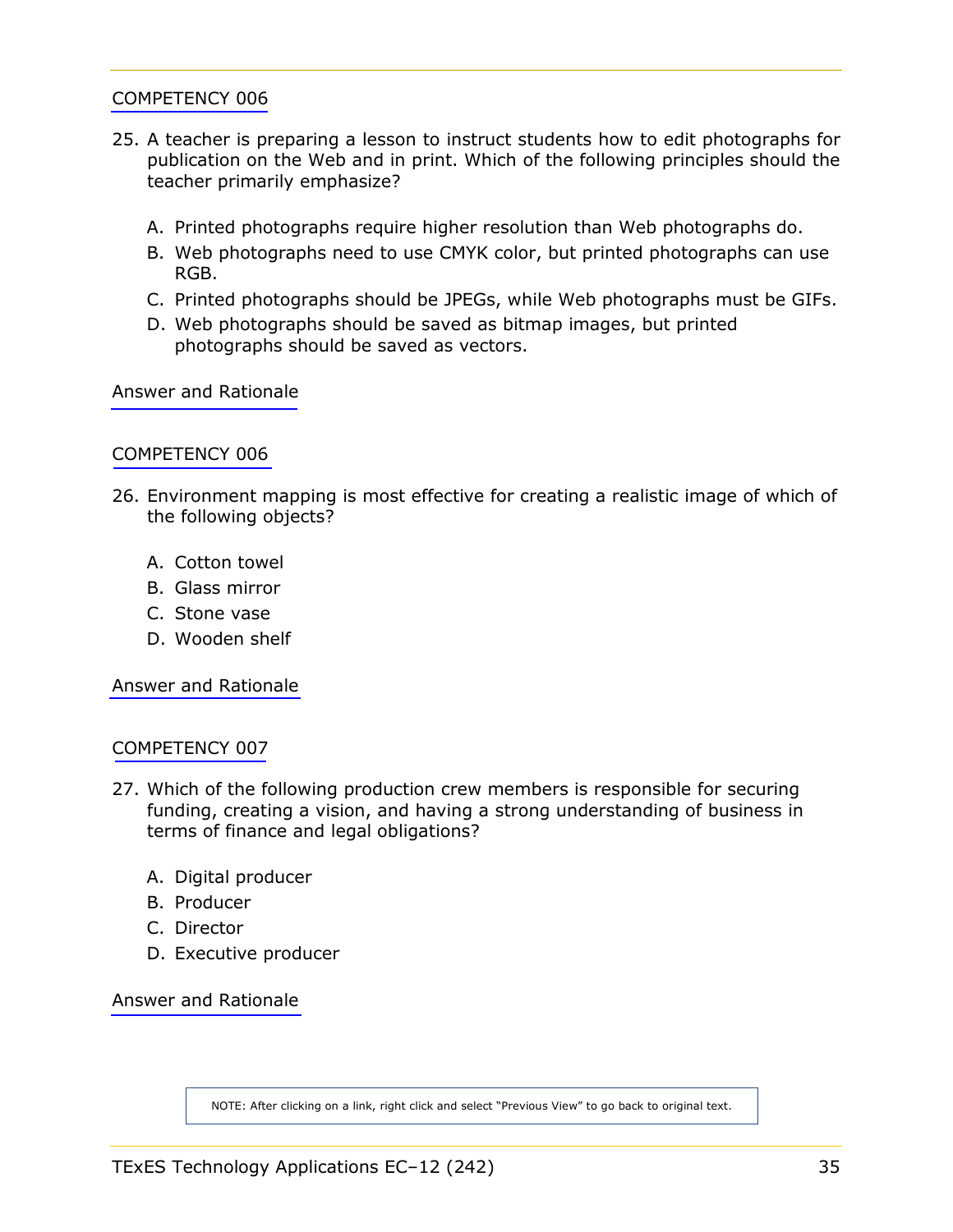- 28. Issues related to locations, scenes, equipment, and people are primarily addressed during which of the following stages of preproduction?
	- A. Audience definition
	- B. Budget development
	- C. Production scheduling
	- D. Video scripting

[Answer and Rationale](#page-59-0)

#### [COMPETENCY 007](#page-11-0)

- 29. When streaming media, the network chosen for content delivery should primarily have
	- A. balanced loads.
	- B. consolidated caches.
	- C. isolated networks.
	- D. minimized bandwidths.

[Answer and Rationale](#page-59-0)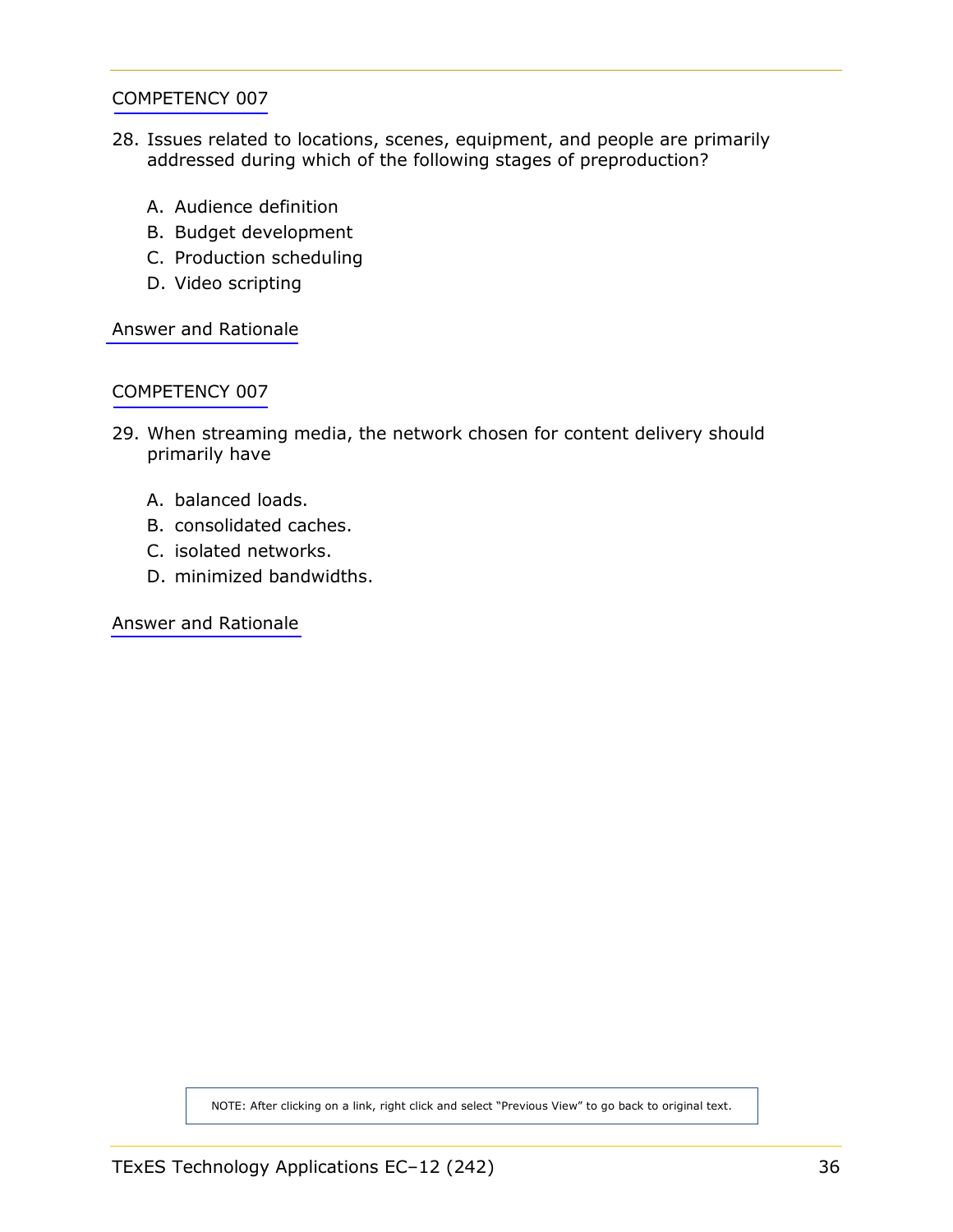<span id="page-36-0"></span>30. In two sequential medium shots, the director of photography frames a man and a woman having a conversation. In the first shot, the man is seen on the left side of the composition, and the woman is seen on the right side. The second shot continues the action; however, the man is now on the right side of the composition, and the woman is on the left.

The director of photography has broken which of the following rules of continuity?

- A. Crossing the action axis
- B. Shooting the reverse angle
- C. Maintaining screen direction
- D. Cheating the actors

[Answer and Rationale](#page-60-0)

#### [COMPETENCY 007](#page-11-0)

- 31. Which of the following camera angles is most effective for making a subject appear large and imposing?
	- A. Bird's eye
	- B. Worm's eye
	- C. Close-up
	- D. Oblique

[Answer and Rationale](#page-61-0)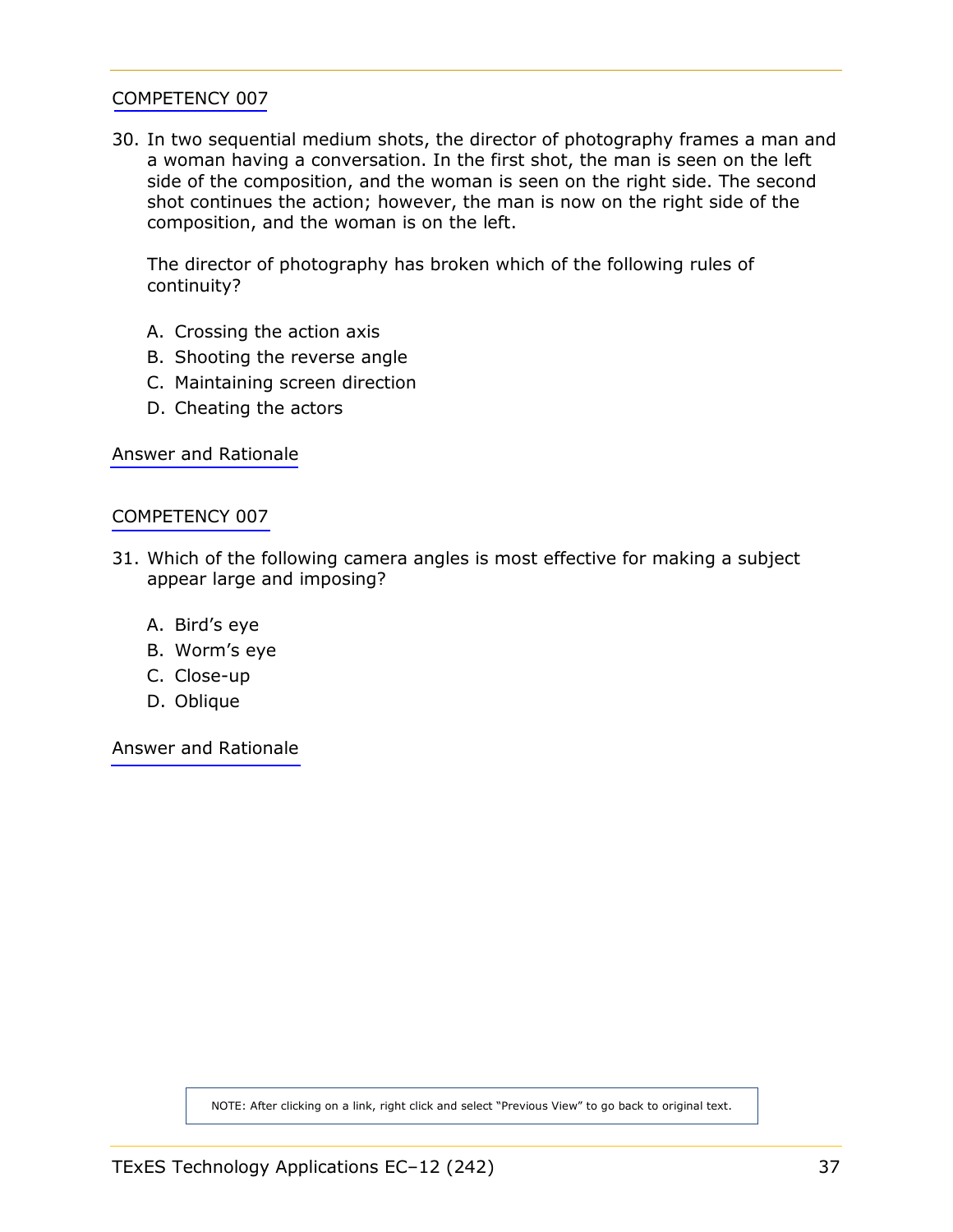- <span id="page-37-0"></span>32. For a multimedia production, students wish to import a graphic that fades from 100% opaque to 100% transparent. Which of the following file formats best supports this type of varying transparency?
	- A. GIF
	- B. JPEG
	- C. PNG
	- D. BMP

[Answer and Rationale](#page-61-0)

# [COMPETENCY 008](#page-11-0)

- 33. At which of the following points in a recording should an audio file be cut to best prevent pops and clicks when two regions in the file are joined?
	- A. Where the waveform's amplitude is above 10dB
	- B. At a zero crossing where the waveform's amplitude equals 0dB
	- C. Where the waveform's amplitude is less than -10dB
	- D. At any point where the waveform's amplitude is plus or minus 2dB

[Answer and Rationale](#page-62-0)

# [COMPETENCY 008](#page-11-0)

- 34. A student wishes to replace one scene in a video with another that will run longer. If the student is using linear editing, which of the following approaches is uniquely required?
	- A. Adding transitions between the previous material and the new clip
	- B. Copying the longer clip onto the student's computer hard drive
	- C. Rebuilding the video from the edited clip to the end of the video
	- D. Using drag and drop to replace the original clip

[Answer and Rationale](#page-62-0)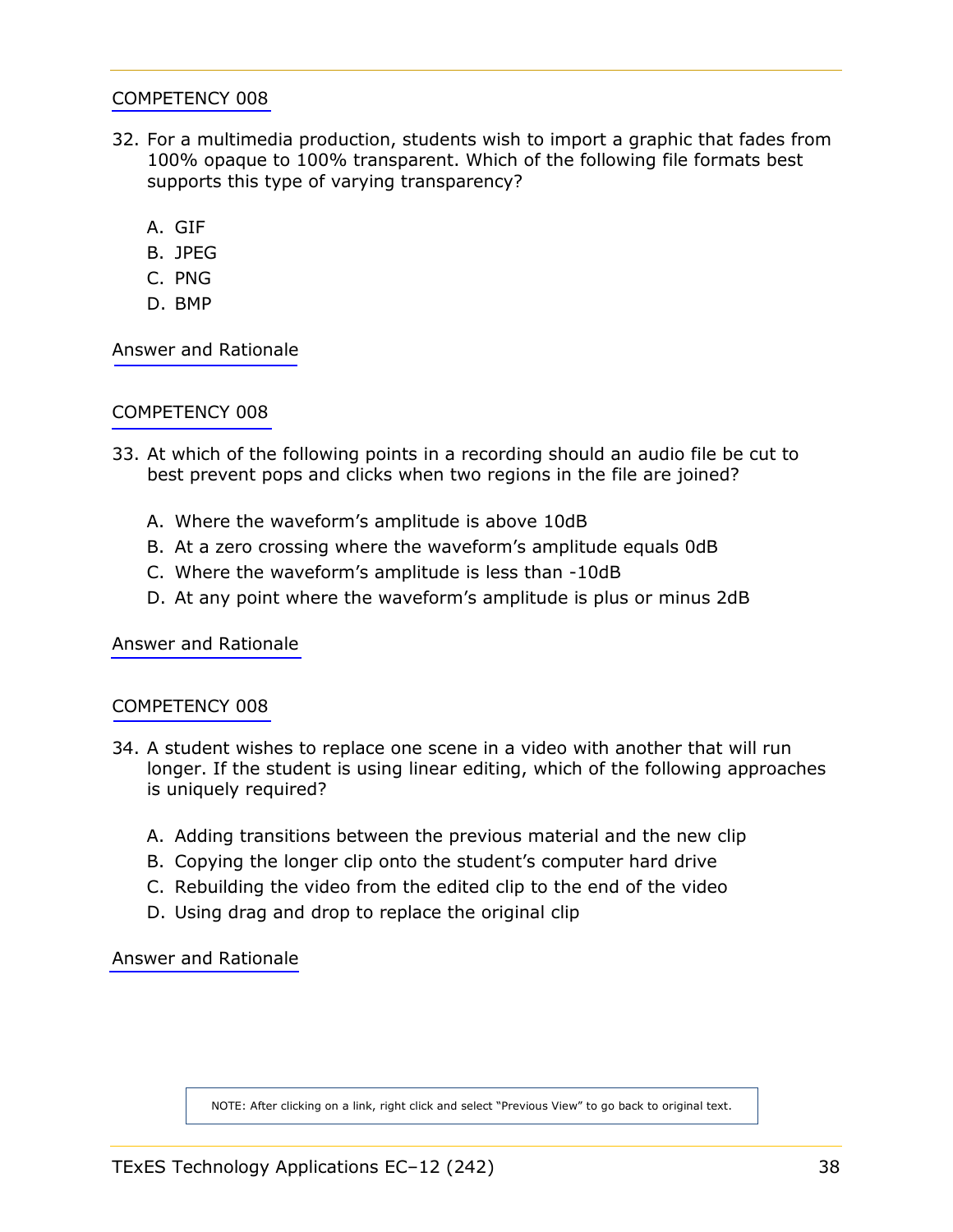- <span id="page-38-0"></span>35. Which of the following sample rates is sufficient to produce an audio file for a standard DVD?
	- A. 11,025 Hz
	- B. 22,050 Hz
	- C. 48,000 Hz
	- D. 96,000 Hz

[Answer and Rationale](#page-63-0)

## [COMPETENCY 009](#page-12-0)

- 36. Which of the following Creative Commons licenses allows redistribution as long as the work is passed along intact with credit given to the license holder?
	- A. CC Attribution-NoDerivs
	- B. CC Attribution-NonCommercial
	- C. CC Attribution-ShareAlike
	- D. CC0 Public Domain Dedication

[Answer and Rationale](#page-64-0)

#### [COMPETENCY 009](#page-12-0)

- 37. Which of the following digital tools has the greatest impact on society as a driving force for positive community action?
	- A. e-book
	- B. Meme
	- C. Mobile computing
	- D. Social media

[Answer and Rationale](#page-65-0)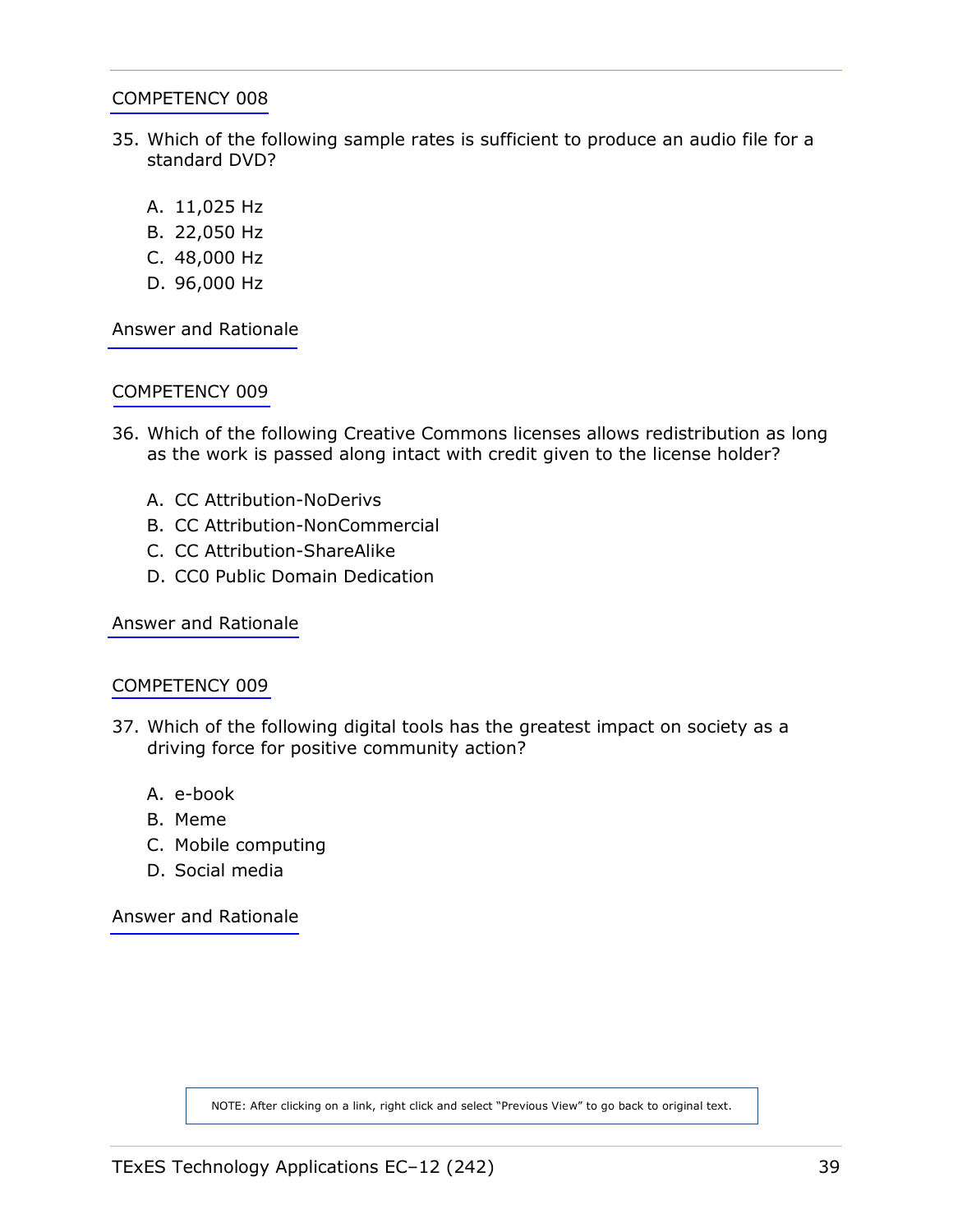- <span id="page-39-0"></span>38. Which of the following is the first step a teacher should take when planning a Web site for the class?
	- A. Determining the target audience for the Web site
	- B. Determining the purpose and goal of the Web site
	- C. Deciding upon the color scheme and layout of the Web site
	- D. Deciding upon a markup language to create the content of the Web site

[Answer and Rationale](#page-66-0)

## [COMPETENCY 010](#page-13-0)

39. Which of the following describes the primary function of a DNS server?

- A. It provides resolution of host names to IP addresses.
- B. It provides security for a network with the use of control lists.
- C. It secures network traffic through shared key encryption.
- D. It secures client access through log in and authentication.

[Answer and Rationale](#page-67-0)

# [COMPETENCY 010](#page-13-0)

- 40. A teacher is required to take daily attendance using the district's secure site. On which of the following types of network is the site most likely located?
	- A. Internet
	- B. Intranet
	- C. Local Area Network (LAN)
	- D. Wide Area Network (WAN)

[Answer and Rationale](#page-68-0)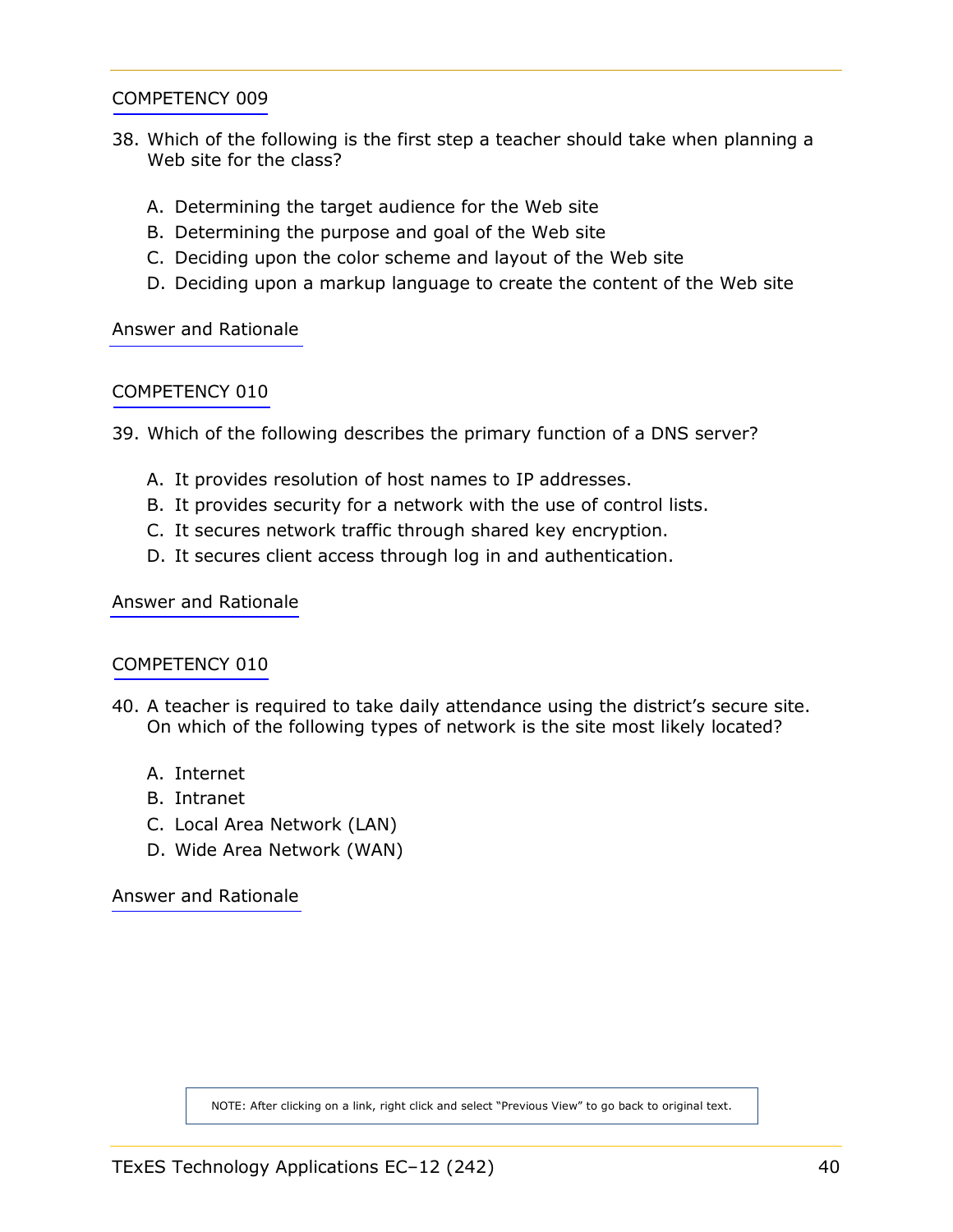- <span id="page-40-0"></span>41. Which of the following descriptions best illustrates a typical intranet network structure used by many school districts?
	- A. A worldwide connection of networks that is accessible to the district faculty, staff, students, and parents from any location with Internet access
	- B. A private network that uses World Wide Web communication standards but is not connected to the Web and is accessible only to on-site staff
	- C. A private network that utilizes the communication standards and some resources of the World Wide Web, with specific parts of the network accessible outside the network
	- D. A network connection of computers with common print and file servers for printing and sharing documents among staff on the network

[Answer and Rationale](#page-68-0)

#### [COMPETENCY 010](#page-13-0)

- 42. Which of the following approaches is the most effective way to protect a Web server from unauthorized use?
	- A. Applying the latest security patches available for Web server software
	- B. Including any software modules that might be required in the future
	- C. Using full-privilege accounts such as "root" or "SYSTEM"
	- D. Giving Web server software write-access rights to files being served to users

[Answer and Rationale](#page-69-0)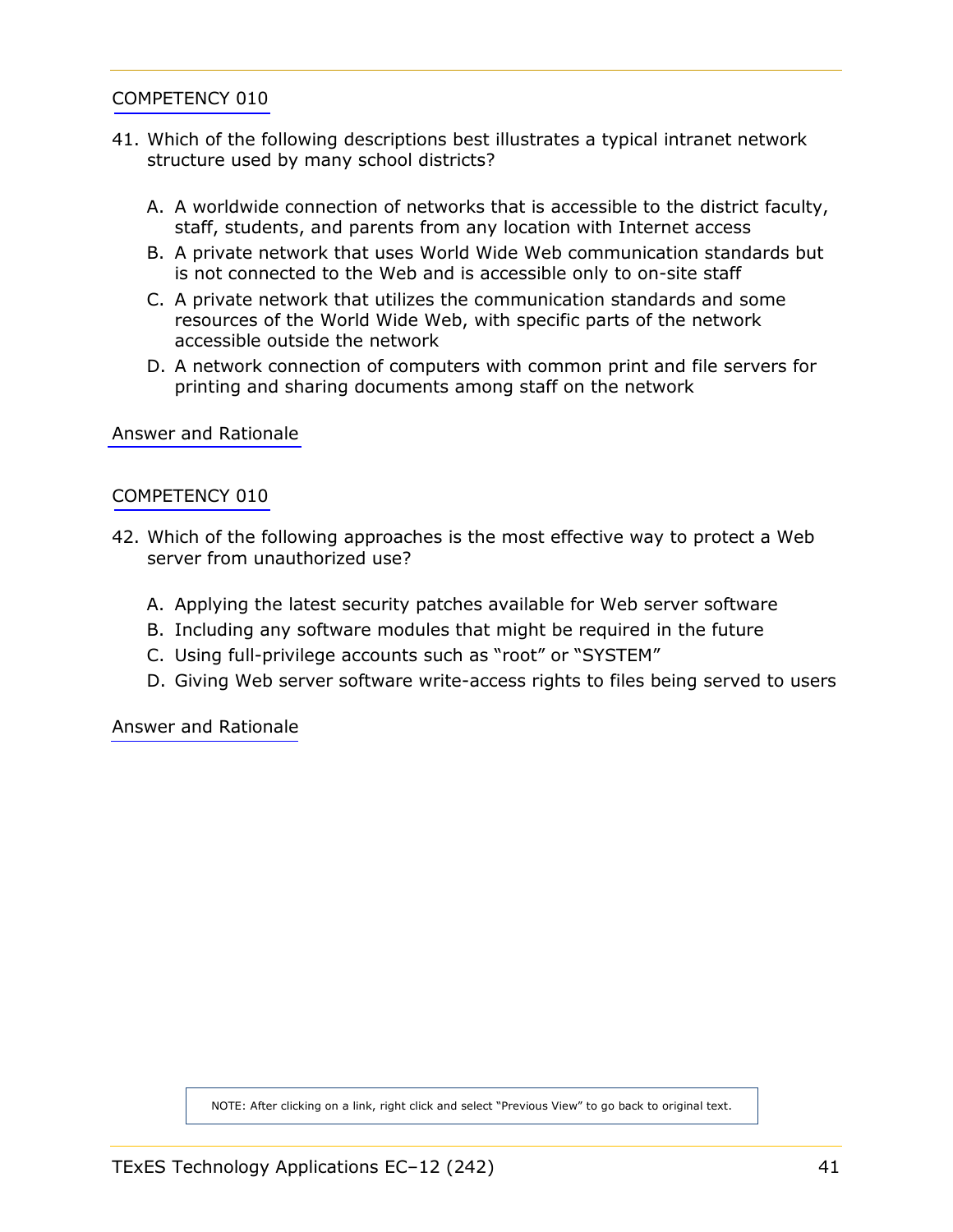- <span id="page-41-0"></span>43. During a unit on Web design, a class analyzes games on the Internet. The students discuss various video game perspectives. The best perspective to use when designing a driving game is
	- A. first person.
	- B. second person.
	- C. third person.
	- D. multiplayer.

[Answer and Rationale](#page-69-0)

## [COMPETENCY 011](#page-14-0)

- 44. A GIF logo displayed on an image-based background exhibits a halo effect. Changing the logo to a PNG format will make it possible to adjust which of the following characteristics to correct the problem?
	- A. Antialiasing
	- B. Opacity
	- C. Rasterization
	- D. Transparency

[Answer and Rationale](#page-70-0)

## [COMPETENCY 011](#page-14-0)

- 45. Which THREE of the following are guidelines for Web design that should be used when adding graphics to Web pages?
	- A. Use minimal contrast between text and background colors.
	- B. Ensure that graphics are consistent with the purpose, organization, and style of the page.
	- C. Make sure the layout follows the rule of thirds.
	- D. Reduce the size of graphics files.
	- E. Avoid repeating overly bright images.

[Answer and Rationale](#page-71-0)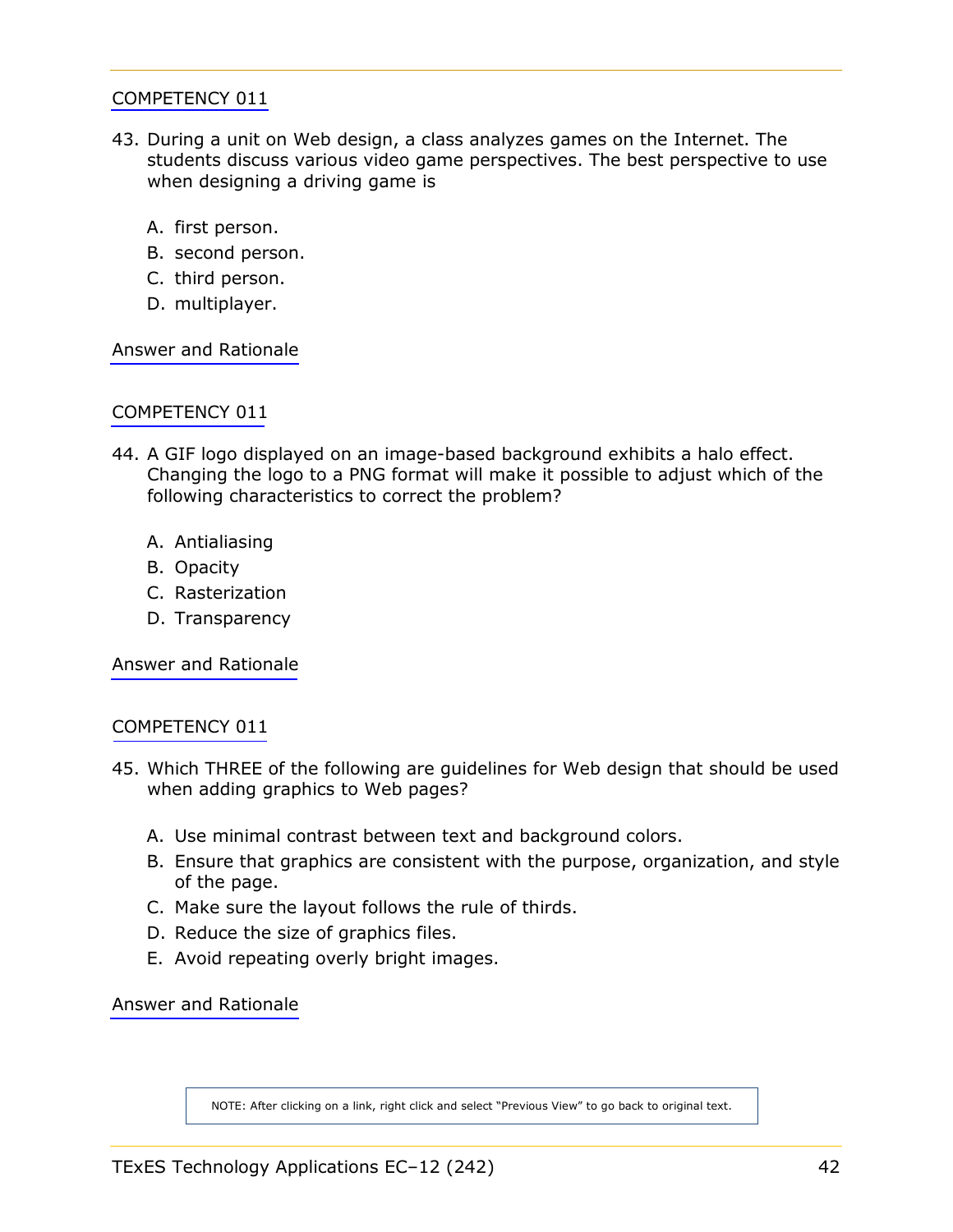- <span id="page-42-0"></span>46. Which of the following is the most accepted ratio of text to white space to provide optimum readability?
	- A. 1:1
	- B. 1:2
	- C. 2:3
	- D. 3:5

[Answer and Rationale](#page-71-0)

## [COMPETENCY 011](#page-14-0)

- 47. A Web site designer wishes to include a mechanism on a Web site's enrollment page to determine whether a human is attempting to enter the required information. To make the mechanism accessible for the visually impaired, which of the following should the designer use?
	- A. Audio files describing text
	- B. Images containing text
	- C. Text describing images
	- D. Videos depicting text

[Answer and Rationale](#page-72-0)

# [COMPETENCY 012](#page-15-0)

- 48. Which of the following formatting devices allows Web visitors to easily scan and locate information on a Web page?
	- A. Graphics
	- B. Web-safe colors
	- C. Links
	- D. Cascading Style Sheets

[Answer and Rationale](#page-73-0)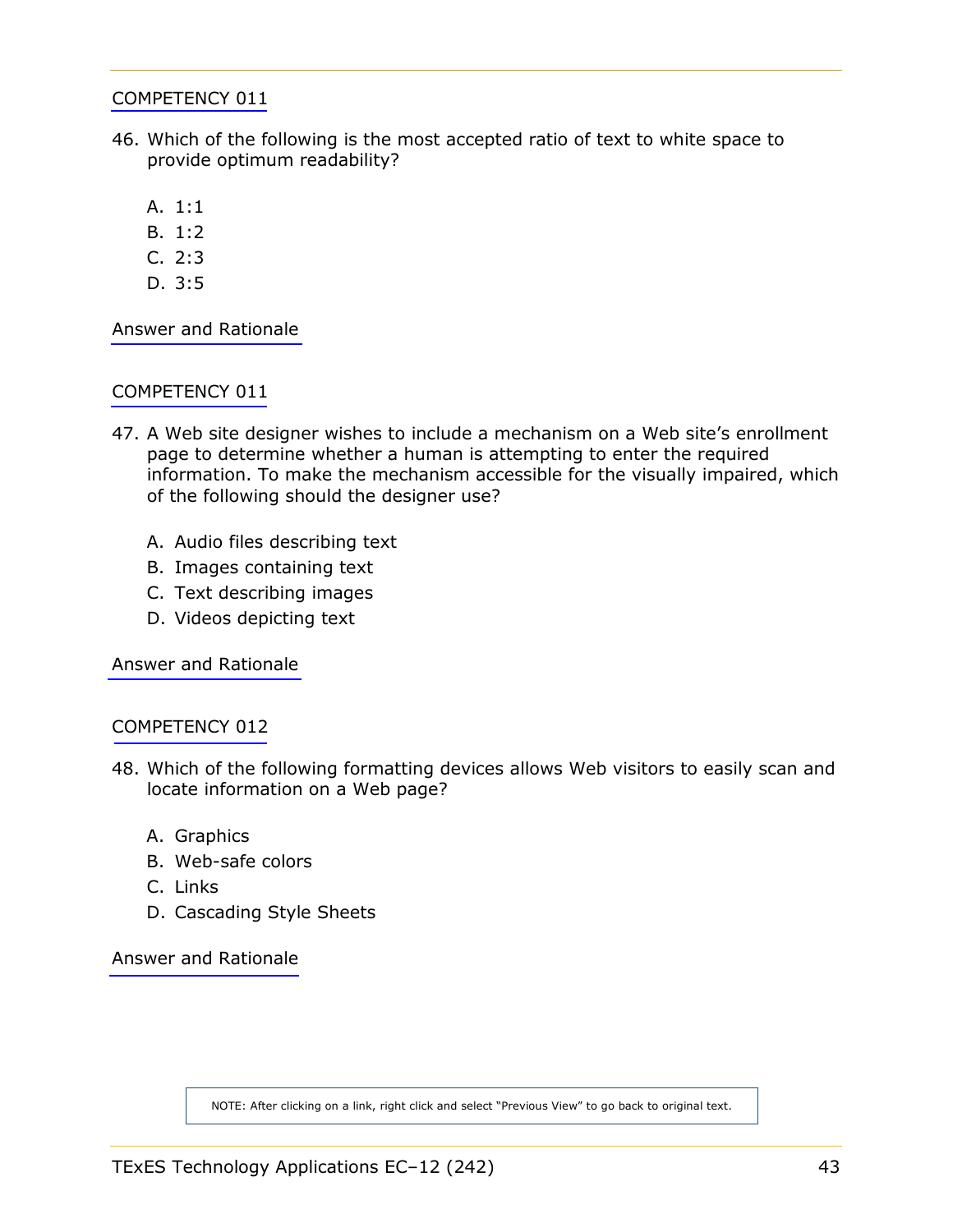- 49. A teacher wants to share a lesson plan with members of a Personal Learning Network (PLN). Which of the following is the most effective way to give the PLN members access to the lesson plan?
	- A. Saving the lesson plan as a PDF file and uploading it to a blog
	- B. Saving the lesson plan as a DOC file and sending it via e-mail
	- C. Saving the lesson plan as a GIF file and uploading it to a flash drive
	- D. Saving the lesson plan as a JPEG file and printing it out for the group

[Answer and Rationale](#page-74-0)

#### [COMPETENCY 012](#page-15-0)

- 50. Which of the following is the best strategy for protecting an individual's online image?
	- A. Checking security settings for social networking sites
	- B. Limiting online purchases and online posts
	- C. Considering possible consequences before posting online
	- D. Separating personal profiles from professional profiles

[Answer and Rationale](#page-74-0)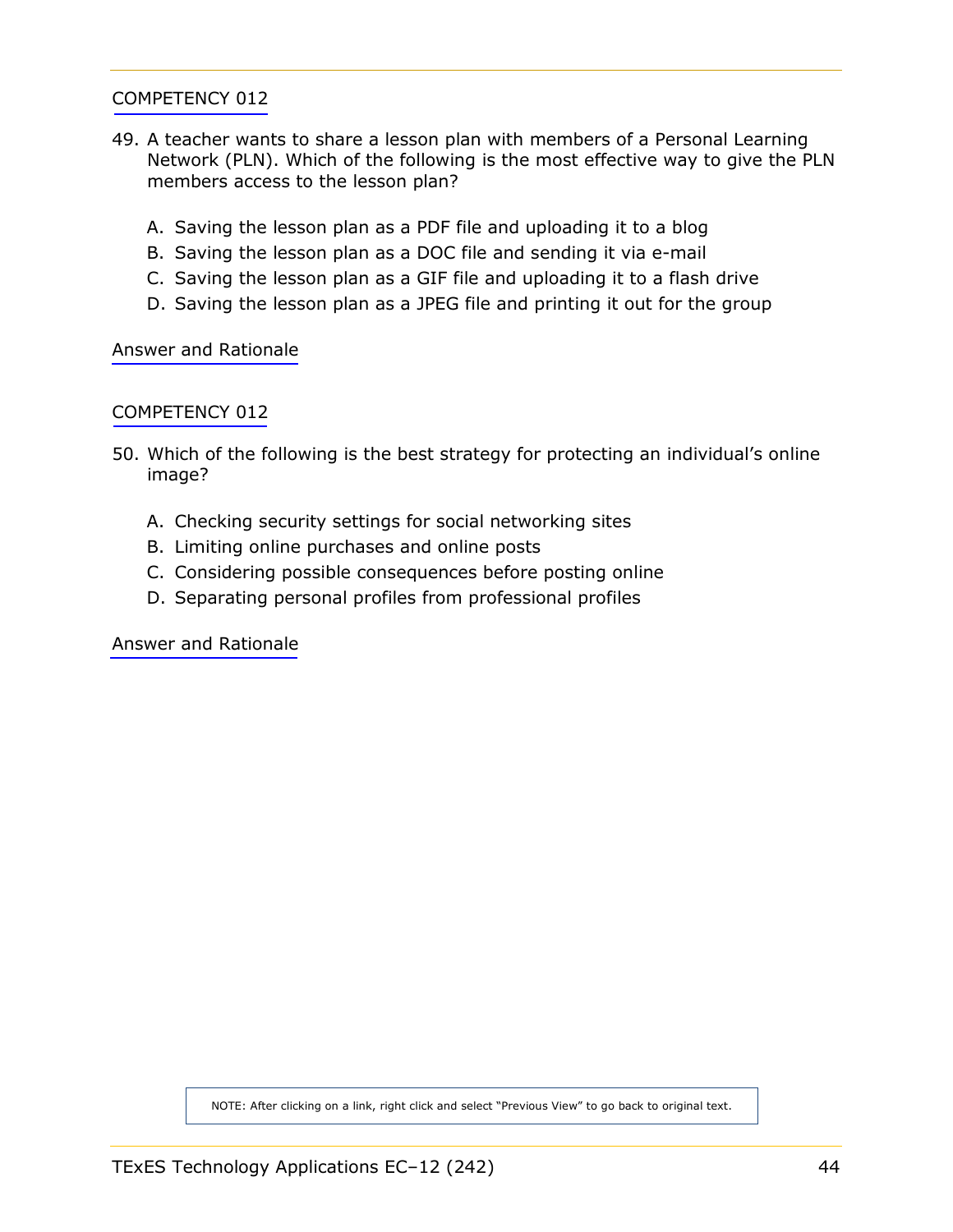# **Answer Key and Rationales**

| Question<br><b>Number</b> | <b>Competency</b><br><b>Number</b> | <b>Correct</b><br><b>Answer</b> | <b>Rationales</b>                                                                                                                                                                                                                                                                                                                                                                                                                                                                                                                      |
|---------------------------|------------------------------------|---------------------------------|----------------------------------------------------------------------------------------------------------------------------------------------------------------------------------------------------------------------------------------------------------------------------------------------------------------------------------------------------------------------------------------------------------------------------------------------------------------------------------------------------------------------------------------|
| 1                         | 001                                | D                               | <b>Option D is correct</b> because the<br>extranet allows controlled access<br>from outside parties to information in<br>secured networks. Option A is<br><b>incorrect</b> because a router is only<br>physical device that connects devices<br>to a network. Option B is incorrect<br>because a server only stores data for<br>quick access. Option C is incorrect<br>because an intranet is designed for<br>internal communications and is only<br>accessible by an organization's<br>authorized members.<br><b>Back to Question</b> |
| $\overline{2}$            | 001                                | $\mathsf{C}$                    | <b>Option C is correct</b> because letters<br>from the time being researched<br>qualify as a primary resource and are<br>considered reliable. Options A, B,<br>and D are incorrect because an<br>editorial, anecdotes, and a recently<br>published biography would be<br>considered secondary sources and<br>therefore less reliable than a primary<br>source, and they could possibly be<br>biased.<br><b>Back to Question</b>                                                                                                        |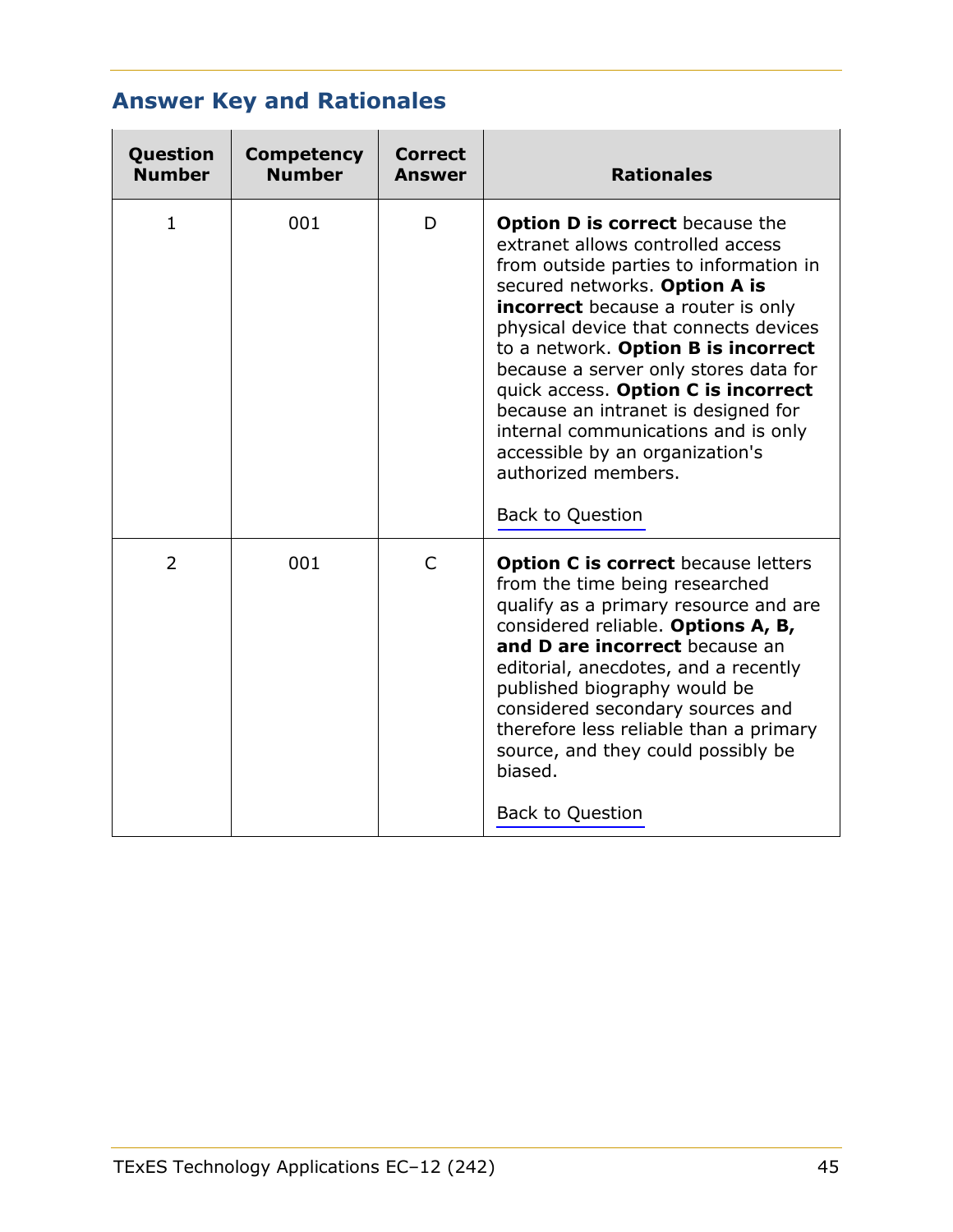| Question<br><b>Number</b> | <b>Competency</b><br><b>Number</b> | <b>Correct</b><br><b>Answer</b> | <b>Rationales</b>                                                                                                                                                                                                                                                                                                                                                                                                                                                                                                                                                                                                                                                                                                                                                                                                                                                     |
|---------------------------|------------------------------------|---------------------------------|-----------------------------------------------------------------------------------------------------------------------------------------------------------------------------------------------------------------------------------------------------------------------------------------------------------------------------------------------------------------------------------------------------------------------------------------------------------------------------------------------------------------------------------------------------------------------------------------------------------------------------------------------------------------------------------------------------------------------------------------------------------------------------------------------------------------------------------------------------------------------|
| 3                         | 001                                | B                               | <b>Option B is correct</b> because the<br>music from eighteenth-century folk<br>songs would be in the public domain.<br><b>Option A is incorrect because file-</b><br>sharing movies would interfere with<br>the copyright owner's right to<br>distribute and benefit from their sale.<br><b>Options C</b> and <b>D</b> are incorrect<br>because both describe situations that<br>interfere with the copyright owner's<br>right to publicly display, perform, or<br>distribute the multimedia.<br><b>Back to Question</b>                                                                                                                                                                                                                                                                                                                                             |
| 4                         | 001                                | A, D                            | <b>Option A is correct because</b><br>collecting and analyzing data to<br>identify areas of critical need is<br>consistent with research of an<br>authentic problem. Option D is<br>correct because generating<br>questions from a digital resource such<br>as the one described is an activity<br>associated with authentic problem<br>solving. Option B is incorrect<br>because preparing a video based on<br>information from a textbook does not<br>require the degree of research<br>associated with an authentic problem.<br><b>Option C is incorrect because</b><br>summarizing a source does not<br>provide in and of itself the original<br>thinking required for an authentic<br>problem. Option E is incorrect<br>because watching travel videos does<br>not in and of itself provide the rigor<br>necessary for an authentic problem.<br>Back to Question |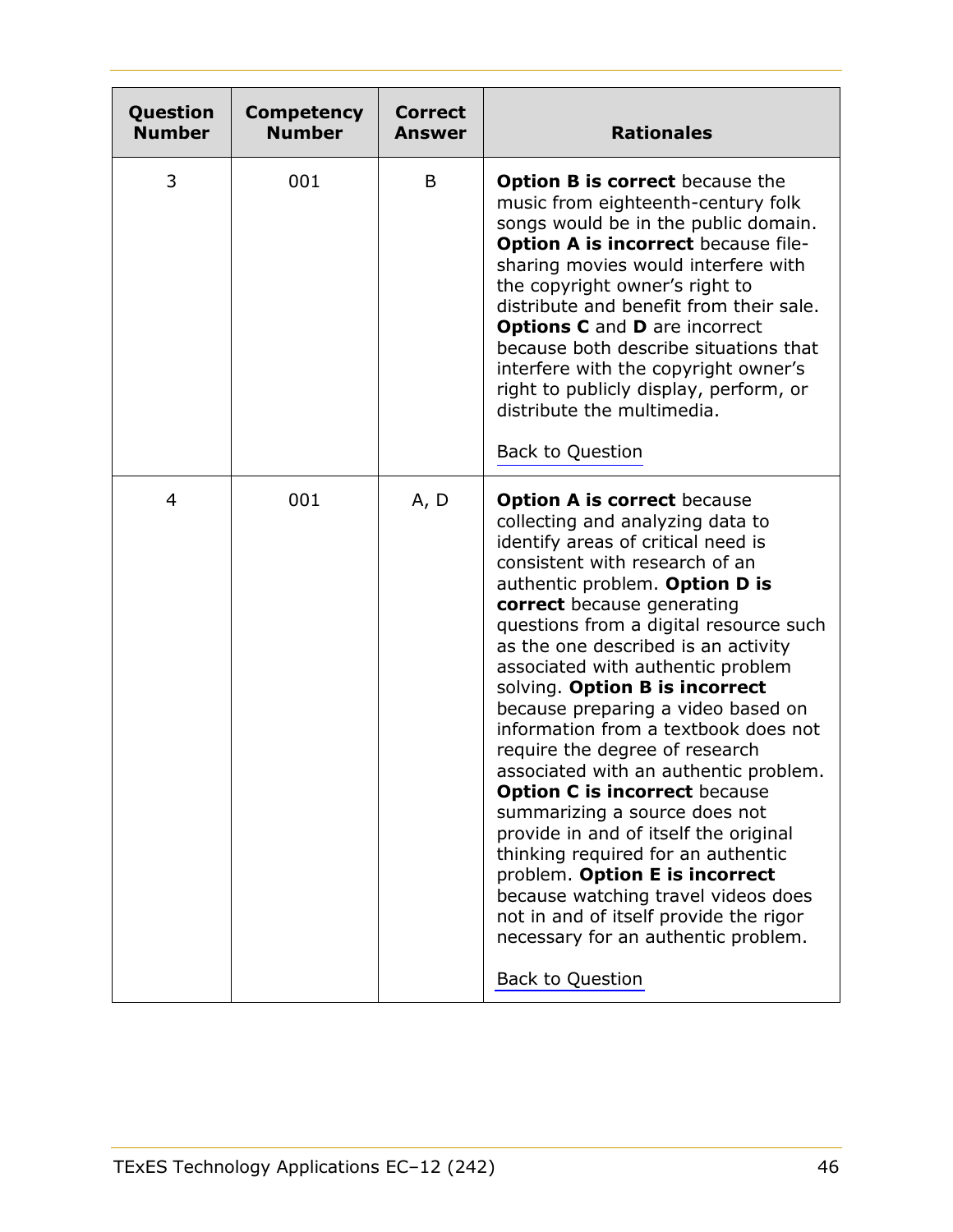| Question      | <b>Competency</b> | <b>Correct</b> | <b>Rationales</b>                                                                                                                                                                                                                                                                                                                                                                                                                                                                                                                                                                                                                                                                                                                                                                                     |
|---------------|-------------------|----------------|-------------------------------------------------------------------------------------------------------------------------------------------------------------------------------------------------------------------------------------------------------------------------------------------------------------------------------------------------------------------------------------------------------------------------------------------------------------------------------------------------------------------------------------------------------------------------------------------------------------------------------------------------------------------------------------------------------------------------------------------------------------------------------------------------------|
| <b>Number</b> | <b>Number</b>     | Answer         |                                                                                                                                                                                                                                                                                                                                                                                                                                                                                                                                                                                                                                                                                                                                                                                                       |
| 5             | 002               | C              | <b>Option C is correct</b> because when a<br>formula is copied to another row with<br>a dollar sign in front of the column<br>letter, the cell address updates only<br>by the row number. The dollar sign<br>acts as an anchor to the row number<br>or column letter that it is in front of<br>when you copy the formula or cell<br>address to another cell. Option A is<br><b>incorrect</b> because a formula with an<br>anchoring dollar sign always presents<br>with a dollar sign in its placement<br>when it is copied. Option B is<br><b>incorrect</b> because the address of the<br>cell is not what is being copied.<br><b>Option D is incorrect</b> because the<br>dollar sign in front of a column label<br>protects that value in the formula<br>from changing.<br><b>Back to Question</b> |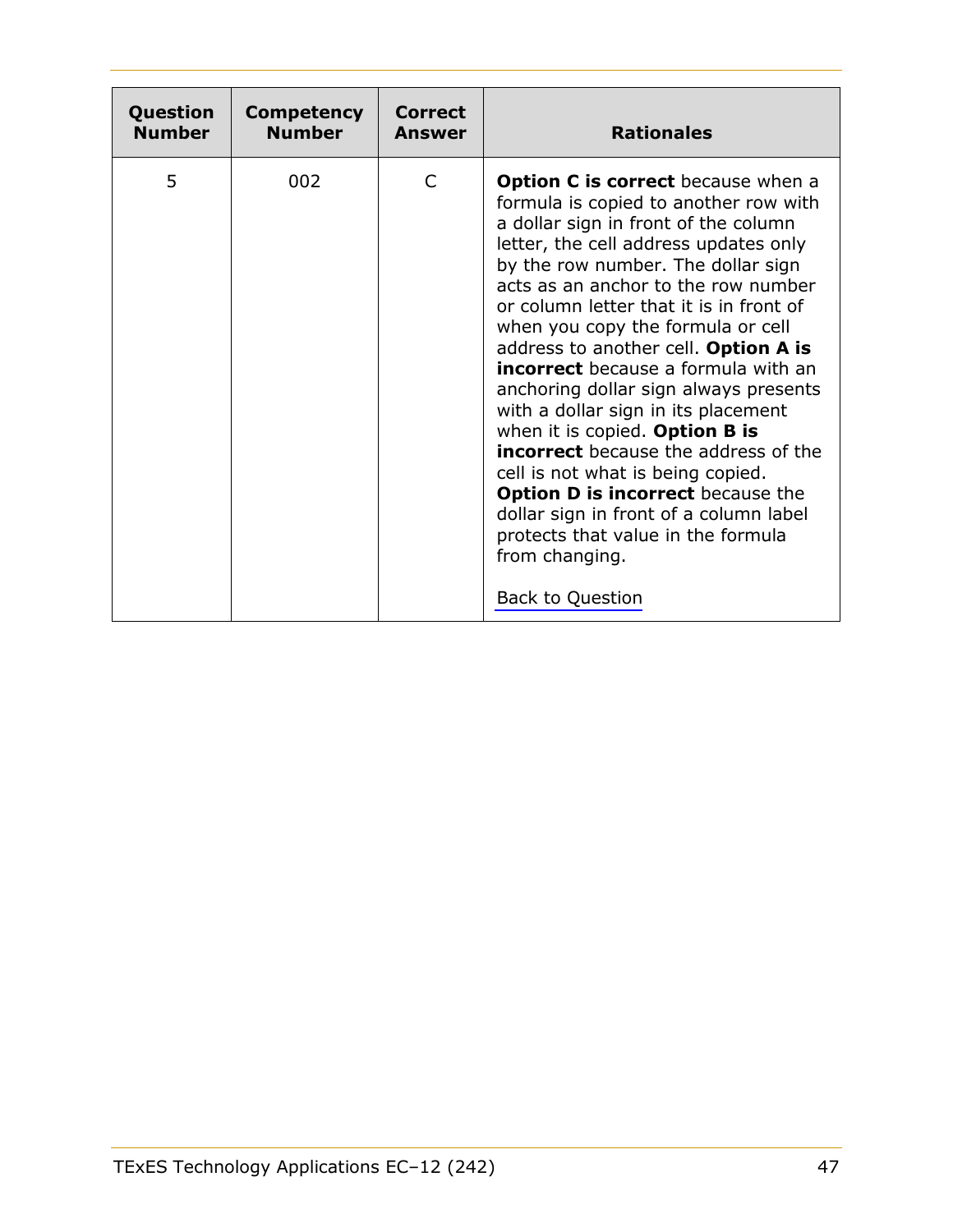| Question<br><b>Number</b> | <b>Competency</b><br><b>Number</b> | <b>Correct</b><br><b>Answer</b> | <b>Rationales</b>                                                                                                                                                                                                                                                                                                                                                                                                                                                                                                                                                                                                                                                                                                                                                                                                                                                 |
|---------------------------|------------------------------------|---------------------------------|-------------------------------------------------------------------------------------------------------------------------------------------------------------------------------------------------------------------------------------------------------------------------------------------------------------------------------------------------------------------------------------------------------------------------------------------------------------------------------------------------------------------------------------------------------------------------------------------------------------------------------------------------------------------------------------------------------------------------------------------------------------------------------------------------------------------------------------------------------------------|
| 6                         | 002                                | B                               | <b>Option B is correct</b> because the<br>most important part of the student's<br>presentation is its content;<br>multimedia projects in education are<br>all about showing the depth of<br>knowledge acquired. The second most<br>important aspect is the effectiveness<br>of the presentation and the skill of<br>the presenters. Option A is<br>incorrect because the presentation<br>should be evaluated on what the<br>students learned and how they<br>presented/communicated it, not how<br>well they can use the special effects.<br><b>Option C is incorrect because</b><br>participation and contribution levels<br>don't assess what the student has<br>learned. Option D is incorrect<br>because the presentation is evaluated<br>on what the students learned and not<br>how well they used the presentation<br>software.<br><b>Back to Question</b> |
| $\overline{7}$            | 003                                | A                               | <b>Option A is correct</b> because a<br>storyboard is a sequence of pictures<br>representing events in a story or<br>movie. Option B is incorrect<br>because a Venn diagram is best used<br>for comparisons. Option C is<br>incorrect because a story map is<br>best used for identifying characters,<br>setting and other parts of a story.<br>Option D is incorrect because a t-<br>chart is used to examine two facets of<br>an object, situation or event and to<br>make comparisons related to a<br>variety of subject and content areas.<br><b>Back to Question</b>                                                                                                                                                                                                                                                                                         |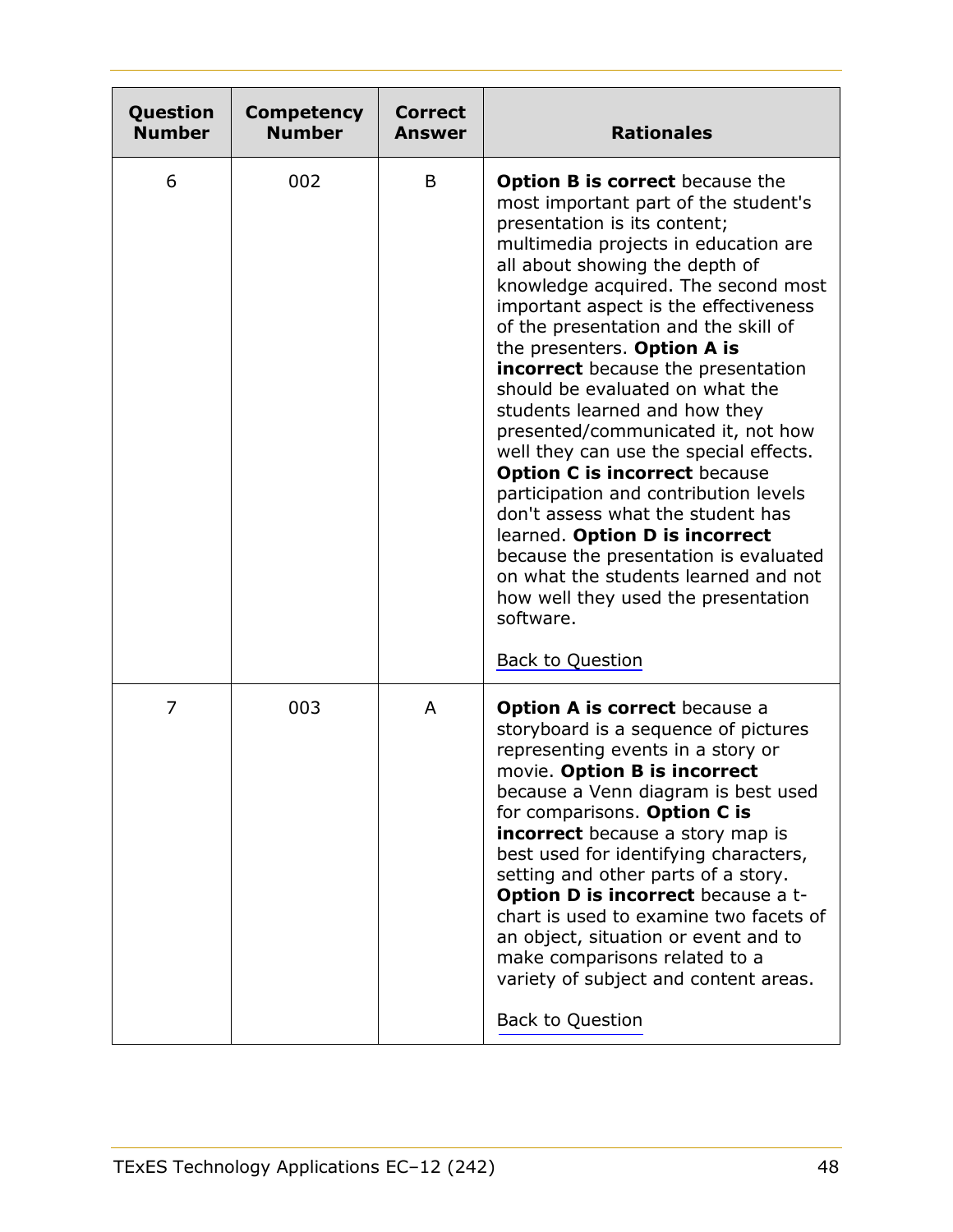| Question<br><b>Number</b> | <b>Competency</b><br><b>Number</b> | <b>Correct</b><br><b>Answer</b> | <b>Rationales</b>                                                                                                                                                                                                                                                                                                                                                                                                                                                                                                                                                                                                                           |
|---------------------------|------------------------------------|---------------------------------|---------------------------------------------------------------------------------------------------------------------------------------------------------------------------------------------------------------------------------------------------------------------------------------------------------------------------------------------------------------------------------------------------------------------------------------------------------------------------------------------------------------------------------------------------------------------------------------------------------------------------------------------|
| 8                         | 003                                | D                               | <b>Option D is correct because flexible</b><br>group norms should be established so<br>that the groups do not become rigid<br>and intolerant or develop sub-groups.<br><b>Option A is incorrect</b> because the<br>best groups have an equal number of<br>boys and girls. Option B is incorrect<br>because groups should be midsized.<br>Small groups of three or less lack<br>enough diversity and may not allow<br>divergent thinking to occur. A<br>moderate size group of four to five is<br>ideal. Option C is incorrect because<br>group harmony can override the<br>necessity for more critical<br>perspectives.<br>Back to Question |
| 9                         | 003                                | D                               | <b>Option D is correct because scoring</b><br>criteria and an associated system<br>must be established to ensure that<br>evaluation is conducted as objectively<br>as possible. Options A, B, and C are<br><b>incorrect</b> because they only<br>indirectly affect the evaluation of a<br>student portfolio as it relates to the<br>learning objectives.<br>Back to Question                                                                                                                                                                                                                                                                |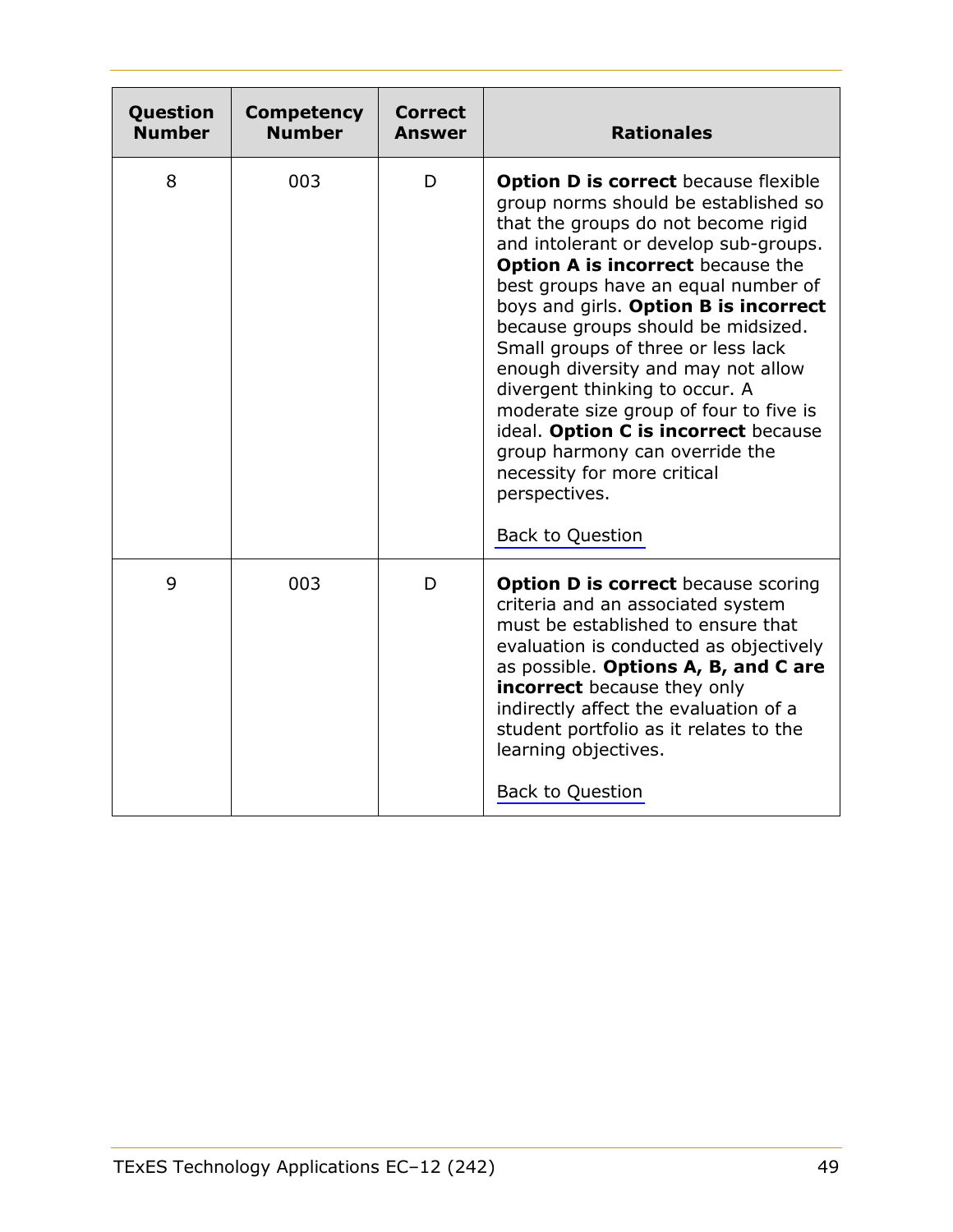| Question<br><b>Number</b> | <b>Competency</b><br><b>Number</b> | <b>Correct</b><br>Answer | <b>Rationales</b>                                                                                                                                                                                                                                                                                                                                                                                                                                                                                                                                                                                                                                                                                                                    |
|---------------------------|------------------------------------|--------------------------|--------------------------------------------------------------------------------------------------------------------------------------------------------------------------------------------------------------------------------------------------------------------------------------------------------------------------------------------------------------------------------------------------------------------------------------------------------------------------------------------------------------------------------------------------------------------------------------------------------------------------------------------------------------------------------------------------------------------------------------|
| 10                        | 003                                | A                        | <b>Option A is correct</b> because a rubric<br>has all the expectations for the final<br>outcome of the project. Option B is<br>incorrect because the supplies do<br>not affect the entire process of the<br>project. Option C is incorrect<br>because a project's requirements and<br>expectations can be met without a<br>calendar. Option D is incorrect<br>because it only provides a list of tasks<br>and not specific expectations.<br><b>Back to Question</b>                                                                                                                                                                                                                                                                 |
| 11                        | 003                                | $\mathsf{A}$             | <b>Option A is correct because</b><br>netiquette refers to proper use of<br>Internet and this falls under the<br>economic, legal, and social issues of<br>uses of information. Option B is<br><b>incorrect</b> because rules and<br>regulations for Internet research have<br>nothing to do with using information<br>effectively to accomplish a specific<br>purpose. Option C is incorrect<br>because rules and netiquette do not<br>fall under the category of selecting<br>information and adding it to one's<br>knowledge base and value system.<br><b>Option D is incorrect because</b><br>ethical rules and netiquette do not fall<br>under the category of accessing<br>information or retrieval.<br><b>Back to Question</b> |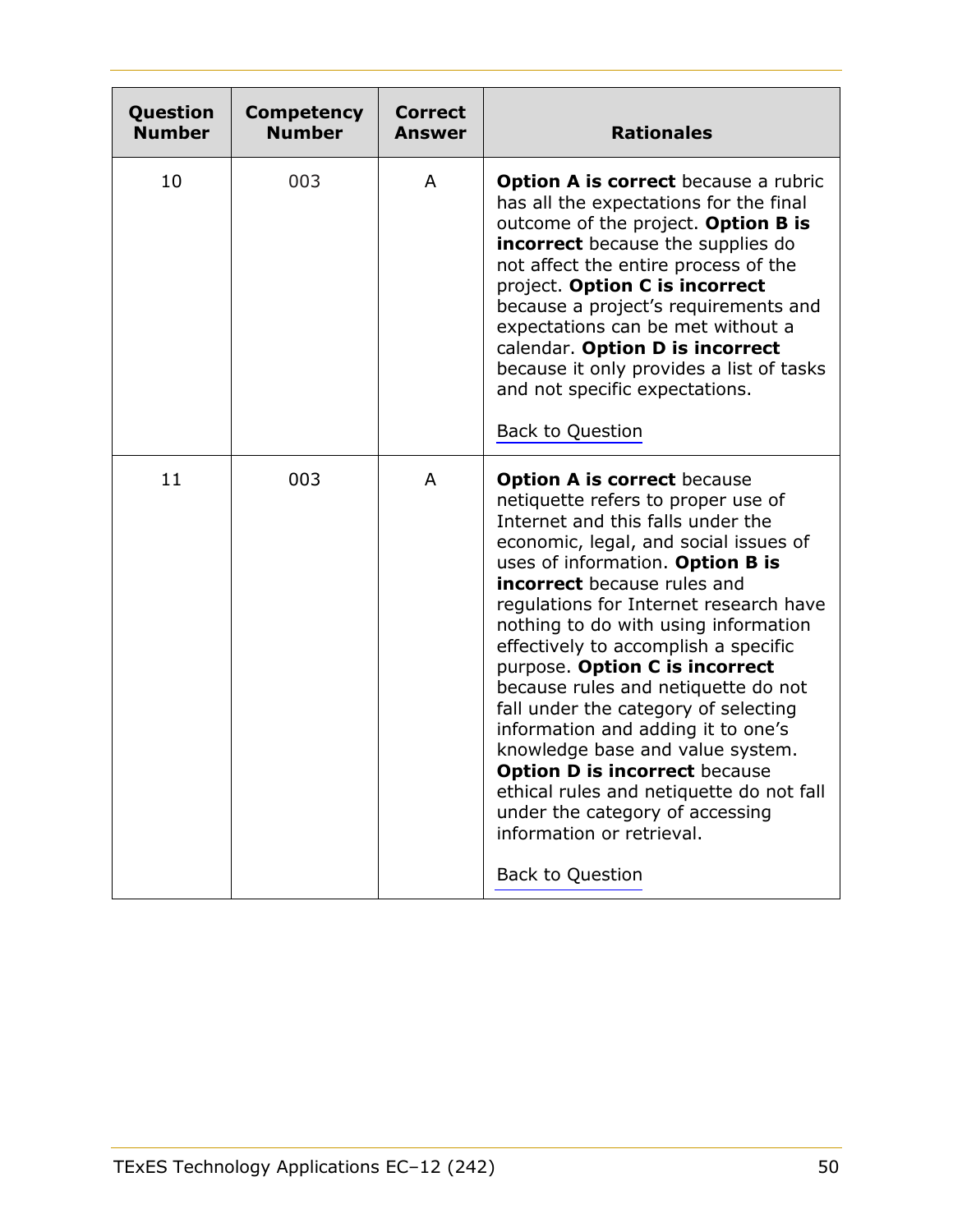| Question<br><b>Number</b> | <b>Competency</b><br><b>Number</b> | <b>Correct</b><br><b>Answer</b> | <b>Rationales</b>                                                                                                                                                                                                                                                                                                                                                                                                                                                                                                                                                                                                                                                                                                                                                                                                                                |
|---------------------------|------------------------------------|---------------------------------|--------------------------------------------------------------------------------------------------------------------------------------------------------------------------------------------------------------------------------------------------------------------------------------------------------------------------------------------------------------------------------------------------------------------------------------------------------------------------------------------------------------------------------------------------------------------------------------------------------------------------------------------------------------------------------------------------------------------------------------------------------------------------------------------------------------------------------------------------|
| 12                        | 003                                | C                               | <b>Option C is correct</b> because the<br>Internet provides many resources to<br>help a teacher keep up with current<br>technology information. Exploring and<br>making the effort to educate oneself<br>and staying informed is key. Option<br>A is incorrect because reading a<br>book on how to use tablets to<br>integrate technology does not ensure<br>knowledge of technology as a whole.<br><b>Option B is incorrect because</b><br>writing a blog does not necessarily<br>help a teacher to maintain knowledge<br>of current technology. Option D is<br><b>incorrect</b> because reading the user<br>manuals for all new equipment is not<br>feasible. There are many software<br>programs and instructional<br>technologies on the Internet that can<br>be implemented without the use of<br>new equipment.<br><b>Back to Question</b> |
| 13                        | 004                                | D                               | <b>Option D is correct</b> because the rule<br>of thirds is about balancing a<br>composition properly. Option A is<br>incorrect because framing deals with<br>depth, scale, and distance in a<br>composition. Option B is incorrect<br>because lines provide movement,<br>speed, and sometimes drama in a<br>composition. Option C is incorrect<br>because lighting is used to change<br>the appearance of a subject.<br>Back to Question                                                                                                                                                                                                                                                                                                                                                                                                        |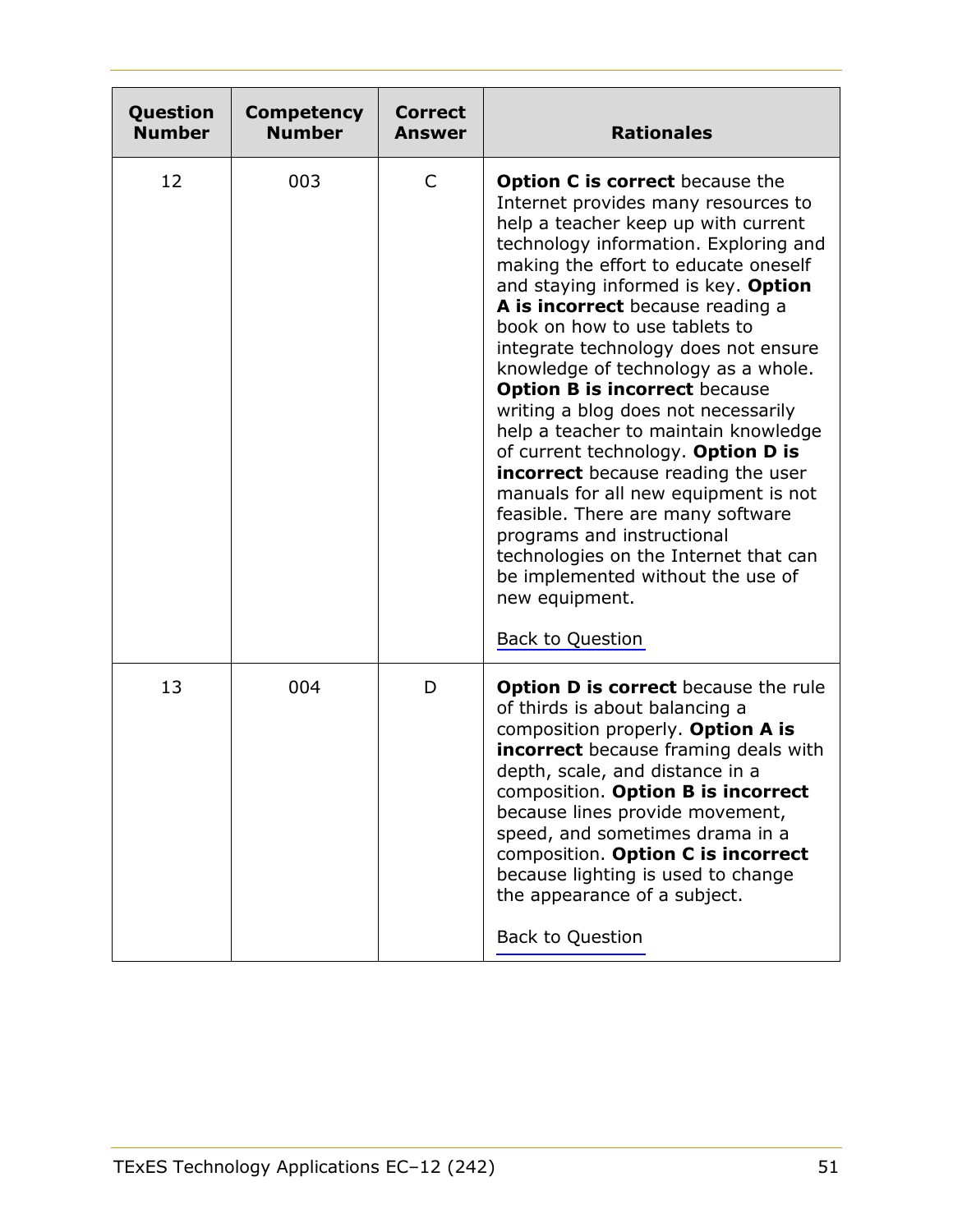| Question<br><b>Number</b> | <b>Competency</b><br><b>Number</b> | Correct<br>Answer | <b>Rationales</b>                                                                                                                                                                                                                                                                                                                                                                                                                                                                                                                                                                                                                                                                                                                       |
|---------------------------|------------------------------------|-------------------|-----------------------------------------------------------------------------------------------------------------------------------------------------------------------------------------------------------------------------------------------------------------------------------------------------------------------------------------------------------------------------------------------------------------------------------------------------------------------------------------------------------------------------------------------------------------------------------------------------------------------------------------------------------------------------------------------------------------------------------------|
| 14                        | 004                                | A                 | <b>Option A is correct because CMYK</b><br>color is used by professional printers<br>and publishing houses. Option B is<br><b>incorrect</b> because RGB color is used<br>by monitors and displays. Option C<br>is incorrect because indexed color is<br>used to limit the number of colors<br>used. Option D is incorrect because<br>lab color is used to print standard<br>photographs.<br>Back to Question                                                                                                                                                                                                                                                                                                                            |
| 15                        | 004                                | $\mathsf{C}$      | <b>Option C is correct because</b><br>adjusting the brightness or darkness<br>(light or dark tone) of a particular<br>color using the HSB model is simply a<br>matter of using the brightness slider.<br><b>Option A is incorrect because RYB</b><br>is not a commonly accepted model-<br>especially when considering digital<br>products. Option B is incorrect<br>because CMYK, the printing color<br>model, has difficulties similar to the<br>RGB model-all the sliders have to be<br>moved in order to find a darker tone<br>of the same color. Option D is<br><b>incorrect</b> because with the RGB<br>model, all the sliders have to be<br>moved in order to find a darker tone<br>of the same color.<br><b>Back to Question</b> |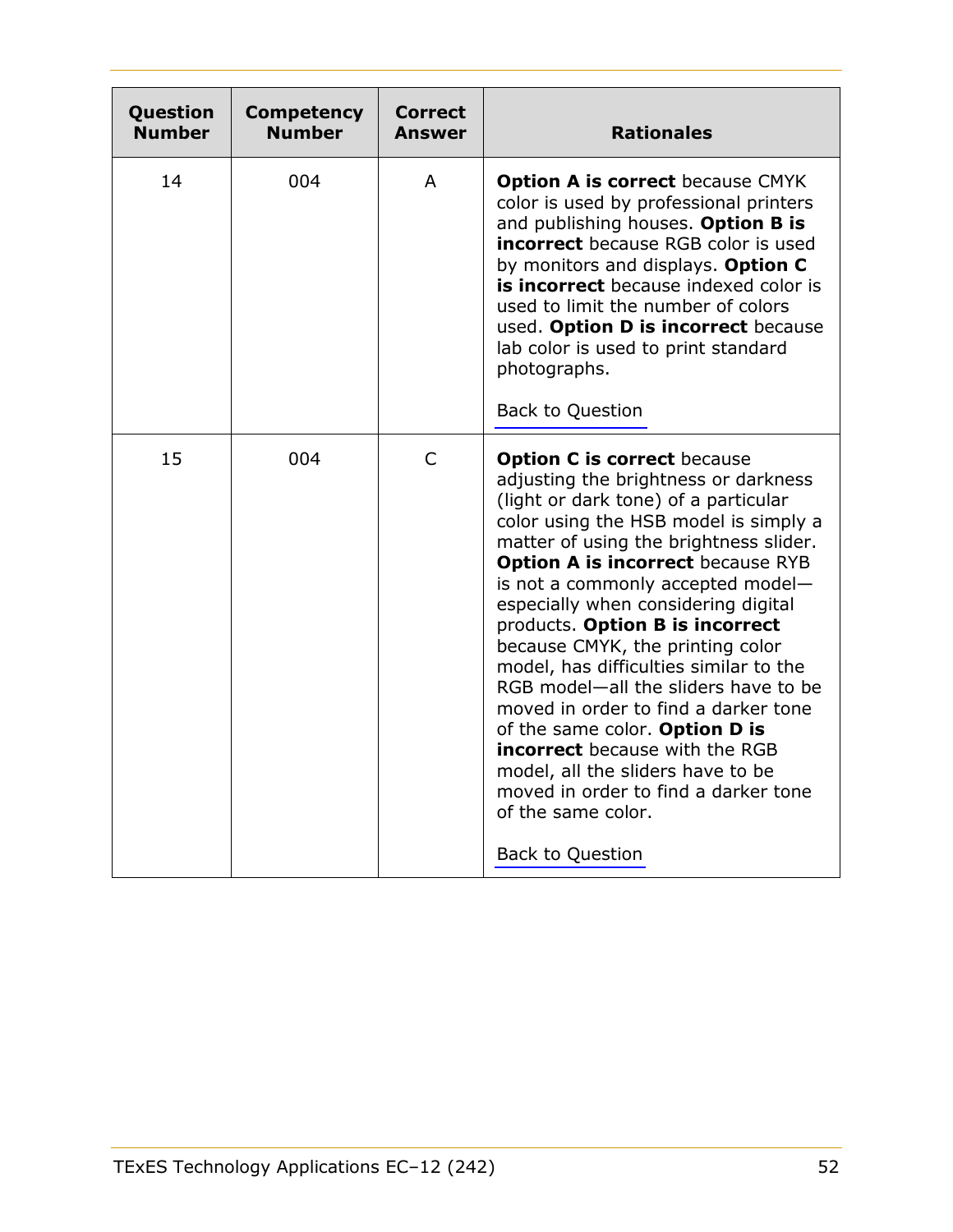| Question<br><b>Number</b> | <b>Competency</b><br><b>Number</b> | <b>Correct</b><br><b>Answer</b> | <b>Rationales</b>                                                                                                                                                                                                                                                                                                                                                                                                                                                                                                                                                                                                                                                                                                                                                                                                                                                                                                                                                  |
|---------------------------|------------------------------------|---------------------------------|--------------------------------------------------------------------------------------------------------------------------------------------------------------------------------------------------------------------------------------------------------------------------------------------------------------------------------------------------------------------------------------------------------------------------------------------------------------------------------------------------------------------------------------------------------------------------------------------------------------------------------------------------------------------------------------------------------------------------------------------------------------------------------------------------------------------------------------------------------------------------------------------------------------------------------------------------------------------|
| 16                        | 004                                | D                               | <b>Option D is correct</b> because opacity<br>is the degree of color or tonal value of<br>an image. Option A is incorrect<br>because resolution involves how<br>sharp graphics look based on pixels.<br><b>Option B is incorrect because a</b><br>pixel is the smallest part of a picture.<br><b>Option C is incorrect because</b><br>luminosity pertains to the brightness<br>of an area.<br><b>Back to Question</b>                                                                                                                                                                                                                                                                                                                                                                                                                                                                                                                                              |
| 17                        | 004                                | A                               | <b>Option A is correct</b> because brown<br>suggests stability and denotes<br>masculine qualities, which would be<br>most appropriate for an older,<br>professional (presumably successful),<br>male audience. Option B is<br><b>incorrect</b> because green, which<br>symbolizes freshness and fertility,<br>does not fit entirely with values<br>associated with an older,<br>professional, male audience as it may<br>suggest emotions that are frequently<br>associated with the feminine side.<br><b>Option C is incorrect because</b><br>purple, which symbolizes passion,<br>desire, and love, does not fit entirely<br>with values associated with an older,<br>professional, male audience as it may<br>suggest emotions that are frequently<br>associated with the feminine side.<br><b>Option D is incorrect</b> because red,<br>which symbolizes fire and blood, fits<br>better with a younger (possibly male)<br>audience.<br><b>Back to Question</b> |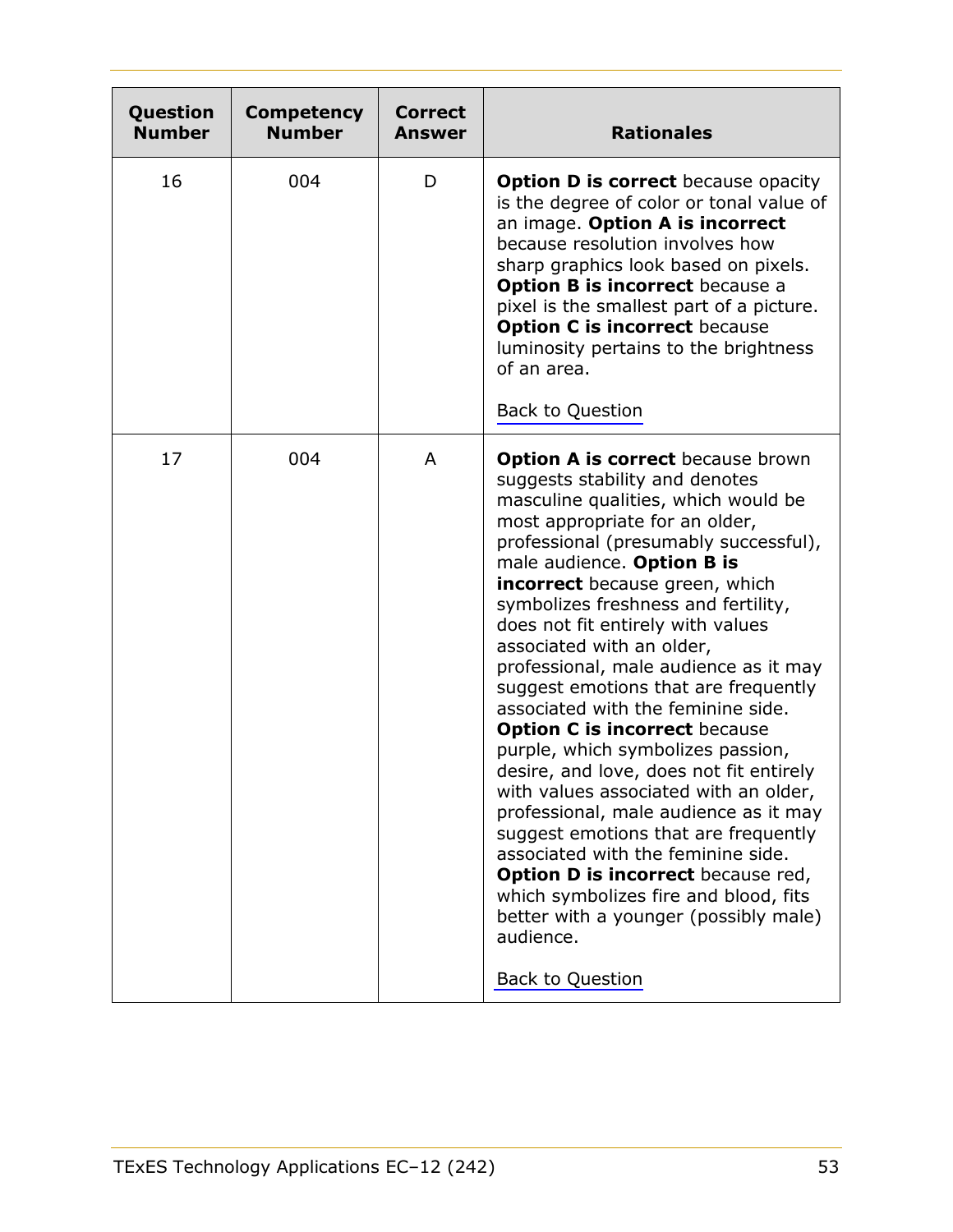| Question<br><b>Number</b> | <b>Competency</b><br><b>Number</b> | <b>Correct</b><br>Answer | <b>Rationales</b>                                                                                                                                                                                                                                                                                                                                                                                                                                                                                                                                                                                                                                                                                                                                                                      |
|---------------------------|------------------------------------|--------------------------|----------------------------------------------------------------------------------------------------------------------------------------------------------------------------------------------------------------------------------------------------------------------------------------------------------------------------------------------------------------------------------------------------------------------------------------------------------------------------------------------------------------------------------------------------------------------------------------------------------------------------------------------------------------------------------------------------------------------------------------------------------------------------------------|
| 18                        | 005                                | D                        | <b>Option D is correct</b> because style<br>sheets preserve uniformity in the use<br>of fonts, font styles, font color,<br>paragraph alignment and indents,<br>leading, and hyphenation throughout<br>a document. Option A is incorrect<br>because a grid layout will not<br>maintain consistency in the use of<br>fonts, font styles, and paragraph<br>alignment; it is used to plan<br>placement of text, graphics, and<br>white space. Option B is incorrect<br>because the master template is used<br>as a starting point for each new<br>document-style sheets can be<br>associated with but are not the same<br>as a master template. Option C is<br>incorrect because page<br>specifications are usually included as<br>part of the master template.<br><b>Back to Question</b> |
| 19                        | 005                                | A                        | <b>Option A is correct because</b><br>multiple columns are used for<br>neatness, organization, and better<br>appearance. Option B is incorrect<br>because matching both colors makes<br>the font unreadable. Option C is<br>incorrect because setting the<br>margins to 0 affects the printed<br>document. Option D is incorrect<br>because newsletter alignment is<br>either left aligned, center aligned, or<br>justified.<br><b>Back to Question</b>                                                                                                                                                                                                                                                                                                                                |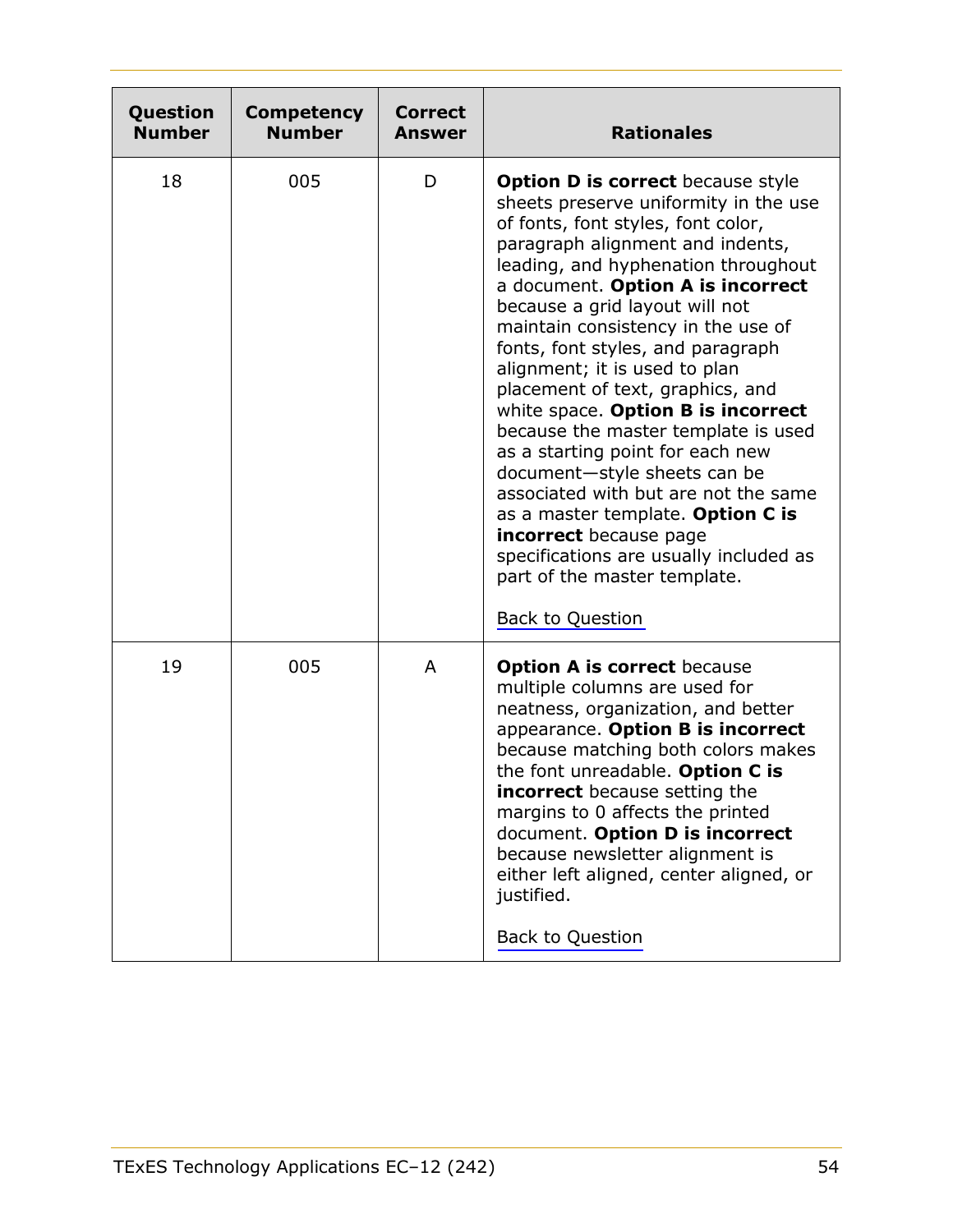| Question<br><b>Number</b> | <b>Competency</b><br><b>Number</b> | <b>Correct</b><br><b>Answer</b> | <b>Rationales</b>                                                                                                                                                                                                                                                                                                                                                                                                                                                                                                                                                                                                                                                                                                                                       |
|---------------------------|------------------------------------|---------------------------------|---------------------------------------------------------------------------------------------------------------------------------------------------------------------------------------------------------------------------------------------------------------------------------------------------------------------------------------------------------------------------------------------------------------------------------------------------------------------------------------------------------------------------------------------------------------------------------------------------------------------------------------------------------------------------------------------------------------------------------------------------------|
| 20                        | 005                                | B                               | <b>Option B is correct</b> because in a 3-<br>D environment you must look at all<br>perspectives of your object to ensure<br>that you have created your object in<br>3-D and that all the parts are in<br>place. Option A is incorrect because<br>the vanishing point at eye level is<br>only one view; when working in 3-D<br>you must look at all views. Option C<br>is incorrect because symmetry<br>refers to the shape of the object and<br>not the view or perspective. Option<br>D is incorrect because an isometric<br>projection is a 2-D drawing for<br>technical and engineering purposes.<br>Isometric projections show one<br>perspective of an object, and designs<br>are always drawn at 30-degree<br>angles.<br><b>Back to Question</b> |
| 21                        | 006                                | D                               | Option D is correct because bitmap<br>images are resolution dependent, and<br>pixilation occurs when the resolution<br>of the image is too low. Option A is<br>incorrect because saving at 48 bits<br>would increase the resolution of the<br>bitmap image. Option B is incorrect<br>because rasterizing means converting<br>a vector graphic to a bitmap format.<br><b>Option C is incorrect because</b><br>compressing a file is used to make<br>file sizes smaller, not to improve<br>image quality.<br><b>Back to Question</b>                                                                                                                                                                                                                      |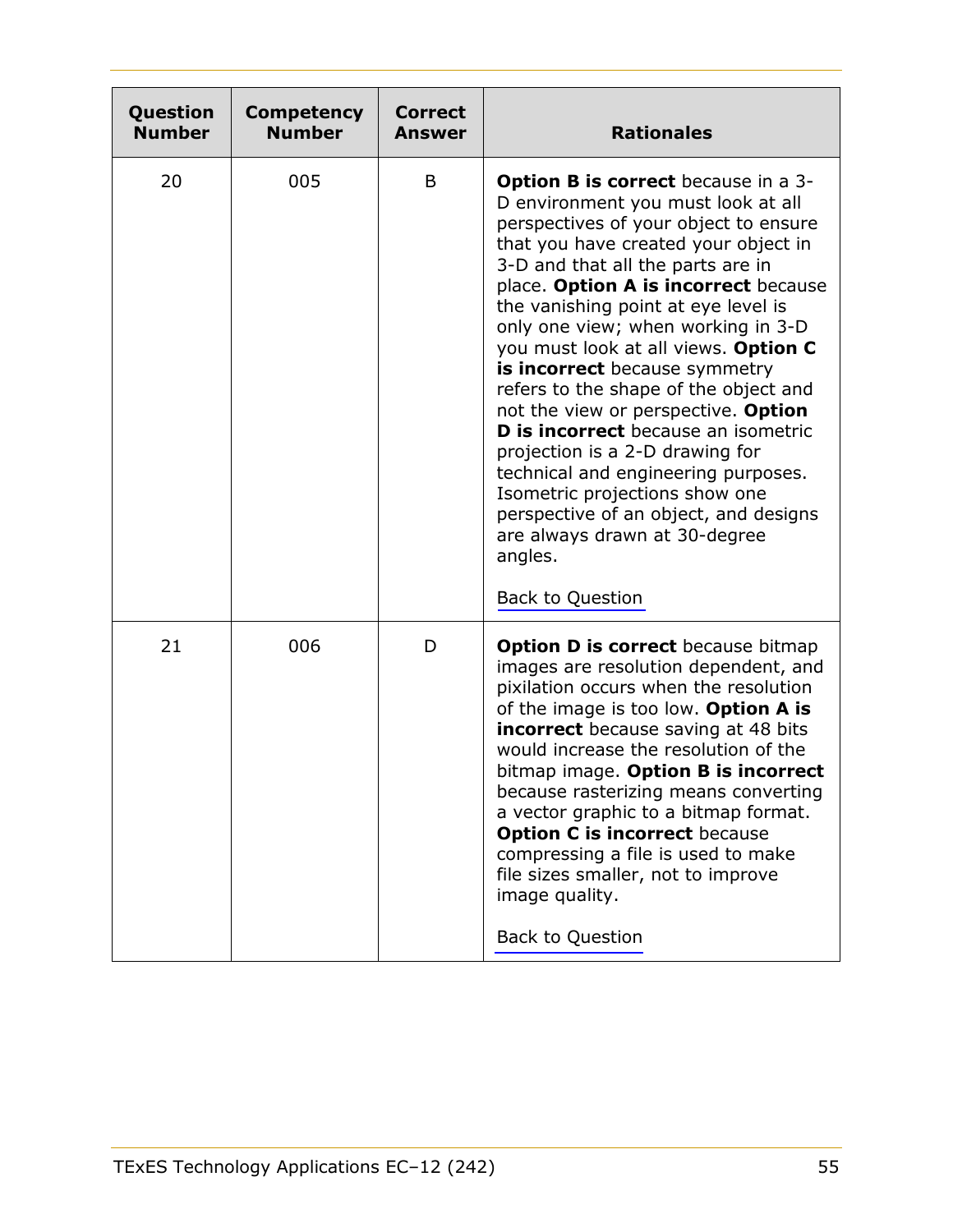| Question<br><b>Number</b> | <b>Competency</b><br><b>Number</b> | Correct<br><b>Answer</b> | <b>Rationales</b>                                                                                                                                                                                                                                                                                                                                                                                                                                                                                                                                                                                                     |
|---------------------------|------------------------------------|--------------------------|-----------------------------------------------------------------------------------------------------------------------------------------------------------------------------------------------------------------------------------------------------------------------------------------------------------------------------------------------------------------------------------------------------------------------------------------------------------------------------------------------------------------------------------------------------------------------------------------------------------------------|
| 22                        | 006                                | B                        | <b>Option B is correct</b> because photo<br>editing requires a bitmap image; a<br>vector image cannot be edited until it<br>is converted into a bitmap image.<br><b>Option A is incorrect because</b><br>vector graphics are used to make<br>logos and other images that need to<br>be enlarged or reduced without<br>reducing picture quality. Option C is<br><b>incorrect</b> because videos and<br>animation must be vector graphics so<br>they can be viewed and adjusted to<br>any size. Option D is incorrect<br>because bitmap images lose their<br>resolution, as they get bigger.<br><b>Back to Question</b> |
| 23                        | 006                                | B                        | <b>Option B is correct</b> because the<br>alley is placed between columns to<br>create white space. Option A is<br><b>incorrect</b> because in desktop<br>publishing, the term alley refers to<br>the space between the columns, not<br>the width of the margins. Option C is<br>incorrect because in desktop<br>publishing, the term alley refers to<br>the space between the columns, not<br>between paragraphs. Option D is<br>incorrect because in desktop<br>publishing, the term alley refers to<br>the space between the columns, not<br>their width.<br><b>Back to Question</b>                               |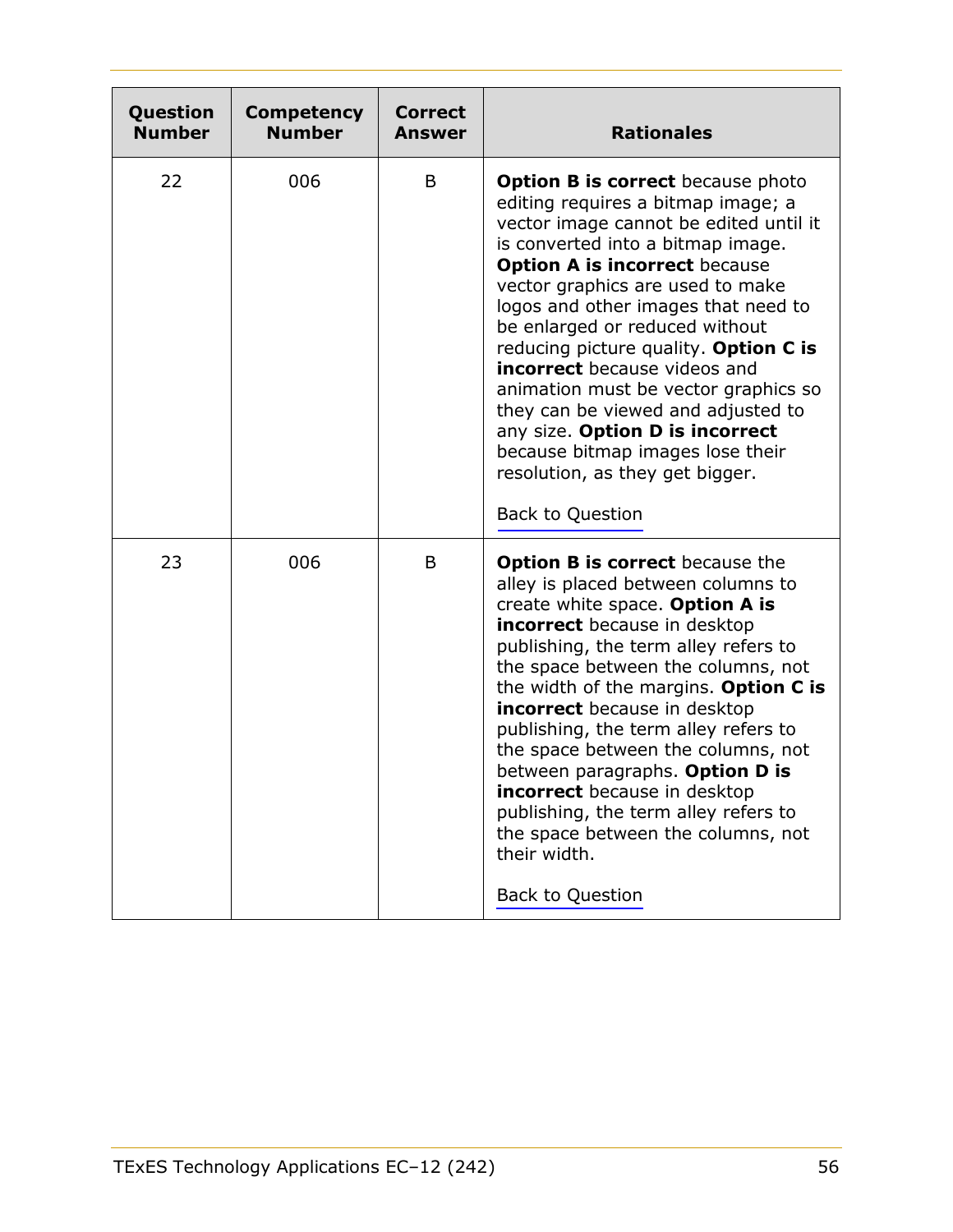| Question<br><b>Number</b> | <b>Competency</b><br><b>Number</b> | <b>Correct</b><br><b>Answer</b> | <b>Rationales</b>                                                                                                                                                                                                                                                                                                                                                                                                                                                                                                                                                                                                                                                                                                        |
|---------------------------|------------------------------------|---------------------------------|--------------------------------------------------------------------------------------------------------------------------------------------------------------------------------------------------------------------------------------------------------------------------------------------------------------------------------------------------------------------------------------------------------------------------------------------------------------------------------------------------------------------------------------------------------------------------------------------------------------------------------------------------------------------------------------------------------------------------|
| 24                        | 006                                | C                               | <b>Option C is correct</b> because a<br>collated print option allows for prints<br>to come out in sequential order.<br><b>Option A is incorrect</b> because tiling<br>setting is for piecing multiple sheets of<br>paper edges to create one complete<br>document. Option B is incorrect<br>because in booklet printing, pages are<br>printed on both sides and pages are<br>not in numerical order and require<br>additional binding to maintain<br>sequential order. Option D is<br>incorrect because duplexed printouts<br>print on both sides.<br><b>Back to Question</b>                                                                                                                                            |
| 25                        | 006                                | A                               | <b>Option A is correct</b> because a quality<br>printed image needs a ppi (pixels per<br>inch) resolution of 180-300, while<br>Web images viewed on a monitor look<br>fine at 72 ppi. Option B is incorrect<br>because CMYK (cyan, magenta,<br>yellow, and black) is a subtractive<br>color model used in printing. RGB is an<br>additive color model used by<br>combining light, as in computer<br>monitors. Option C is incorrect<br>because GIF supports a limited<br>number of colors; JPEG is the<br>preferred format for photographs.<br><b>Option D is incorrect because</b><br>photographs are made of pixels, which<br>by definition makes them bitmap<br>rather than vector images.<br><b>Back to Question</b> |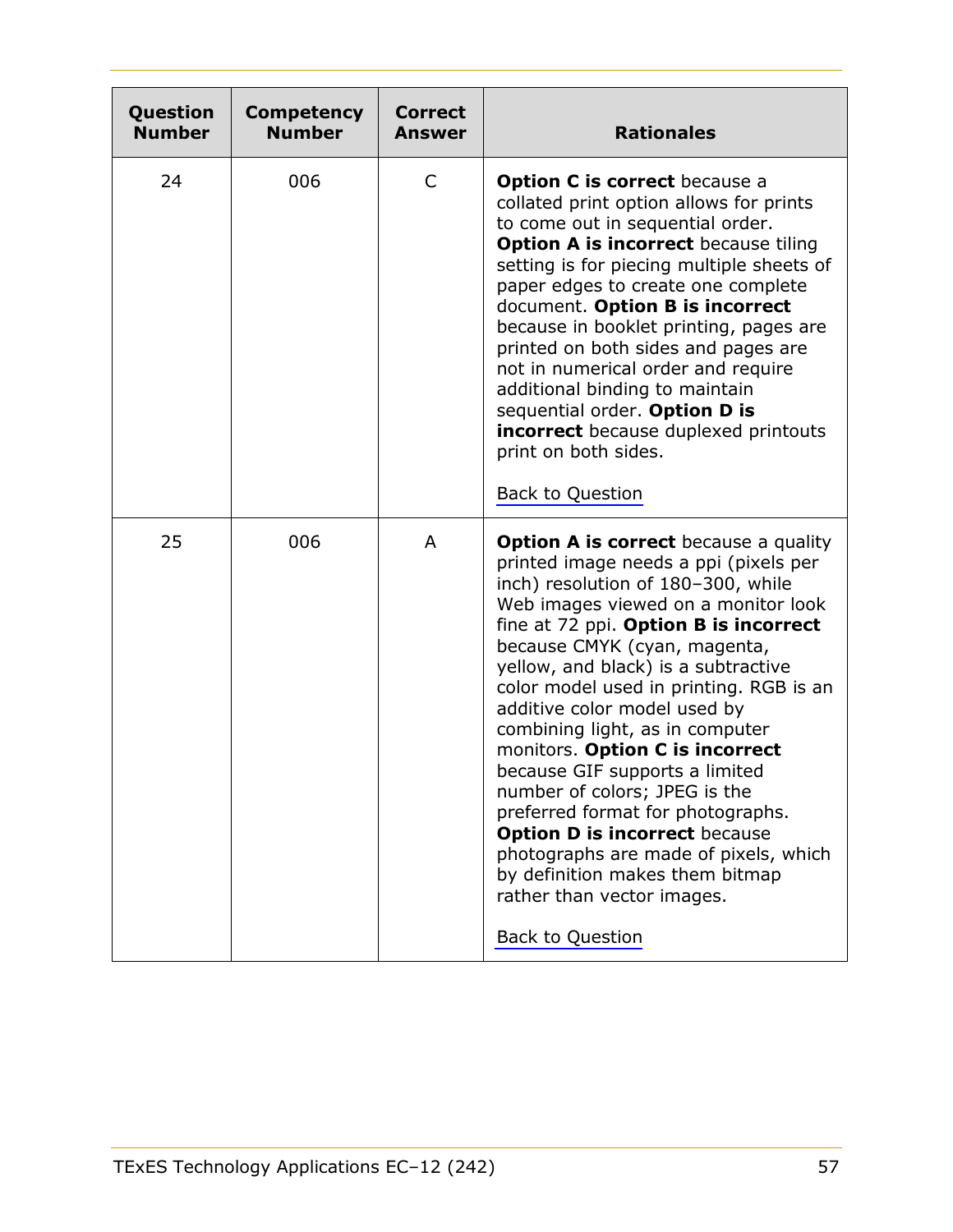| Question      | <b>Competency</b> | <b>Correct</b> | <b>Rationales</b>                                                                                                                                                                                                                                                                                                                  |
|---------------|-------------------|----------------|------------------------------------------------------------------------------------------------------------------------------------------------------------------------------------------------------------------------------------------------------------------------------------------------------------------------------------|
| <b>Number</b> | <b>Number</b>     | <b>Answer</b>  |                                                                                                                                                                                                                                                                                                                                    |
| 26            | 006               | B              | <b>Option B is correct</b> because a<br>mirror is reflective and would be most<br>realistically represented using a<br>texture that has stored the image of<br>the environment surrounding the<br>rendered object. Options A, C and D<br>are incorrect because those<br>materials are not a reflective.<br><b>Back to Question</b> |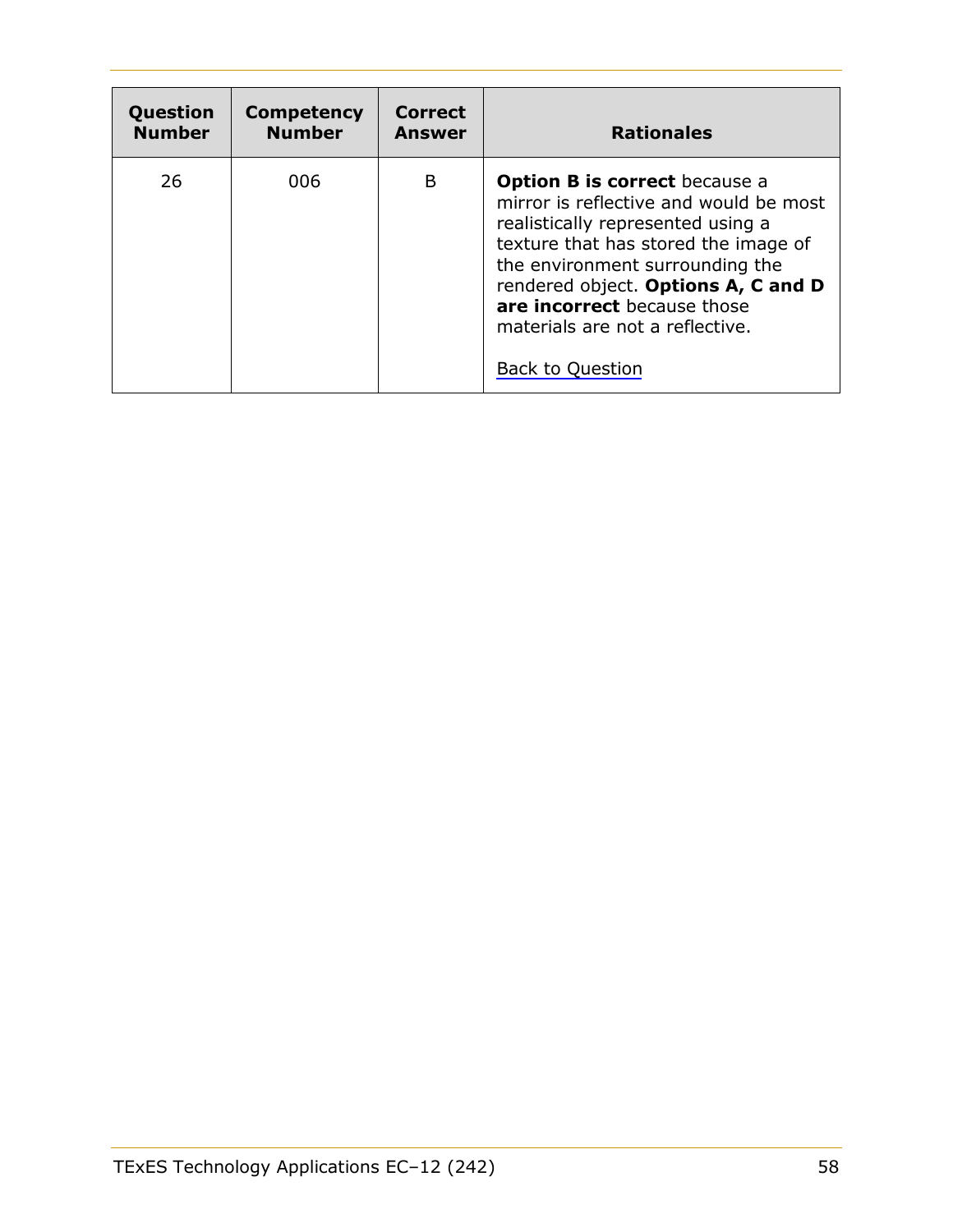| Question      | <b>Competency</b> | <b>Correct</b> | <b>Rationales</b>                                                                                                                                                                                                                                                                                                                                                                                                                                                                                                                                                                                                                                                                                                                                                                                                                                                                                                                                                                                                                                                                                                                                                                                                                                                                                                                                                                                                                                                                                                                                                  |
|---------------|-------------------|----------------|--------------------------------------------------------------------------------------------------------------------------------------------------------------------------------------------------------------------------------------------------------------------------------------------------------------------------------------------------------------------------------------------------------------------------------------------------------------------------------------------------------------------------------------------------------------------------------------------------------------------------------------------------------------------------------------------------------------------------------------------------------------------------------------------------------------------------------------------------------------------------------------------------------------------------------------------------------------------------------------------------------------------------------------------------------------------------------------------------------------------------------------------------------------------------------------------------------------------------------------------------------------------------------------------------------------------------------------------------------------------------------------------------------------------------------------------------------------------------------------------------------------------------------------------------------------------|
| <b>Number</b> | <b>Number</b>     | <b>Answer</b>  |                                                                                                                                                                                                                                                                                                                                                                                                                                                                                                                                                                                                                                                                                                                                                                                                                                                                                                                                                                                                                                                                                                                                                                                                                                                                                                                                                                                                                                                                                                                                                                    |
| 27            | 007               | D              | <b>Option D is correct because the role</b><br>of the executive producer is to secure<br>funding and organize marketing<br>strategies to ensure that the project<br>will be popular, because the executive<br>producer is ultimately held<br>responsible for the success or failure<br>of the project. Executive producers<br>must have creativity and vision to be<br>able to recognize good ideas that will<br>be commercially successful, and they<br>must also have a strong<br>understanding of business in terms of<br>finance and legal obligations.<br><b>Option A is incorrect</b> because the<br>digital producer is responsible for<br>producing film, video, and digital<br>media and ensuring that proposed<br>campaigns can be delivered on time<br>and on budget. Option B is<br><b>incorrect</b> because the producer<br>works on the production for the entire<br>process, from the initial concept right<br>through to marketing and<br>distribution. The producer is vital to<br>the success of the final piece, as he<br>or she oversees every aspect of<br>production. Producers hire key<br>members of the production team and<br>approve locations, schedules,<br>budgets, and scripts. Option C is<br><b>incorrect</b> because the director is<br>responsible for the creative vision.<br>Directors write or study scripts and<br>decide how best to interpret them.<br>Directors must have a strong<br>understanding of all areas of the<br>production, from the initial concept<br>right through to the edit.<br><b>Back to Question</b> |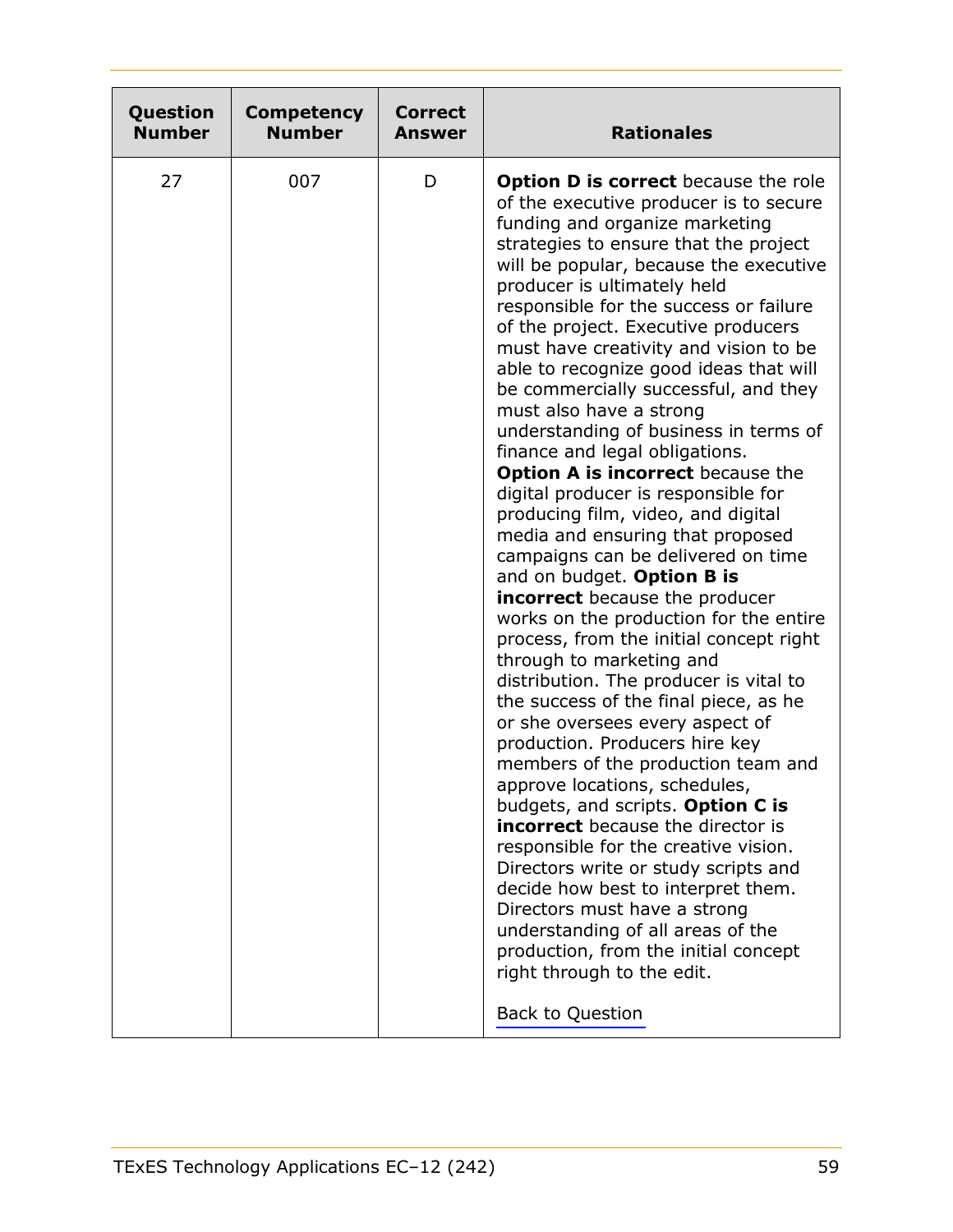| Question<br><b>Number</b> | <b>Competency</b><br><b>Number</b> | <b>Correct</b><br>Answer | <b>Rationales</b>                                                                                                                                                                                                                                                                                                                                                                                                                                                                                                                                                                                                                                                                                                                                                                                                                                |
|---------------------------|------------------------------------|--------------------------|--------------------------------------------------------------------------------------------------------------------------------------------------------------------------------------------------------------------------------------------------------------------------------------------------------------------------------------------------------------------------------------------------------------------------------------------------------------------------------------------------------------------------------------------------------------------------------------------------------------------------------------------------------------------------------------------------------------------------------------------------------------------------------------------------------------------------------------------------|
| 28                        | 007                                | $\mathsf{C}$             | <b>Option C is correct</b> because the<br>production schedule helps keep track<br>of location, scene, shots, the<br>equipment and people needed, as<br>well as all contact information, dates,<br>and times. Option A is incorrect<br>because defining the audience is one<br>of the first steps in preproduction and<br>does not address issues about<br>locations, scenes, equipment, or<br>people. Option B is incorrect<br>because budget development<br>determines what can be afforded but<br>other issues that arise about<br>locations, scenes, equipment, or<br>people are not addressed. Option D<br>is incorrect because the video script<br>shows the relationship between the<br>characters and the action and does<br>not address issues that arise from<br>locations, scenes, equipment, or<br>people.<br><b>Back to Question</b> |
| 29                        | 007                                | A                        | <b>Option A is correct</b> because a<br>content delivery network should<br>balance loads to alleviate problems<br>associated with excess traffic.<br><b>Option B is incorrect because</b><br>replicating caches, not consolidating,<br>is a strategy used to offer what the<br>industry calls fast and reliable<br>distribution of content. Option C is<br>incorrect because integrated<br>networks are necessary for improving<br>accessibility and maintaining<br>correctness through content<br>replication, not isolated networks.<br><b>Option D is incorrect because</b><br>bandwidths should be maximized for<br>improving network performance.<br><b>Back to Question</b>                                                                                                                                                                |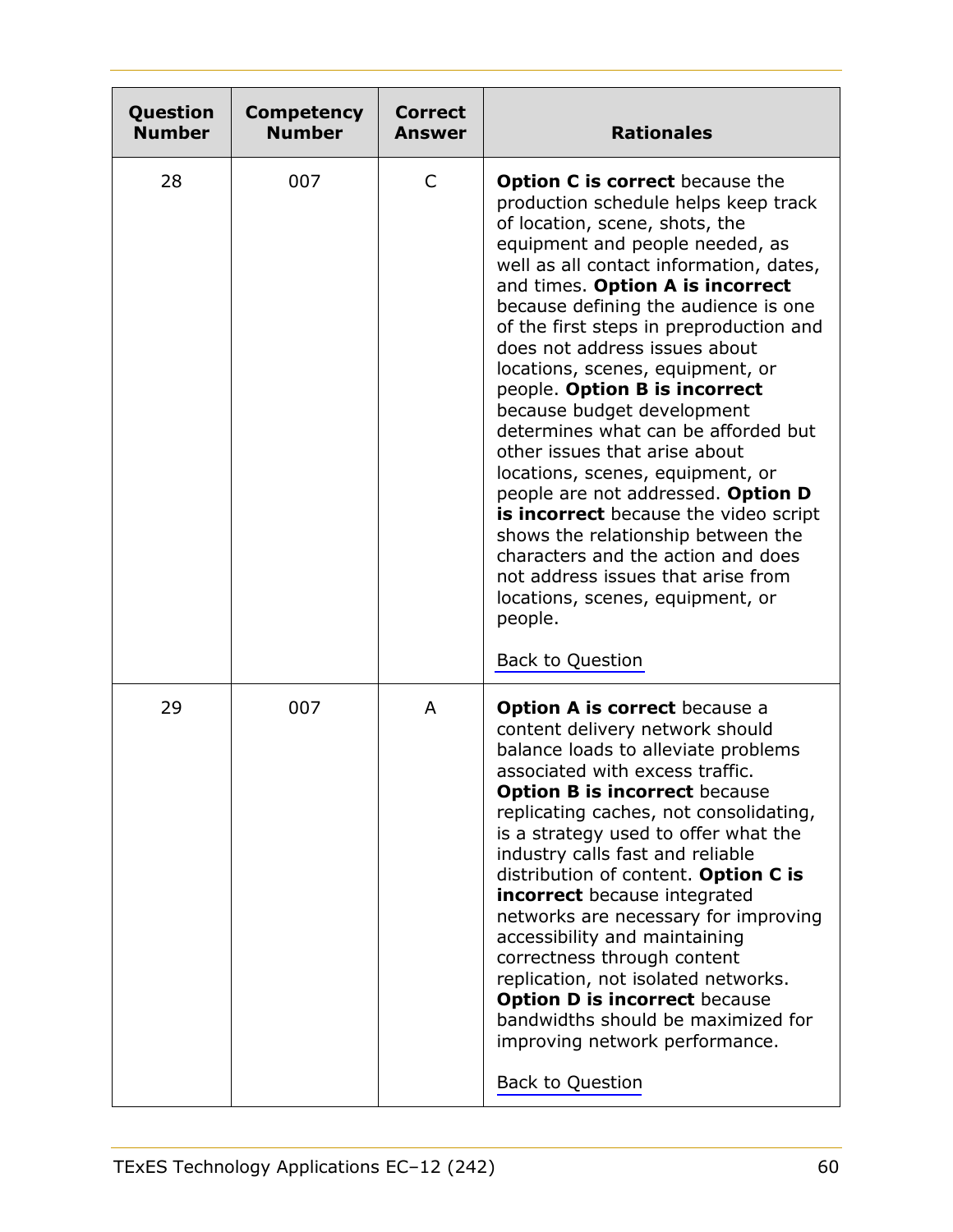<span id="page-60-0"></span>

| Question      | <b>Competency</b> | Correct | <b>Rationales</b>                                                                                                                                                                                                                                                                                                                                                                                                                                                                                                                                                                                                                                                                                                                                                                                                                                                                                                                                                                                                     |
|---------------|-------------------|---------|-----------------------------------------------------------------------------------------------------------------------------------------------------------------------------------------------------------------------------------------------------------------------------------------------------------------------------------------------------------------------------------------------------------------------------------------------------------------------------------------------------------------------------------------------------------------------------------------------------------------------------------------------------------------------------------------------------------------------------------------------------------------------------------------------------------------------------------------------------------------------------------------------------------------------------------------------------------------------------------------------------------------------|
| <b>Number</b> | <b>Number</b>     | Answer  |                                                                                                                                                                                                                                                                                                                                                                                                                                                                                                                                                                                                                                                                                                                                                                                                                                                                                                                                                                                                                       |
| 30            | 007               | A       | <b>Option A is correct</b> because crossing<br>the action axis from the first shot to<br>the second shot confuses the audience<br>because the characters jump from one<br>side of the composition to the opposite<br>side. Option B is incorrect because<br>although a reverse angle is an<br>example of crossing the action axis, it<br>requires the addition of a new action<br>or entry of a new character. Option C<br>is incorrect because maintaining<br>screen direction requires the camera<br>to produce a static, definitively<br>bounded frame of reference:<br>everything is viewed as if it were<br>happening on a proscenium stage.<br><b>Option D is incorrect because</b><br>cheating the actors requires moving<br>the actors slightly closer to or farther<br>away from the camera to create a<br>believable answering shot (the second<br>pairing shot to complete the first<br>shot); however, the view of any<br>background must be minimal for the<br>cheat to work.<br><b>Back to Question</b> |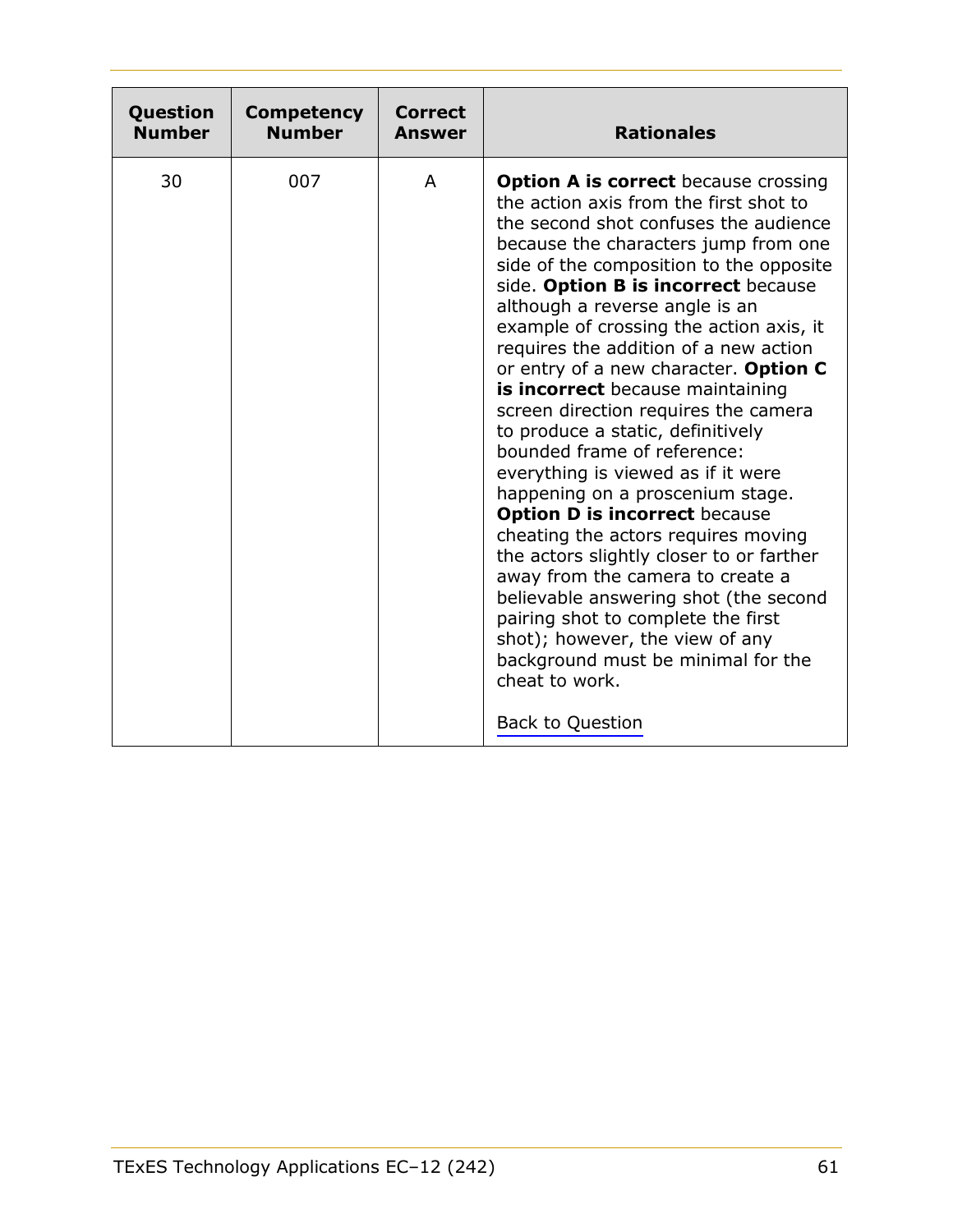<span id="page-61-0"></span>

| Question<br><b>Number</b> | <b>Competency</b><br><b>Number</b> | <b>Correct</b><br>Answer | <b>Rationales</b>                                                                                                                                                                                                                                                                                                                                                                                                                                                                                                                                                                                                                                                  |
|---------------------------|------------------------------------|--------------------------|--------------------------------------------------------------------------------------------------------------------------------------------------------------------------------------------------------------------------------------------------------------------------------------------------------------------------------------------------------------------------------------------------------------------------------------------------------------------------------------------------------------------------------------------------------------------------------------------------------------------------------------------------------------------|
| 31                        | 007                                | B                        | <b>Option B is correct</b> because a<br>worm's-eye view, a low camera angle,<br>will make the subject appear bigger.<br><b>Option A is incorrect because a</b><br>bird's-eye view is an elevated view of<br>an object from above and makes large<br>items seem smaller. Option C is<br><b>incorrect</b> because a close-up is used<br>to accent the subject's facial<br>expression or to highlight a visual<br>detail, leaving the background out of<br>focus. Option D is incorrect because<br>an oblique camera angle would be<br>used to show instability or<br>disorientation.<br><b>Back to Question</b>                                                      |
| 32                        | 008                                | C                        | <b>Option C is correct</b> because like<br>GIFs, PNG file formats support<br>transparency, but they also support<br>variable transparency, which allows<br>users to control the degree to which<br>an image is transparent. Option A is<br><b>incorrect</b> because although GIF files<br>do support transparency, they do not<br>support alpha channels; therefore, the<br>transparency cannot be varied.<br><b>Option B is incorrect because JPEG</b><br>files do not support transparency.<br><b>Option D is incorrect because BMP</b><br>files are large; also, the format does<br>not support transparency and is<br>somewhat antiquated.<br>Back to Question |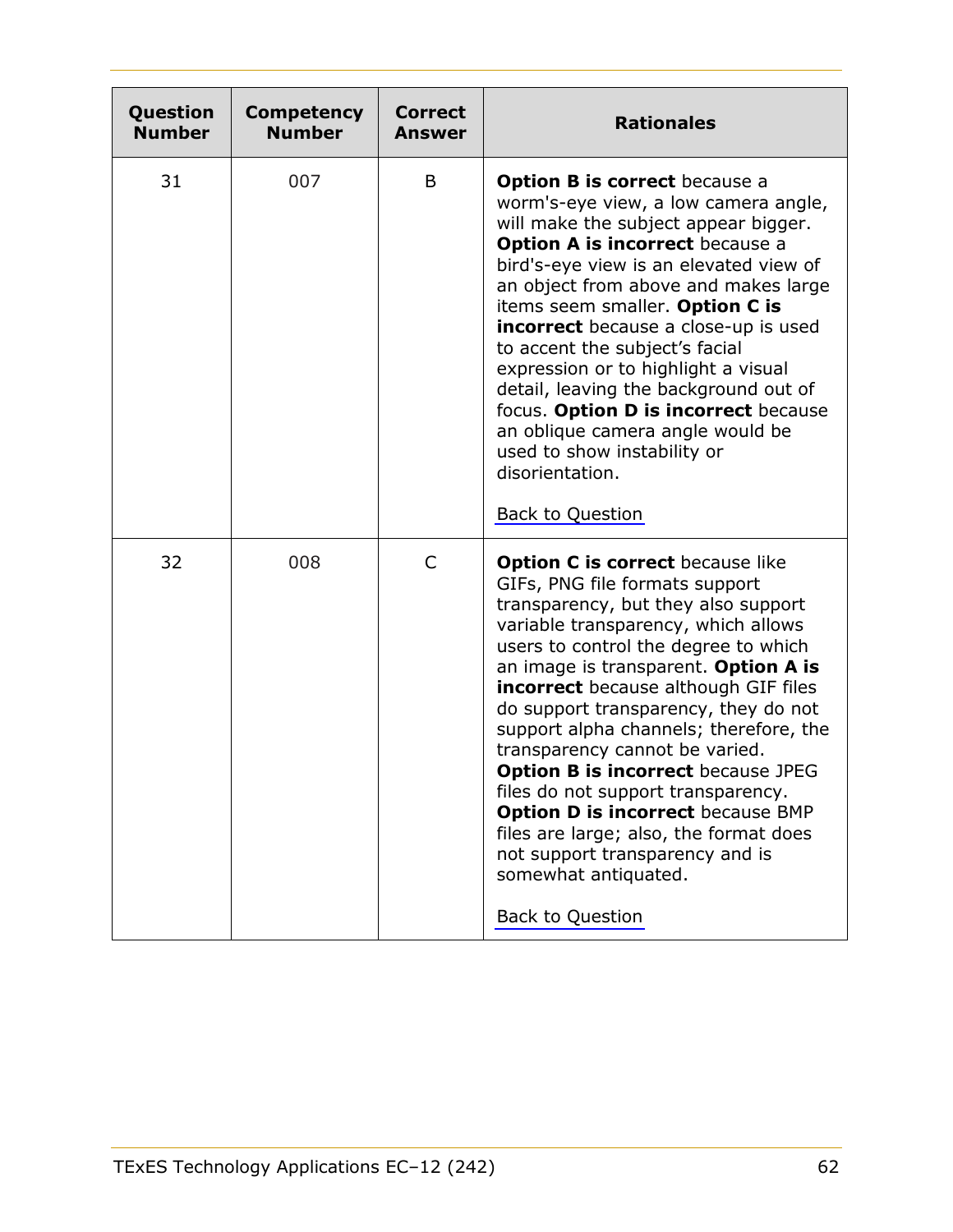<span id="page-62-0"></span>

| Question<br><b>Number</b> | <b>Competency</b><br><b>Number</b> | <b>Correct</b><br><b>Answer</b> | <b>Rationales</b>                                                                                                                                                                                                                                                                                                                                                                                                                                                                                                                                                                                                                                                            |
|---------------------------|------------------------------------|---------------------------------|------------------------------------------------------------------------------------------------------------------------------------------------------------------------------------------------------------------------------------------------------------------------------------------------------------------------------------------------------------------------------------------------------------------------------------------------------------------------------------------------------------------------------------------------------------------------------------------------------------------------------------------------------------------------------|
| 33                        | 008                                | B                               | <b>Option B is correct</b> because when<br>the beginning or ending of a cut does<br>not correspond to a zero crossing, a<br>discontinuity in the waveform<br>amplitude will likely occur. This<br>provokes glitches, pops, or click<br>sounds. Options A, C, and D are<br><b>incorrect</b> because clicks can occur if<br>the audio is cut at a point above or<br>below zero dB.<br><b>Back to Question</b>                                                                                                                                                                                                                                                                  |
| 34                        | 008                                | $\mathsf{C}$                    | <b>Option C is correct</b> because in linear<br>editing the only way to fix the<br>problem of a new clip covering up<br>some of the next scene on the tape is<br>to rebuild the video from that edit to<br>the end. Option A is incorrect<br>because transitions are not unique to<br>either linear or nonlinear editing.<br><b>Option B is incorrect because</b><br>copying the longer clip onto the hard<br>drive is not a unique requirement to<br>linear editing; however, it is required<br>for most nonlinear editing. Option D<br>is incorrect because drag and drop<br>is a feature of nonlinear editing and is<br>not unique to linear editing.<br>Back to Question |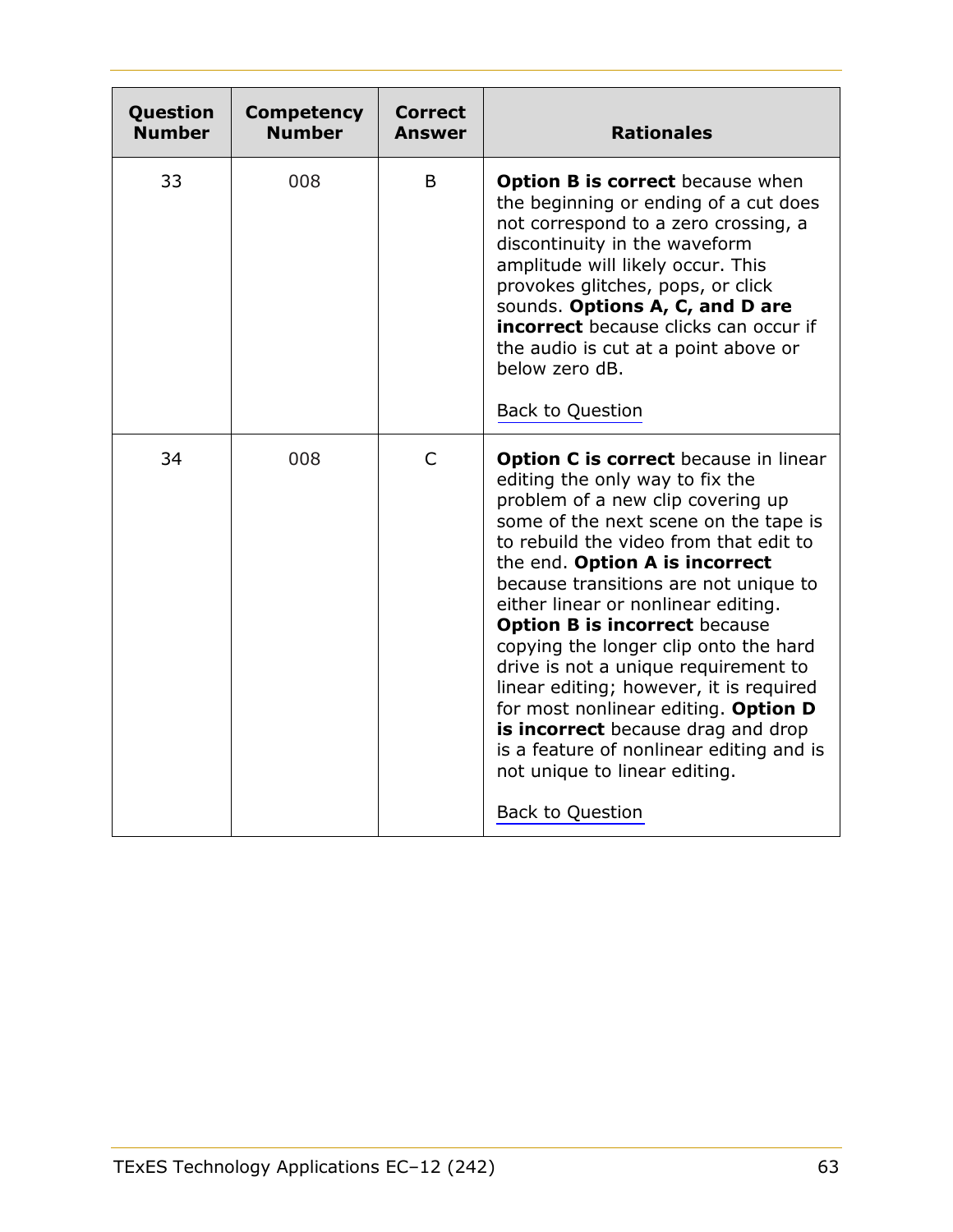<span id="page-63-0"></span>

| Question      | <b>Competency</b> | Correct | <b>Rationales</b>                                                                                                                                                                                                                                                                                                                                                                                                                                                                                                                                                                                                                                                                                                                                               |
|---------------|-------------------|---------|-----------------------------------------------------------------------------------------------------------------------------------------------------------------------------------------------------------------------------------------------------------------------------------------------------------------------------------------------------------------------------------------------------------------------------------------------------------------------------------------------------------------------------------------------------------------------------------------------------------------------------------------------------------------------------------------------------------------------------------------------------------------|
| <b>Number</b> | <b>Number</b>     | Answer  |                                                                                                                                                                                                                                                                                                                                                                                                                                                                                                                                                                                                                                                                                                                                                                 |
| 35            | 008               | C       | <b>Option C is correct because a</b><br>sample rate of 48,000 Hz is of<br>sufficient quality to produce an audio<br>file for a standard DVD. Option A is<br><b>incorrect</b> because it will not result in<br>an audio file of sufficient quality for a<br>standard DVD; instead, it would be<br>appropriate for low-end multimedia<br>like AM radio. Option B is incorrect<br>because it will not result in an audio<br>file of sufficient quality for a standard<br>DVD; instead, it would be appropriate<br>for high-end multimedia like FM radio.<br>Option D is incorrect because it will<br>result in an audio file of higher quality<br>than needed for a standard DVD;<br>instead, it would be appropriate for a<br>Blu-ray.<br><b>Back to Question</b> |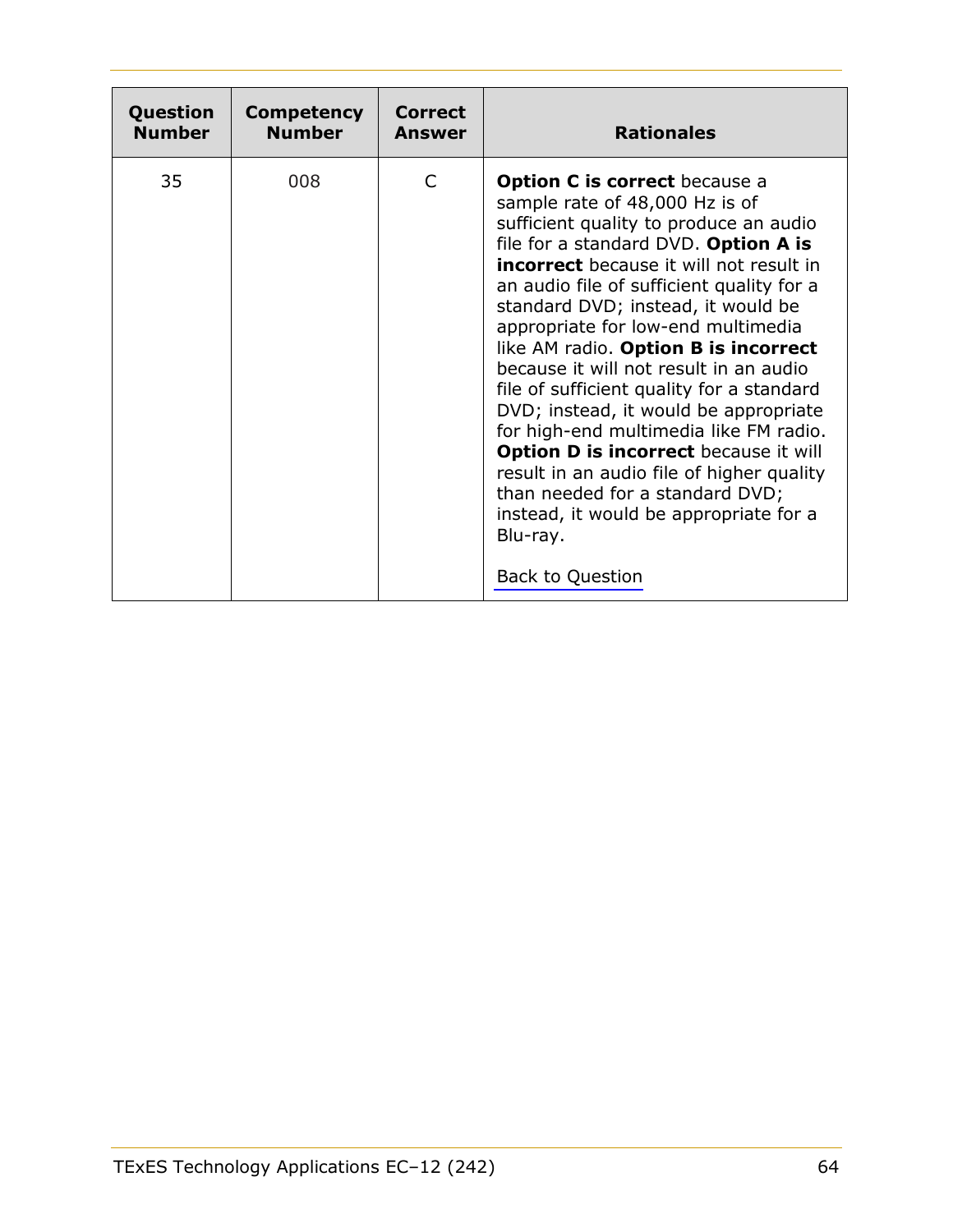<span id="page-64-0"></span>

| Question      | <b>Competency</b> | Correct | <b>Rationales</b>                                                                                                                                                                                                                                                                                                                                                                                                                                                                                                                                                                                                                                                                                                                                                                                                                                                                                                                                                                                                                                              |
|---------------|-------------------|---------|----------------------------------------------------------------------------------------------------------------------------------------------------------------------------------------------------------------------------------------------------------------------------------------------------------------------------------------------------------------------------------------------------------------------------------------------------------------------------------------------------------------------------------------------------------------------------------------------------------------------------------------------------------------------------------------------------------------------------------------------------------------------------------------------------------------------------------------------------------------------------------------------------------------------------------------------------------------------------------------------------------------------------------------------------------------|
| <b>Number</b> | <b>Number</b>     | Answer  |                                                                                                                                                                                                                                                                                                                                                                                                                                                                                                                                                                                                                                                                                                                                                                                                                                                                                                                                                                                                                                                                |
| 36            | 009               | A       | <b>Option A is correct</b> because the CC<br>Attribution-NoDerivs license allows for<br>redistribution as long as it passed<br>along unchanged and is whole with<br>credit to the license holder. Option B<br>is incorrect because the CC<br>Attribution-NonCommercial license lets<br>others remix, tweak, and build upon a<br>work noncommercially although the<br>new works must also acknowledge the<br>originator and be noncommercial, thus<br>retaining some rights for the holder of<br>the copyright. Option C is incorrect<br>because the CC Attribution-ShareAlike<br>license lets others remix, tweak, and<br>build upon your work even for<br>commercial purposes, as long as they<br>credit creator and license their new<br>creations under the identical terms,<br>thus retaining some rights for the<br>holder of the copyright. Option D is<br><b>incorrect</b> because the CC0 Public<br>Domain Dedication license waives all<br>copyright and related rights to a work<br>to the extent possible under the law.<br><b>Back to Question</b> |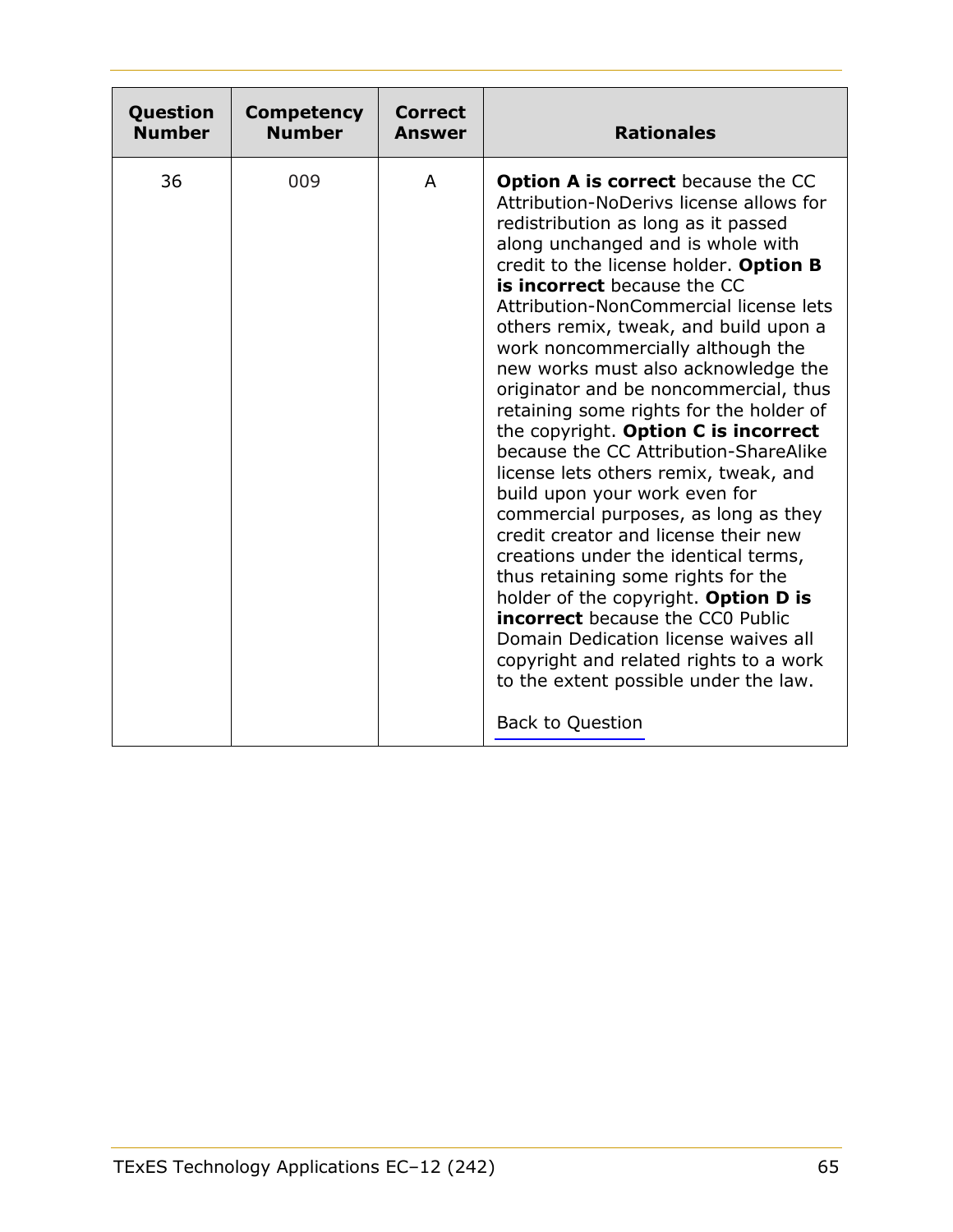<span id="page-65-0"></span>

| Question      | <b>Competency</b> | <b>Correct</b> | <b>Rationales</b>                                                                                                                                                                                                                                                                                                                                                                                                                                                                                                                                                                                                                                                                                                                                                                                                           |
|---------------|-------------------|----------------|-----------------------------------------------------------------------------------------------------------------------------------------------------------------------------------------------------------------------------------------------------------------------------------------------------------------------------------------------------------------------------------------------------------------------------------------------------------------------------------------------------------------------------------------------------------------------------------------------------------------------------------------------------------------------------------------------------------------------------------------------------------------------------------------------------------------------------|
| <b>Number</b> | <b>Number</b>     | Answer         |                                                                                                                                                                                                                                                                                                                                                                                                                                                                                                                                                                                                                                                                                                                                                                                                                             |
| 37            | 009               | D              | <b>Option D is correct because</b><br>publishing on social media has<br>resulted in individuals becoming more<br>engaged in social causes as indicated<br>by the increased level of action such<br>as giving or volunteering. Option A<br>is incorrect because e-books do not<br>necessarily result in reader<br>engagement and do not provide a<br>direct link to tools, which allow the<br>reader to become more involved.<br><b>Option B is incorrect because</b><br>though memes may represent a<br>social cause and provoke interest,<br>they do not necessarily result in other<br>positive action such as donations.<br><b>Option C is incorrect because</b><br>mobile computing does not<br>necessarily connect the user to a<br>cause in a manner that results in a<br>positive action.<br><b>Back to Question</b> |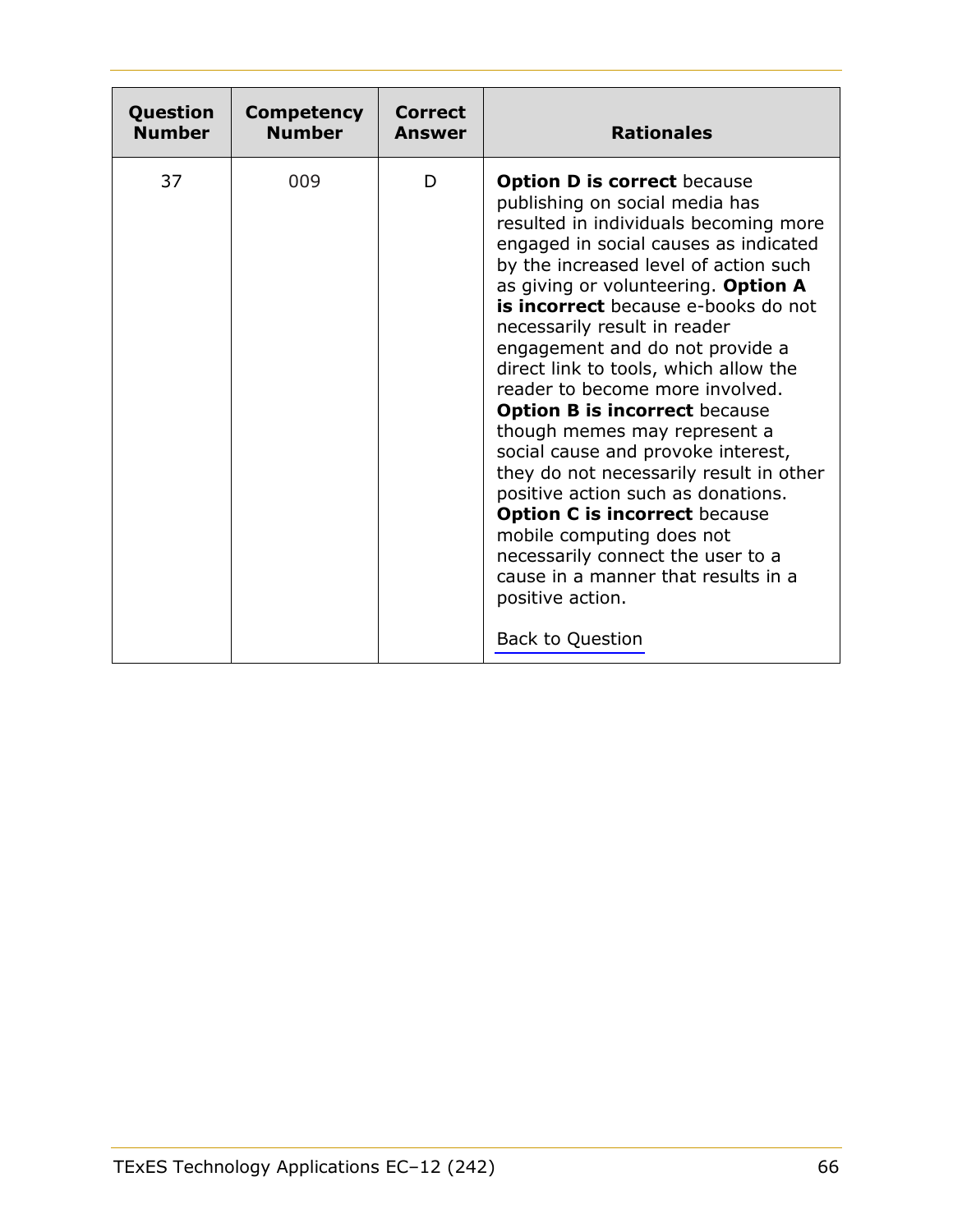<span id="page-66-0"></span>

| Question      | <b>Competency</b> | <b>Correct</b> | <b>Rationales</b>                                                                                                                                                                                                                                                                                                                                                                                                                                                                                                                                                                                                                                            |
|---------------|-------------------|----------------|--------------------------------------------------------------------------------------------------------------------------------------------------------------------------------------------------------------------------------------------------------------------------------------------------------------------------------------------------------------------------------------------------------------------------------------------------------------------------------------------------------------------------------------------------------------------------------------------------------------------------------------------------------------|
| <b>Number</b> | <b>Number</b>     | Answer         |                                                                                                                                                                                                                                                                                                                                                                                                                                                                                                                                                                                                                                                              |
| 38            | 009               | <sub>B</sub>   | <b>Option B is correct</b> because the<br>purpose and goal will dictate the<br>design and color scheme used to<br>reach the targeted audience.<br><b>Option A is incorrect because the</b><br>teacher already knows the audience-<br>students—and the goal is to build the<br>site according to their needs.<br><b>Option C is incorrect</b> because the<br>color scheme and layout depend on<br>what the purpose of the Web site is<br>and who the target audience is.<br><b>Option D is incorrect</b> because the<br>markup language will be used to<br>implement the design after the goal<br>of the site has been determined.<br><b>Back to Question</b> |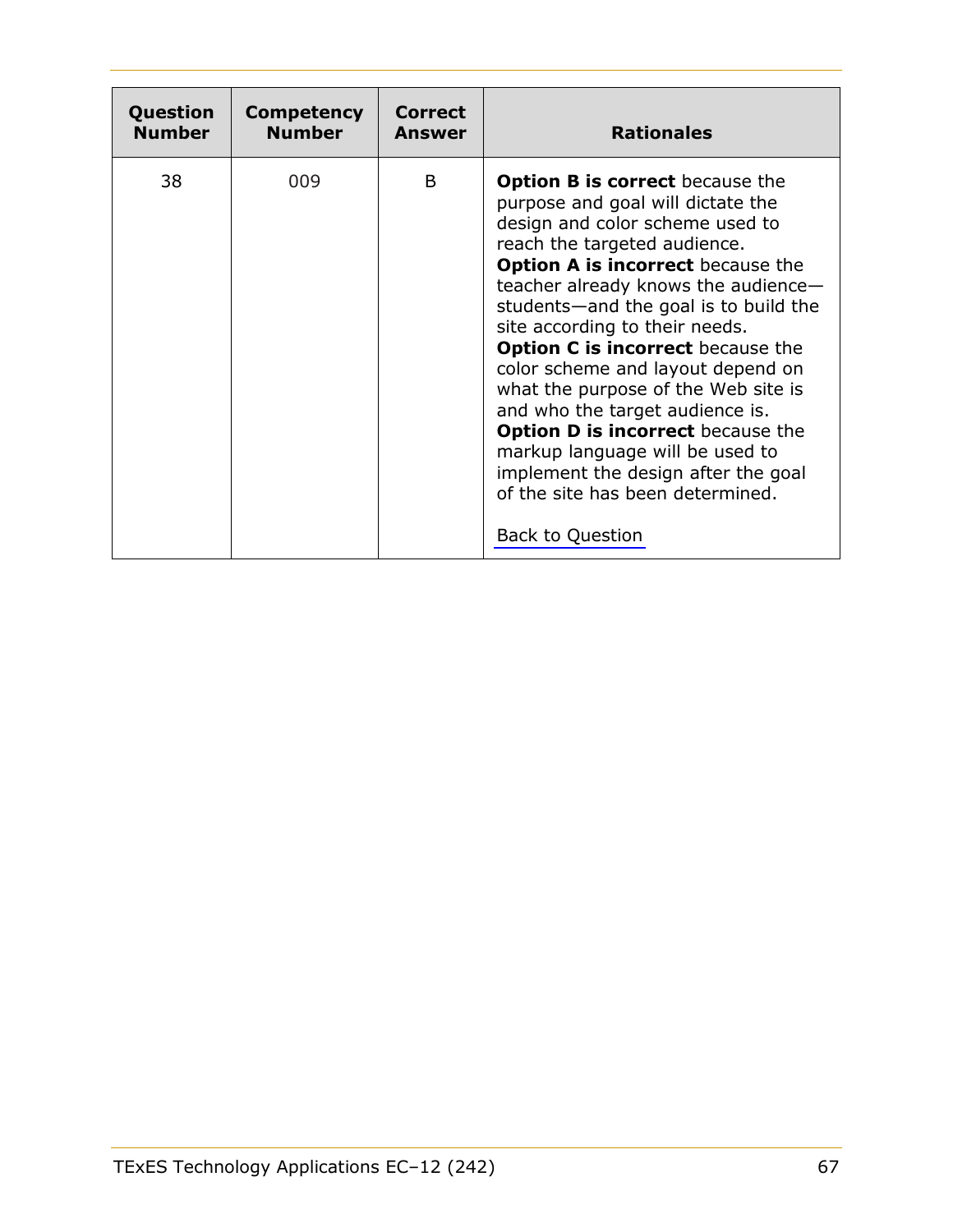<span id="page-67-0"></span>

| Question      | <b>Competency</b> | <b>Correct</b> | <b>Rationales</b>                                                                                                                                                                                                                                                                                                                                                                                                                                                                                                                                                                                                                                                                                                                                                                                                                                                                                                                                                                                                                                                                                                                                                                                                                                                                                                                                                                                                                                                                                                    |
|---------------|-------------------|----------------|----------------------------------------------------------------------------------------------------------------------------------------------------------------------------------------------------------------------------------------------------------------------------------------------------------------------------------------------------------------------------------------------------------------------------------------------------------------------------------------------------------------------------------------------------------------------------------------------------------------------------------------------------------------------------------------------------------------------------------------------------------------------------------------------------------------------------------------------------------------------------------------------------------------------------------------------------------------------------------------------------------------------------------------------------------------------------------------------------------------------------------------------------------------------------------------------------------------------------------------------------------------------------------------------------------------------------------------------------------------------------------------------------------------------------------------------------------------------------------------------------------------------|
| <b>Number</b> | <b>Number</b>     | <b>Answer</b>  |                                                                                                                                                                                                                                                                                                                                                                                                                                                                                                                                                                                                                                                                                                                                                                                                                                                                                                                                                                                                                                                                                                                                                                                                                                                                                                                                                                                                                                                                                                                      |
| 39            | 010               | A              | <b>Option A is correct</b> because the<br>domain name system (DNS) is an<br>Internet service that translates<br>domain names into IP addresses.<br>Because domain names are<br>alphabetic, they're easier to<br>remember. The Internet, however, is<br>really based on IP addresses. Every<br>time you use a domain name,<br>therefore, the domain name system<br>must translate the name into the<br>corresponding IP address. Option B<br>is incorrect because the domain<br>name (DNS) was originally designed<br>as an open protocol and is therefore<br>vulnerable to attackers. The domain<br>name system has no built-in security<br>measures. Option C is incorrect<br>because the domain name system<br>security extensions (DNSSEC) provide<br>authentication through the use of<br>digital signature schemes based on<br>public key cryptography. The DNS<br>server will not trust requests from<br>third-party resolvers serving hidden<br>name servers because the resolvers<br>cannot decrypt the packet and<br>therefore this would disrupt the DNS<br>function. Option D is incorrect<br>because the domain name system<br>security extensions (DNSSEC) are a<br>set of Internet Engineering Task<br>Force (IETF) standards created to<br>address vulnerabilities in the domain<br>name system (DNS) and protect it<br>from online threats. DNSSEC adds<br>authentication to DNS to make the<br>system more secure. The DNS server<br>alone cannot perform this function.<br><b>Back to Question</b> |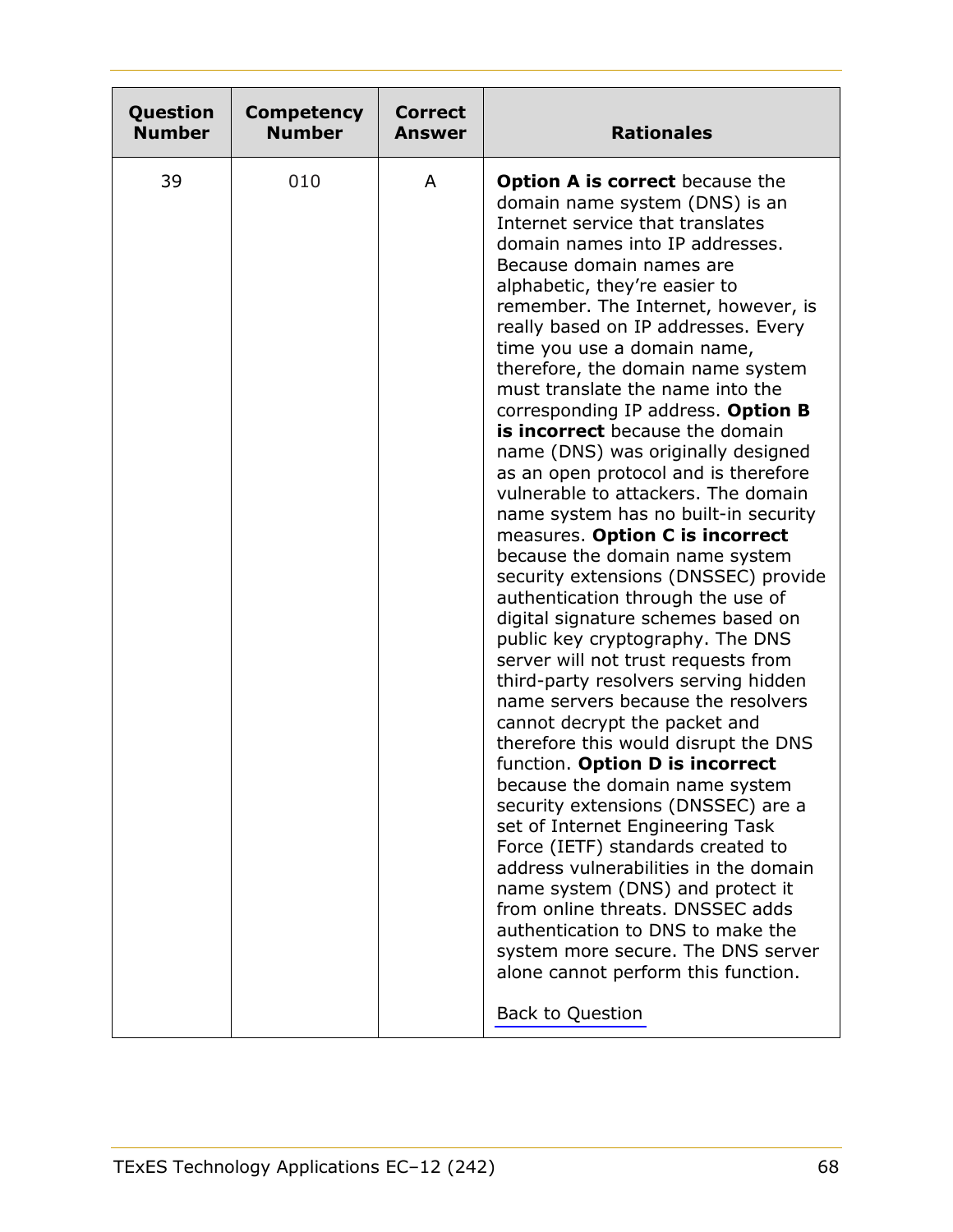<span id="page-68-0"></span>

| Question<br><b>Number</b> | <b>Competency</b><br><b>Number</b> | <b>Correct</b><br><b>Answer</b> | <b>Rationales</b>                                                                                                                                                                                                                                                                                                                                                                                                                                                                                                                                                                                                           |
|---------------------------|------------------------------------|---------------------------------|-----------------------------------------------------------------------------------------------------------------------------------------------------------------------------------------------------------------------------------------------------------------------------------------------------------------------------------------------------------------------------------------------------------------------------------------------------------------------------------------------------------------------------------------------------------------------------------------------------------------------------|
| 40                        | 010                                | B                               | Option B is correct because it is the<br>only choice that provides the security<br>required for a school's attendance<br>site. Option A is incorrect because<br>a site on the Internet is accessible to<br>anyone who knows the Uniform<br>Resource Locator (URL) or Web<br>address. Option C is incorrect<br>because LANs do not generally<br>provide the level of security needed<br>for the described system. Option D<br>is incorrect because WANs do not<br>provide the level of security needed<br>for the described system.<br><b>Back to Question</b>                                                               |
| 41                        | 010                                | B                               | <b>Option B is correct</b> because an<br>intranet is an internal network cut off<br>from the World Wide Web that uses<br>WWW standards of communication.<br><b>Option A is incorrect</b> because the<br>network being described is the<br>Internet. Option C is incorrect<br>because the network structure being<br>described is an extranet, in which<br>parts of the intranet are accessible<br>from outside the network. Option D<br>is incorrect because it describes a<br>typical local area network (LAN)<br>setup, which does not use the World<br>Wide Web standard of<br>communication.<br><b>Back to Question</b> |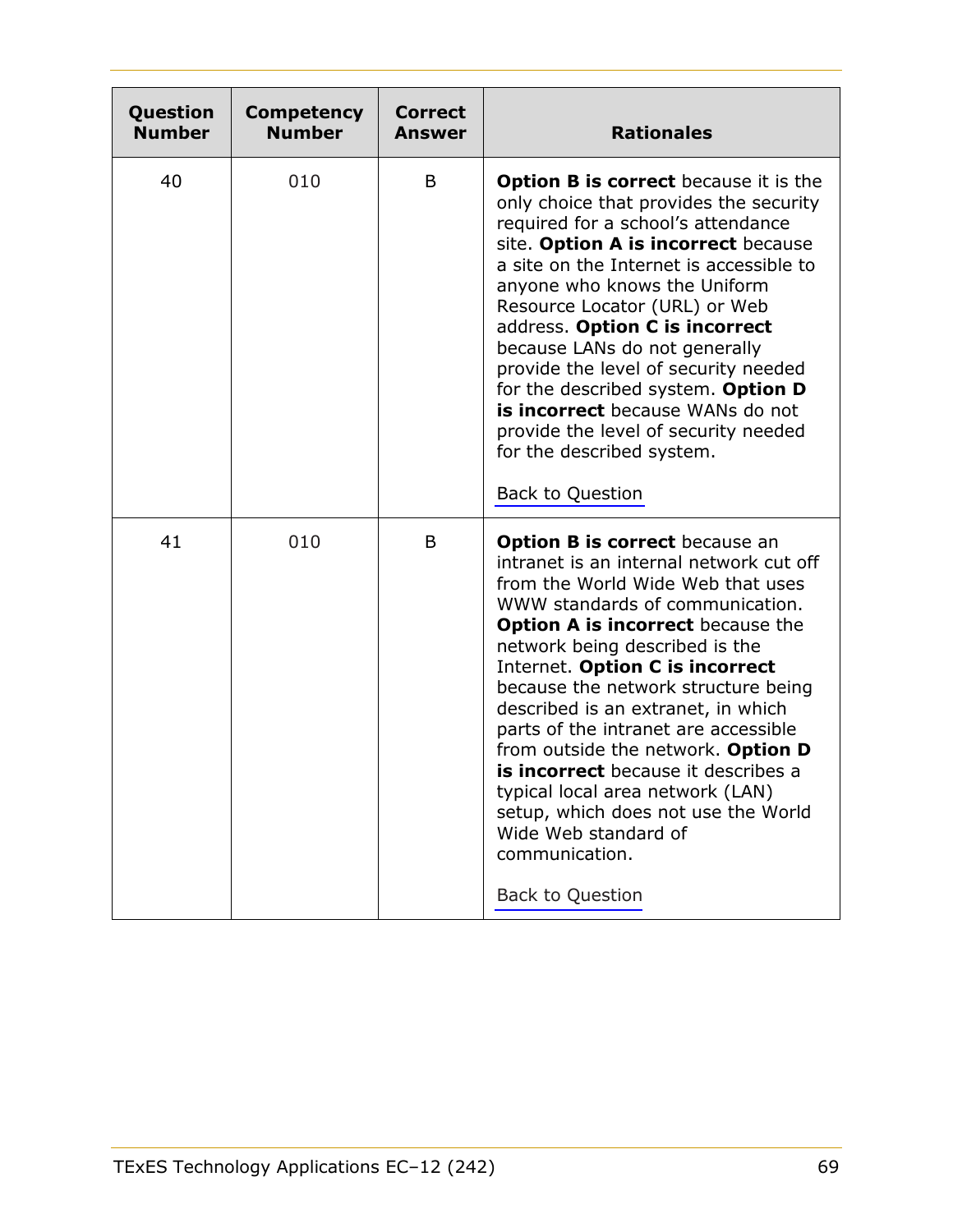<span id="page-69-0"></span>

| Question<br><b>Number</b> | <b>Competency</b><br><b>Number</b> | <b>Correct</b><br>Answer | <b>Rationales</b>                                                                                                                                                                                                                                                                                                                                                                                                                                                                                                                                                                                                                                                                                                                                                                      |
|---------------------------|------------------------------------|--------------------------|----------------------------------------------------------------------------------------------------------------------------------------------------------------------------------------------------------------------------------------------------------------------------------------------------------------------------------------------------------------------------------------------------------------------------------------------------------------------------------------------------------------------------------------------------------------------------------------------------------------------------------------------------------------------------------------------------------------------------------------------------------------------------------------|
| 42                        | 010                                | A                        | <b>Option A is correct</b> because the<br>latest security patches available for<br>Web server software should be<br>applied to best protect a Web server<br>from unauthorized use. Option B is<br><b>incorrect</b> because only the modules<br>actually needed should be installed to<br>avoid possible security issues in<br>unused modules. Option C is<br><b>incorrect</b> because Web server<br>processes should only be run for<br>appropriate privilege accounts-<br>allowing processes to unnecessarily<br>use privileged accounts makes a Web<br>server vulnerable to attack. Option D<br>is incorrect because Web server<br>software should have read-only<br>access rights to files being served to<br>users-not write access.<br><b>Back to Question</b>                    |
| 43                        | 011                                | A                        | <b>Option A is correct because first</b><br>person would allow the player to view<br>the game through the windshield of<br>the car. The driver would be able to<br>see everything around him or her and<br>control all turns of the vehicle, giving<br>the player a more realistic game play.<br>When the driver moves, everything in<br>the scene must move along with him<br>or her. Option B is incorrect<br>because second person is when the<br>player sees the game as the<br>opponent. Option C is incorrect<br>because third person is as if the<br>player were standing on the sidelines<br>as a spectator watching. The player<br>would have no control. Option D is<br><b>incorrect</b> because multiplayer is a<br>type of game and not a perspective.<br>Back to Question |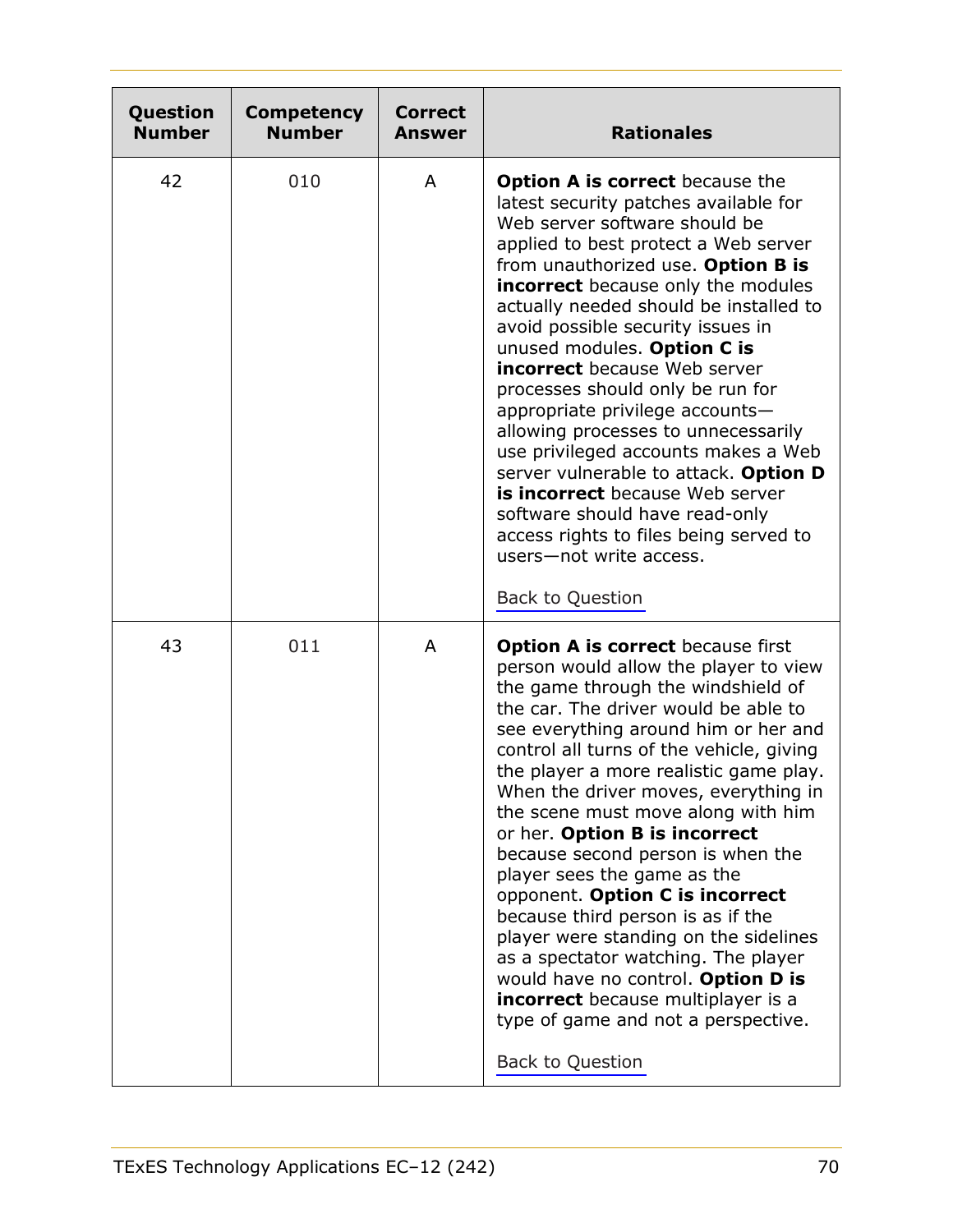<span id="page-70-0"></span>

| Question      | <b>Competency</b> | <b>Correct</b> | <b>Rationales</b>                                                                                                                                                                                                                                                                                                                                                                                                                                                                                                                                                                                                                                                                                                                                                                                           |
|---------------|-------------------|----------------|-------------------------------------------------------------------------------------------------------------------------------------------------------------------------------------------------------------------------------------------------------------------------------------------------------------------------------------------------------------------------------------------------------------------------------------------------------------------------------------------------------------------------------------------------------------------------------------------------------------------------------------------------------------------------------------------------------------------------------------------------------------------------------------------------------------|
| <b>Number</b> | <b>Number</b>     | <b>Answer</b>  |                                                                                                                                                                                                                                                                                                                                                                                                                                                                                                                                                                                                                                                                                                                                                                                                             |
| 44            | 011               | B              | <b>Option B is correct</b> because altering<br>an image's opacity, which is possible<br>with PNG formats but not with GIF<br>formats, allows the image to be<br>properly layered over various<br>backgrounds. Option A is incorrect<br>because antialiasing is available with<br>both GIF and PNG formats and is not<br>sufficient to allow the GIF image to<br>blend on the described background.<br><b>Option C is incorrect because</b><br>rasterization is the process of<br>converting an image to a bitmapped<br>(raster) image, which includes<br>processing compatibility such as<br>antialiasing. Option D is incorrect<br>because GIF transparency requires<br>exact color matching, which limits<br>portability and is not suitable for an<br>image-based background.<br><b>Back to Question</b> |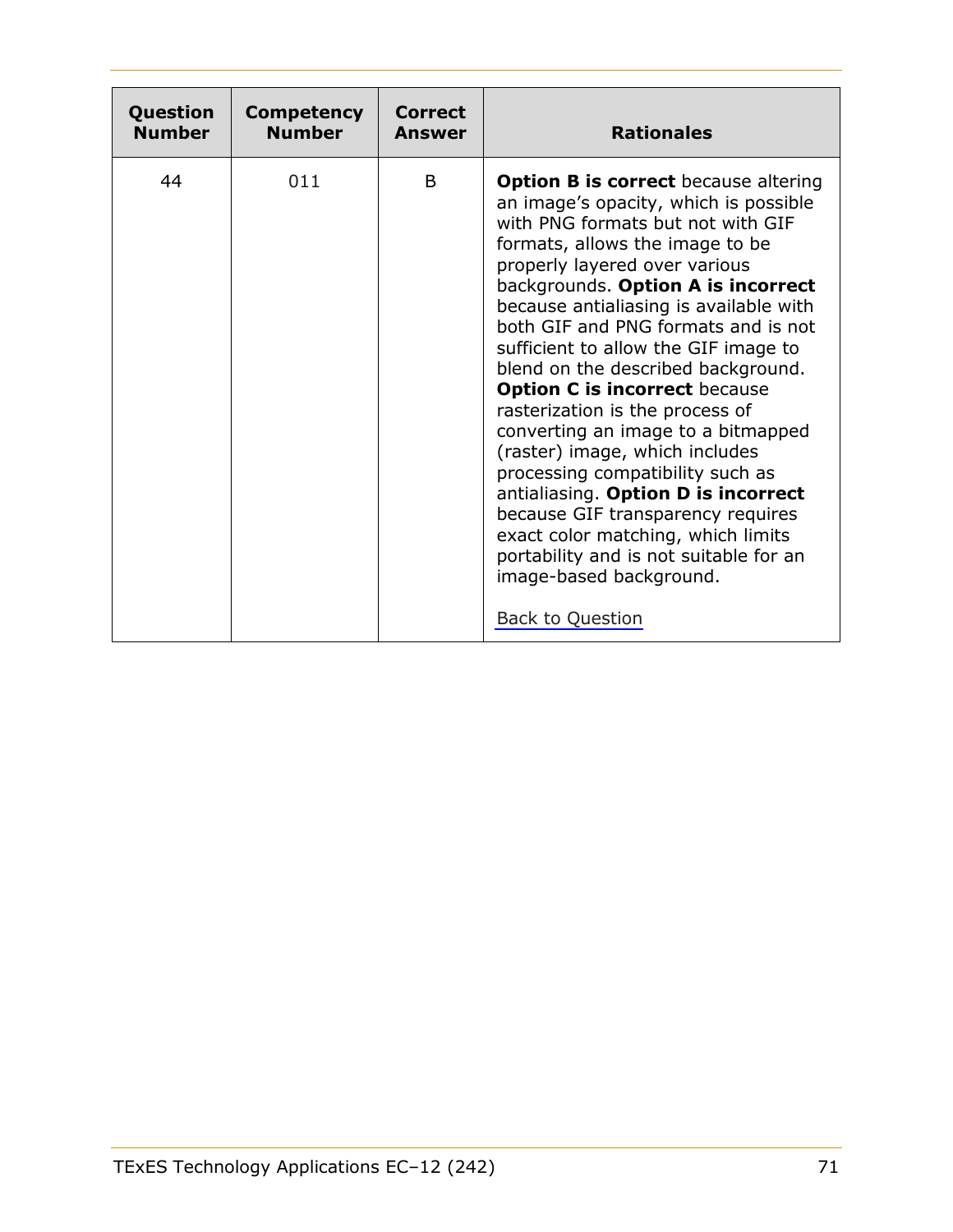<span id="page-71-0"></span>

| Question<br><b>Number</b> | <b>Competency</b><br><b>Number</b> | Correct<br><b>Answer</b> | <b>Rationales</b>                                                                                                                                                                                                                                                                                                                                                                                                                                                                                                                                                                                                                                                                                                                                                                                                                 |
|---------------------------|------------------------------------|--------------------------|-----------------------------------------------------------------------------------------------------------------------------------------------------------------------------------------------------------------------------------------------------------------------------------------------------------------------------------------------------------------------------------------------------------------------------------------------------------------------------------------------------------------------------------------------------------------------------------------------------------------------------------------------------------------------------------------------------------------------------------------------------------------------------------------------------------------------------------|
| 45                        | 011                                | B, D, E                  | <b>Option B is correct because</b><br>graphics should fit with the purpose,<br>organization, and style of the page,<br>enhancing the design, structure, or<br>informative content of the Web page<br>without causing distraction. Option D<br>is correct because a graphic with a<br>very large file size will take too long<br>to load, causing viewers to leave the<br>page. Option E is correct because<br>repetitive use of overly bright or<br>obnoxious images can cause viewers<br>to lose patience with the site.<br><b>Option A is incorrect</b> because there<br>should be sufficient contrast between<br>the text and background color so the<br>text on the graphic is readable.<br><b>Option C is incorrect</b> because the<br>rule of thirds applies to picture<br>composition, not Web design.<br>Back to Question |
| 46                        | 011                                | $\mathsf{A}$             | <b>Option A is correct</b> because for<br>optimum readability, a commonly<br>accepted ratio of white space to text<br>on a page is $1:1$ . Options B, C, and<br>D are incorrect because they are<br>not the recommended ratios and have<br>too much white space.<br><b>Back to Question</b>                                                                                                                                                                                                                                                                                                                                                                                                                                                                                                                                       |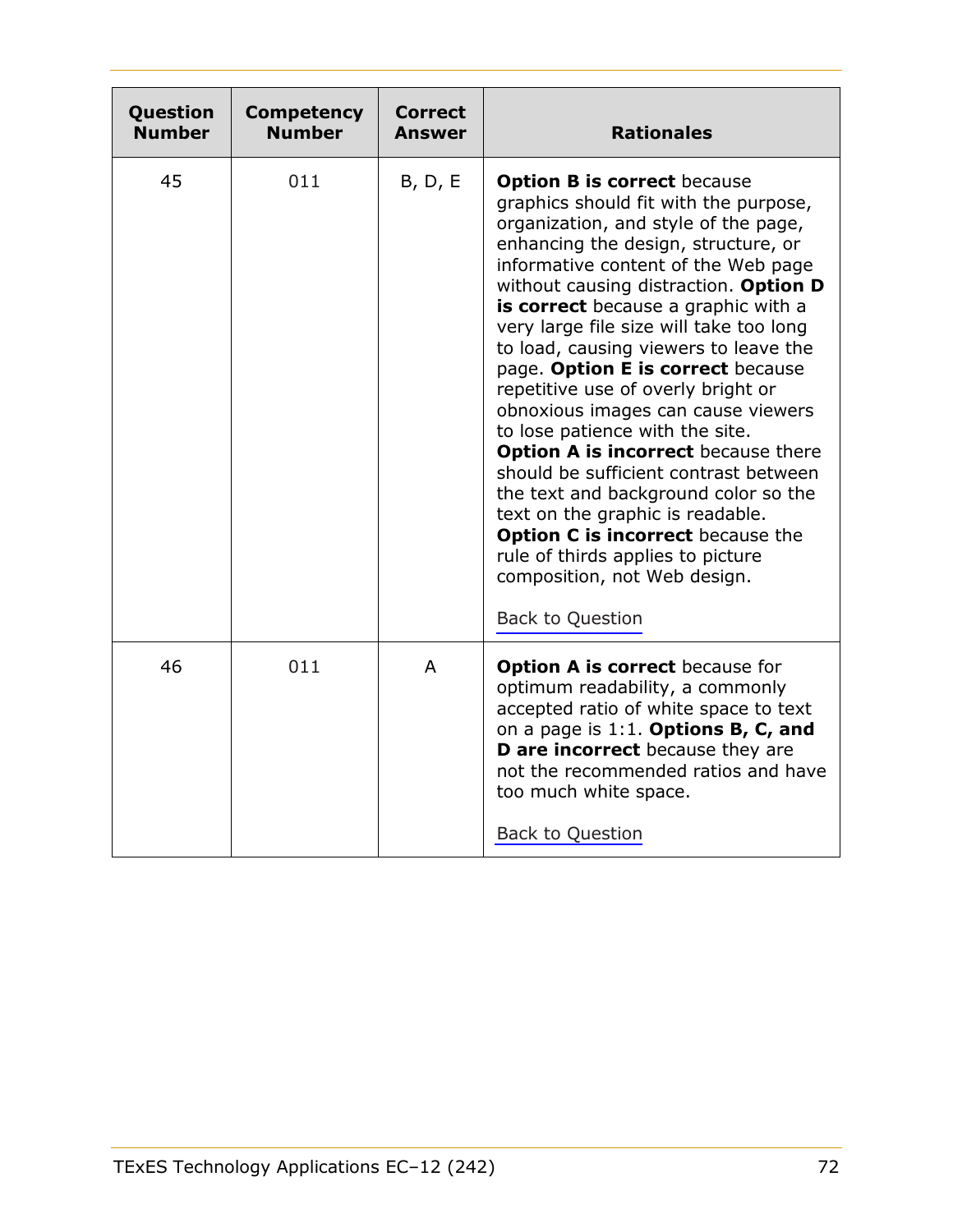| Question      | <b>Competency</b> | Correct | <b>Rationales</b>                                                                                                                                                                                                                                                                                                                                                                                                                                                                                                                                                                                                                                                                                  |
|---------------|-------------------|---------|----------------------------------------------------------------------------------------------------------------------------------------------------------------------------------------------------------------------------------------------------------------------------------------------------------------------------------------------------------------------------------------------------------------------------------------------------------------------------------------------------------------------------------------------------------------------------------------------------------------------------------------------------------------------------------------------------|
| <b>Number</b> | <b>Number</b>     | Answer  |                                                                                                                                                                                                                                                                                                                                                                                                                                                                                                                                                                                                                                                                                                    |
| 47            | 011               | A       | <b>Option A is correct</b> because an<br>audio file allows the visually impaired<br>users to identify what they hear<br>instead of what they cannot see.<br><b>Option B is incorrect because the</b><br>visually impaired users will have<br>difficulty identifying any image that<br>they can't see. Option C is incorrect<br>because any text representation that<br>would make the information available<br>for the visually impaired users would<br>also make it available for an<br>automated program $-$ a bot.<br><b>Option D is incorrect because a</b><br>video depicting text will be as difficult<br>to distinguish for the visually<br>impaired users as an image.<br>Back to Question |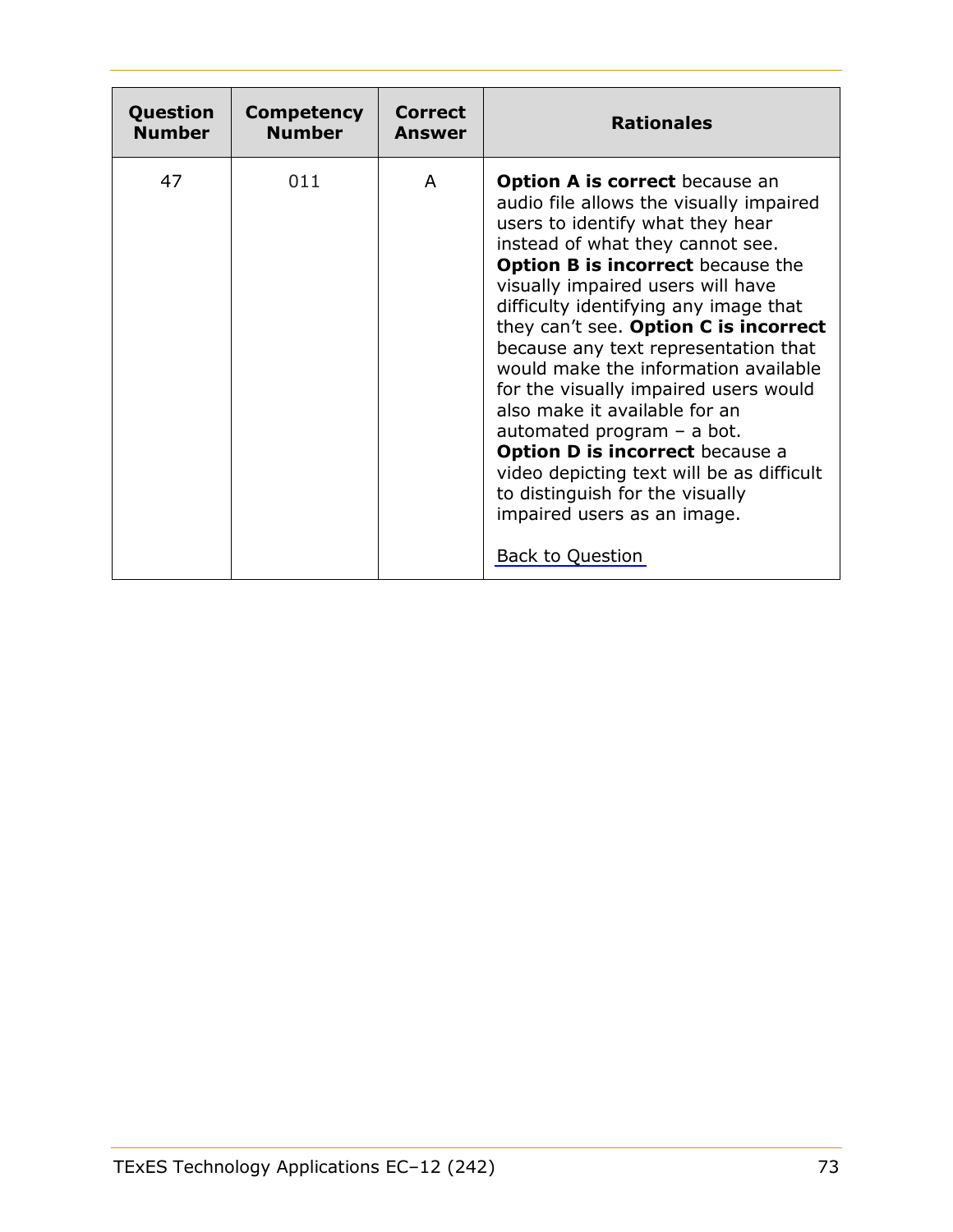| Question      | <b>Competency</b> | Correct | <b>Rationales</b>                                                                                                                                                                                                                                                                                                                                                                                                                                                                                                                                                                                                                                                                                                                                                                                                                                                                                                                                                                                           |
|---------------|-------------------|---------|-------------------------------------------------------------------------------------------------------------------------------------------------------------------------------------------------------------------------------------------------------------------------------------------------------------------------------------------------------------------------------------------------------------------------------------------------------------------------------------------------------------------------------------------------------------------------------------------------------------------------------------------------------------------------------------------------------------------------------------------------------------------------------------------------------------------------------------------------------------------------------------------------------------------------------------------------------------------------------------------------------------|
| <b>Number</b> | <b>Number</b>     | Answer  |                                                                                                                                                                                                                                                                                                                                                                                                                                                                                                                                                                                                                                                                                                                                                                                                                                                                                                                                                                                                             |
| 48            | 012               | C       | <b>Option C is correct</b> because links,<br>coupled with bolded<br>headings/subheadings, make the Web<br>page more scannable and easier for<br>users to review the page in order to<br>get an idea of what the page is about.<br><b>Option A is incorrect because</b><br>graphics are helpful and nice to have<br>on any site, but they do not make<br>information more scannable.<br><b>Option B is incorrect</b> because the<br>purpose of Web safe colors is that<br>they are at least somewhat<br>predictable across the various<br>hardware and software platforms.<br>They have nothing to do with making<br>a Web page more scannable.<br><b>Option D is incorrect because CSS</b><br>was created by Web developers to<br>define the look and feel of their Web<br>pages. Developers were then able to<br>separate content from design so that<br>HTML could perform more of the<br>function that it was originally for<br>without worry about the design and<br>layout.<br><b>Back to Question</b> |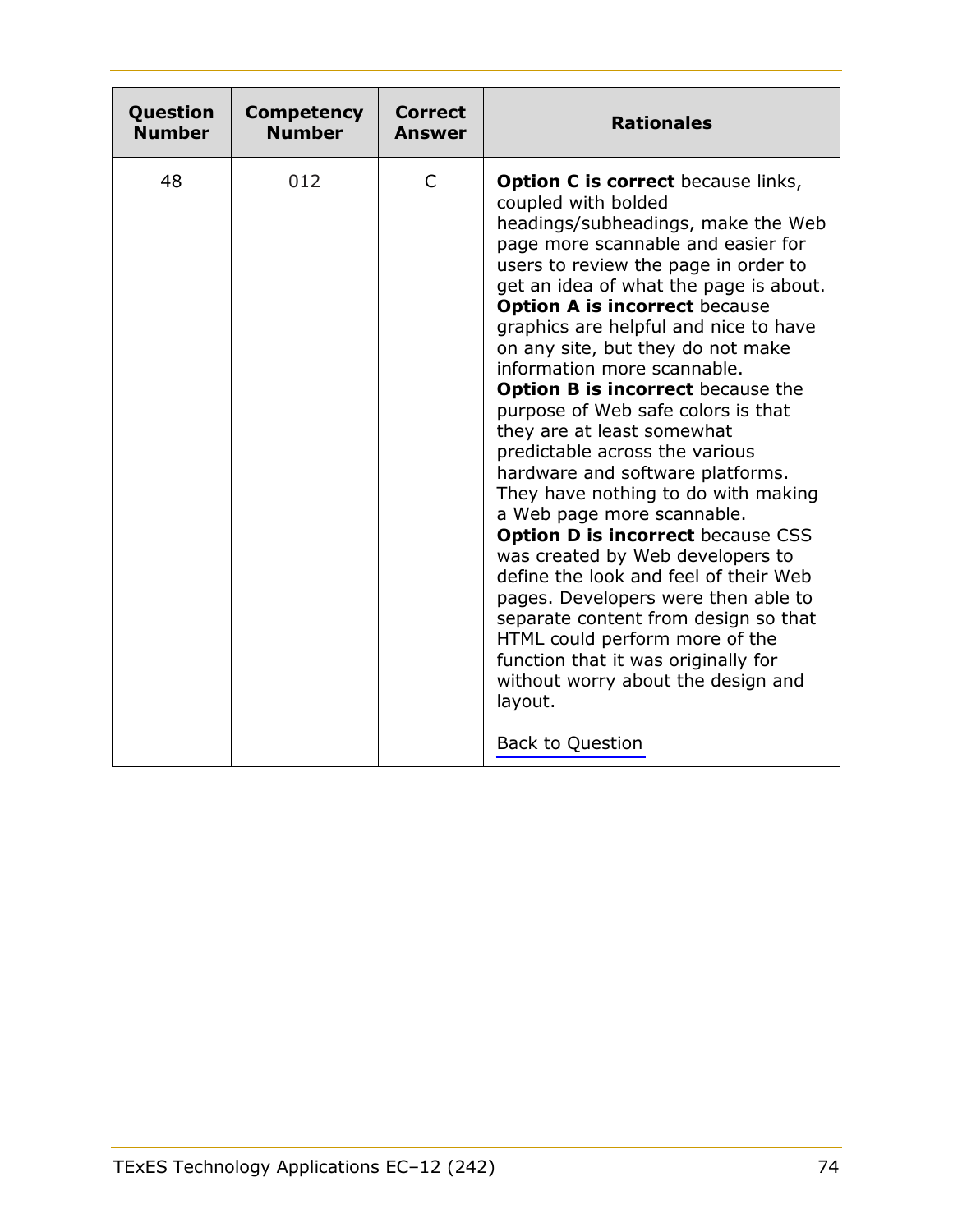| Question<br><b>Number</b> | <b>Competency</b><br><b>Number</b> | <b>Correct</b><br>Answer | <b>Rationales</b>                                                                                                                                                                                                                                                                                                                                                                                                                                                                                                                                                                                                                                                                                        |
|---------------------------|------------------------------------|--------------------------|----------------------------------------------------------------------------------------------------------------------------------------------------------------------------------------------------------------------------------------------------------------------------------------------------------------------------------------------------------------------------------------------------------------------------------------------------------------------------------------------------------------------------------------------------------------------------------------------------------------------------------------------------------------------------------------------------------|
| 49                        | 012                                | A                        | <b>Option A is correct</b> because a PDF<br>is the easiest file format to share, and<br>almost every computer reads PDF<br>files. Option B is incorrect because<br>people may not have the right version<br>of Word to open the DOC file, and e-<br>mailing the file is not the most<br>efficient way to share it. Option C is<br><b>incorrect</b> because GIFs are graphic<br>files; in addition, saving a file on a<br>flash drive won't give access to others<br>online. Option D is incorrect<br>because JPEGs are graphic files; in<br>addition, printing a file out is not an<br>efficient way to share it with others.<br><b>Back to Question</b>                                                 |
| 50                        | 012                                | C                        | <b>Option C is correct</b> because doing<br>so gives individuals an opportunity to<br>consider consequences of actions that<br>could result in permanent damage of<br>their reputation. Option A is<br><b>incorrect</b> because security settings<br>do not necessarily prevent others<br>from reposting damaging photos and<br>comments. Option B is incorrect<br>because limiting online posts will not<br>prevent damage caused by the online<br>actions that upon consideration<br>probably should not have been made.<br><b>Option D is incorrect because</b><br>separating personal and professional<br>profiles does not prevent damaging<br>actions to become public.<br><b>Back to Question</b> |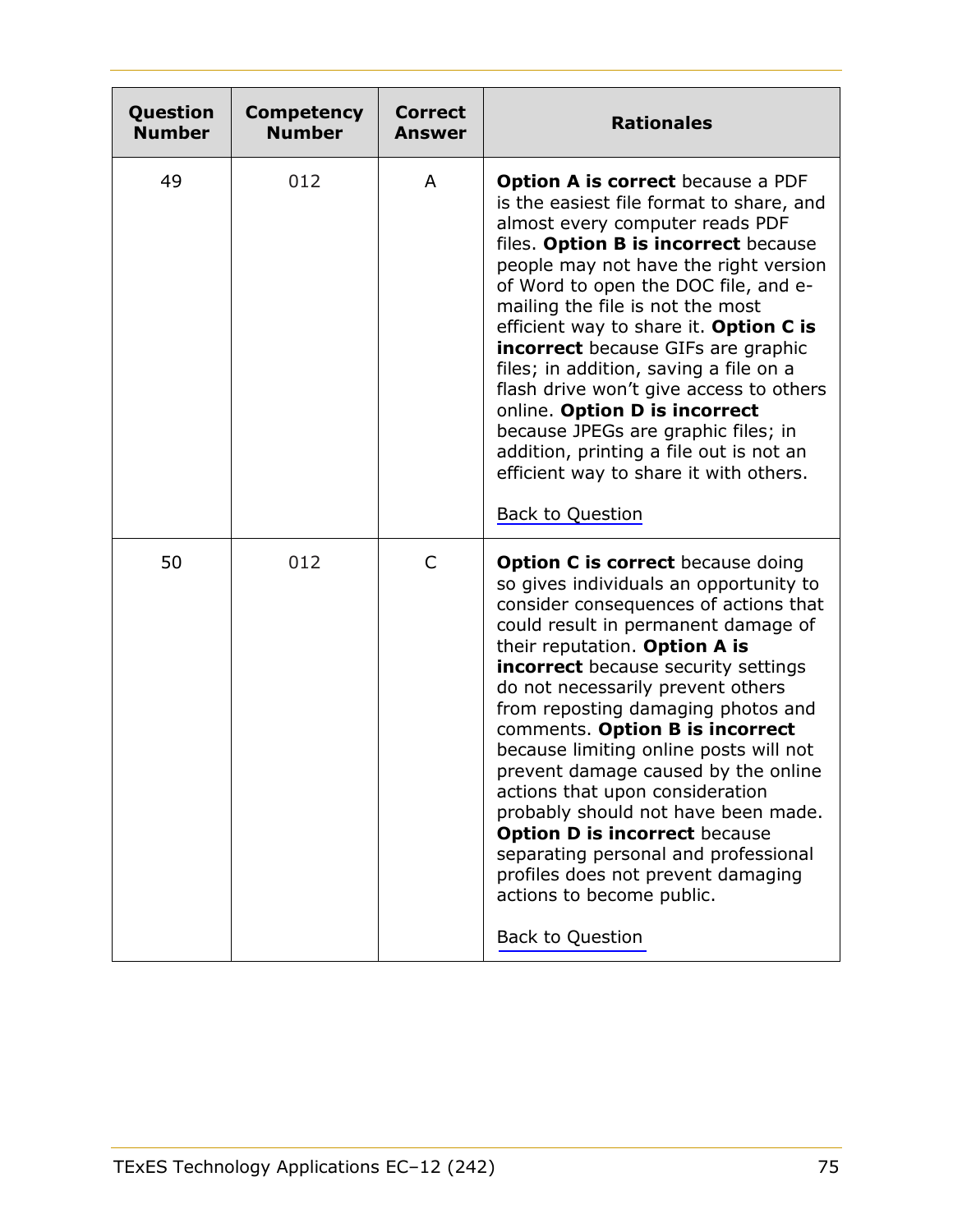# **Study Plan Sheet**

| <b>STUDY PLAN</b>                    |                                       |                                                                   |                                                                   |                                                 |                                                    |                                 |  |
|--------------------------------------|---------------------------------------|-------------------------------------------------------------------|-------------------------------------------------------------------|-------------------------------------------------|----------------------------------------------------|---------------------------------|--|
| <b>Content</b><br>covered<br>on test | How well do<br>I know the<br>content? | What<br>material do<br>I have for<br>studying<br>this<br>content? | What<br>material do<br>I need for<br>studying<br>this<br>content? | Where can<br>I find the<br>materials<br>I need? | <b>Dates</b><br>planned for<br>study of<br>content | <b>Date</b><br><b>Completed</b> |  |
|                                      |                                       |                                                                   |                                                                   |                                                 |                                                    |                                 |  |
|                                      |                                       |                                                                   |                                                                   |                                                 |                                                    |                                 |  |
|                                      |                                       |                                                                   |                                                                   |                                                 |                                                    |                                 |  |
|                                      |                                       |                                                                   |                                                                   |                                                 |                                                    |                                 |  |
|                                      |                                       |                                                                   |                                                                   |                                                 |                                                    |                                 |  |
|                                      |                                       |                                                                   |                                                                   |                                                 |                                                    |                                 |  |
|                                      |                                       |                                                                   |                                                                   |                                                 |                                                    |                                 |  |
|                                      |                                       |                                                                   |                                                                   |                                                 |                                                    |                                 |  |
|                                      |                                       |                                                                   |                                                                   |                                                 |                                                    |                                 |  |
|                                      |                                       |                                                                   |                                                                   |                                                 |                                                    |                                 |  |
|                                      |                                       |                                                                   |                                                                   |                                                 |                                                    |                                 |  |
|                                      |                                       |                                                                   |                                                                   |                                                 |                                                    |                                 |  |
|                                      |                                       |                                                                   |                                                                   |                                                 |                                                    |                                 |  |
|                                      |                                       |                                                                   |                                                                   |                                                 |                                                    |                                 |  |
|                                      |                                       |                                                                   |                                                                   |                                                 |                                                    |                                 |  |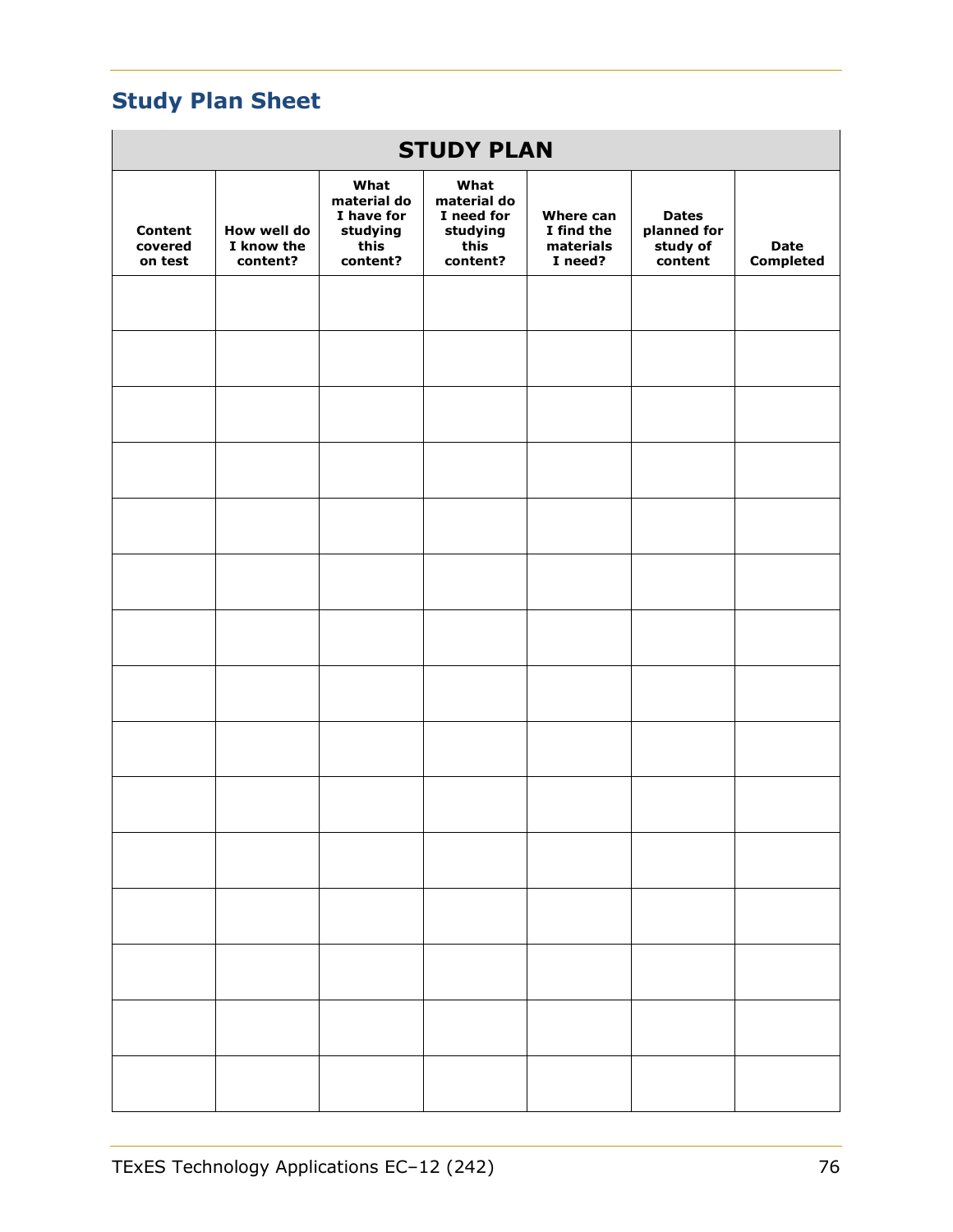# **Preparation Resources**

The resources listed below may help you prepare for the TExES test in this field. These preparation resources have been identified by content experts in the field to provide up-to-date information that relates to the field in general. You may wish to use current issues or editions to obtain information on specific topics for study and review.

## **JOURNALS**

*eSchool News: Daily Tech News & Innovation,* http://www.eschoolnews.com

*Journal of Research on Technology in Education,* International Society for Technology in Education, https://www.iste.org/learn/edtech-research

*Journal of Digital Learning in Teacher Education,* International Society for Technology in Education, https://www.iste.org/learn/edtech-research

*Internet@Schools,* Information Today, Inc., http://www.internetatschools.com/

*T.H.E. (Technology Horizons in Education) Journal,* http://www.thejournal.com

*Tech & Learning,* http://www.techlearning.com

*Texas Computer Education Association — TechEdge and TechNotes,*  https://www.tcea.org/about/publications/

### **OTHER RESOURCES**

Bitter, G., and Pierson, M. (2008). *Using Technology in the Classroom,* 7th Edition. Boston, Mass.: Pearson Allyn and Bacon.

Grabe, M., and Grabe, C. (2006). *Integrating Technology for Meaningful Learning,* 5th Edition. Boston, Mass.: Cengage Learning, Inc., Houghton Mifflin.

Howland, J., Jonassen, D., Marra, R., (2011). *Meaningful Learning with Technology*, 4th edition. Boston, Mass.: Pearson Allyn & Bacon.

Lever-Duffy, J., and McDonald, J. (2014). *Teaching and Learning with Technology*. Boston, Mass.: Pearson Allyn & Bacon.

Newby, T., Stepich, D., Lehman, J., and Russell, J., Leftwich, A. (2010). *Educational Technology for Teaching and Learning,* 4th Edition. Boston, Mass.: Pearson.

Roblyer, M. D. (2014). *Integrating Educational Technology into Teaching,* 7<sup>th</sup> Edition. Boston, Mass: Pearson.

Stinson, J., (2013). *Video: Digital Communication & Production,* 3rd Edition. *Tinley Park, Il*. : Goodheart-Willcox.

Texas Education Agency. (2016). *Texas Essential Knowledge and Skills (TEKS)*. Austin, Texas.

Williams, R. (2014). *The Non-Designers Design Book*. Berkeley, Calif.: Peachpit Press.